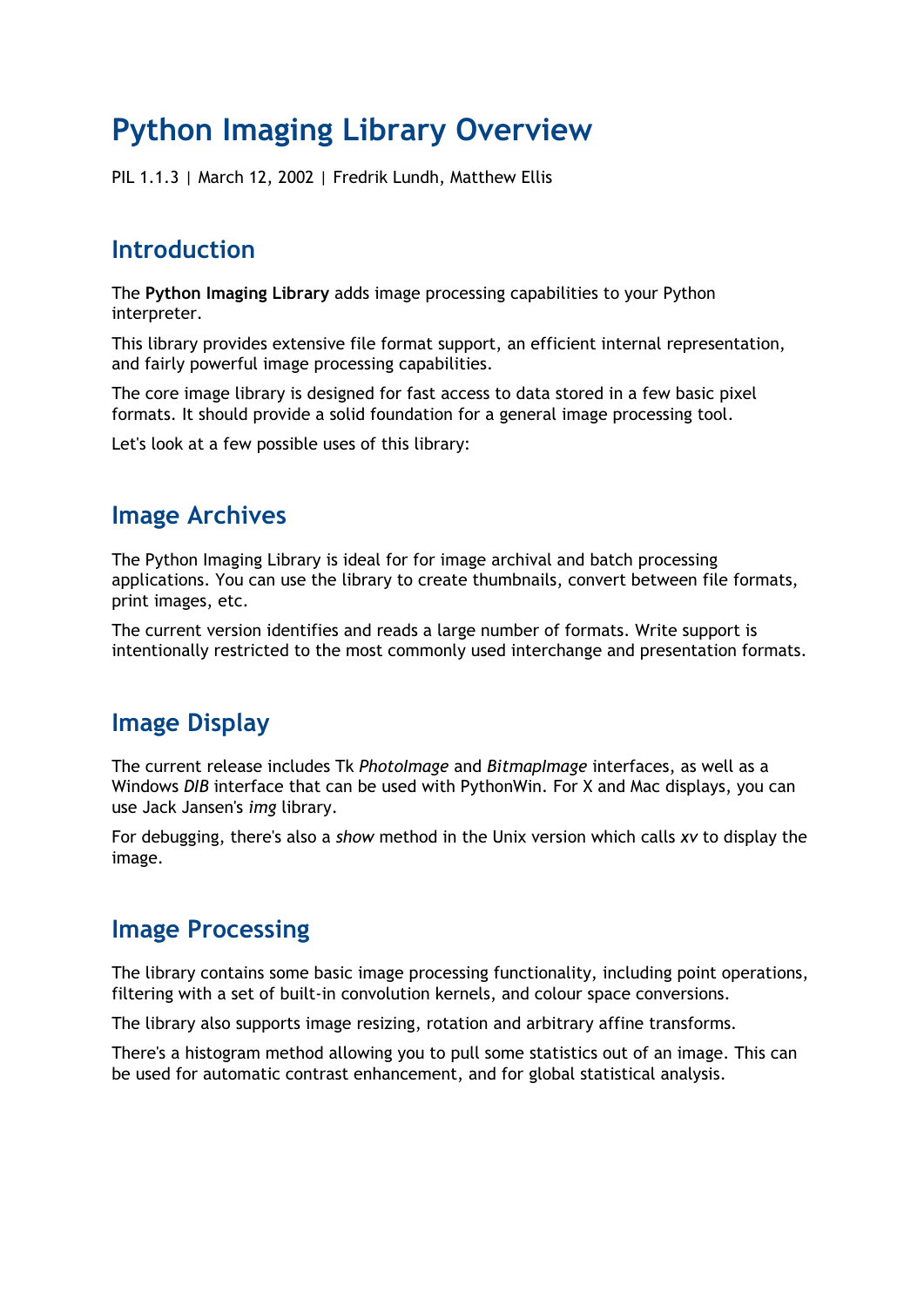# **Tutorial**

## **Using the Image Class**

The most important class in the Python Imaging Library is the **Image** class, defined in the module with the same name. You can create instances of this class in several ways; either by loading images from files, processing other images, or creating images from scratch.

To load an image from a file, use the **open** function in the **Image** module.

```
>>> import Image
>>> im = Image.open("lena.ppm")
```
If successful, this function returns an **Image** object. You can now use instance attributes to examine the file contents.

>>> print im.format, im.size, im.mode PPM (512, 512) RGB

The **format** attribute identifies the source of an image. If the image was not read from a file, it is set to None. The **size** attribute is a 2-tuple containing width and height (in pixels). The **mode** attribute defines the number and names of the bands in the image, and also the pixel type and depth. Common modes are "L" (luminance) for greyscale images, "RGB" for true colour images, and "CMYK" for pre-press images.

If the file cannot be opened, an **IOError** exception is raised.

Once you have an instance of the **Image** class, you can use the methods defined by this class to process and manipulate the image. For example, let's display the image we just loaded:

```
 >>> im.show()
```
(The standard version of **show** is not very efficient, since it saves the image to a temporary file and calls the **xv** utility to display the image. If you don't have **xv** installed, it won't even work. When it does work though, it is very handy for debugging and tests.)

The following sections provide an overview of the different functions provided in this library.

## **Reading and Writing Images**

The Python Imaging Library supports a wide variety of image file formats. To read files from disk, use the **open** function in the **Image** module. You don't have to know the file format to open a file. The library automatically determines the format based on the contents of the file.

To save a file, use the **save** method of the **Image** class. When saving files, the name becomes important. Unless you specify the format, the library uses the filename extension to discover which file storage format to use.

## **Example: Convert files to JPEG**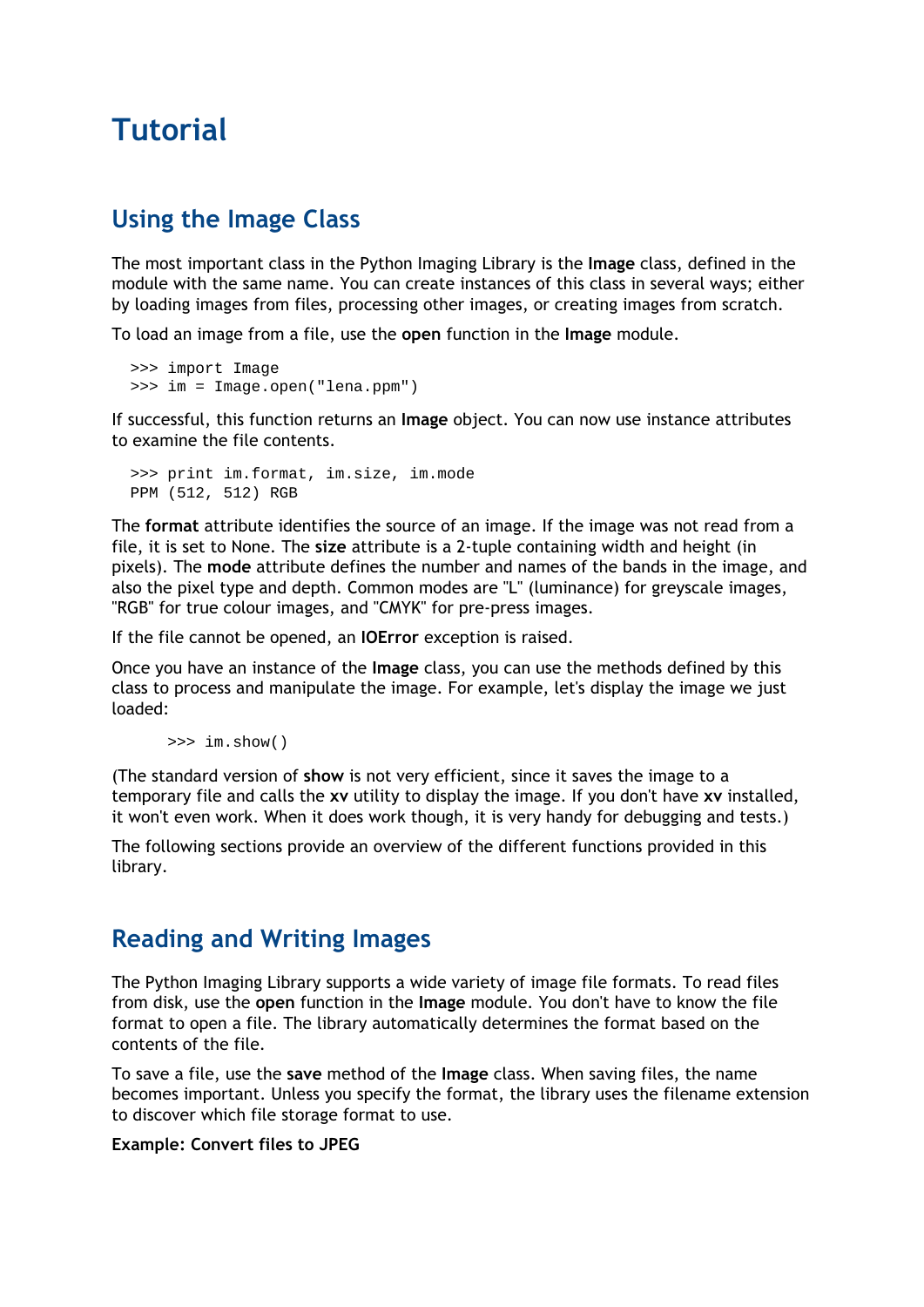```
import os, sys
import Image
for infile in sys.argv[1:]:
     outfile = os.path.splitext(infile)[0] + ".jpg"
     if infile != outfile:
         try:
             Image.open(infile).save(outfile)
         except IOError:
             print "cannot convert", infile
```
A second argument can be supplied to the **save** method which explicitly specifies a file format. If you use a non-standard extension, you must always specify the format this way:

#### **Example: Create JPEG Thumbnails**

```
import os, sys
import Image
for infile in sys.argv[1:]:
     outfile = os.path.splitext(infile)[0] + ".thumbnail"
     if infile != outfile:
         try:
             im = Image.open(infile)
             im.thumbnail((128, 128))
             im.save(outfile, "JPEG")
         except IOError:
             print "cannot create thumbnail for", infile
```
It is important to note is that the library doesn't decode or load the raster data unless it really has to. When you open a file, the file header is read to determine the file format and extract things like mode, size, and other properties required to decode the file, but the rest of the file is not processed until later.

This means that opening an image file is a fast operation, which is independent of the file size and compression type. Here's a simple script to quickly identify a set of image files:

## **Example: Identify Image Files**

```
import sys
import Image
for infile in sys.argv[1:]:
     try:
         im = Image.open(infile)
         print infile, im.format, "%dx%d" % im.size, im.mode
     except IOError:
         pass
```
## **Cutting, Pasting and Merging Images**

The **Image** class contains methods allowing you to manipulate regions within an image. To extract a sub-rectangle from an image, use the **crop** method.

**Example: Copying a subrectangle from an image**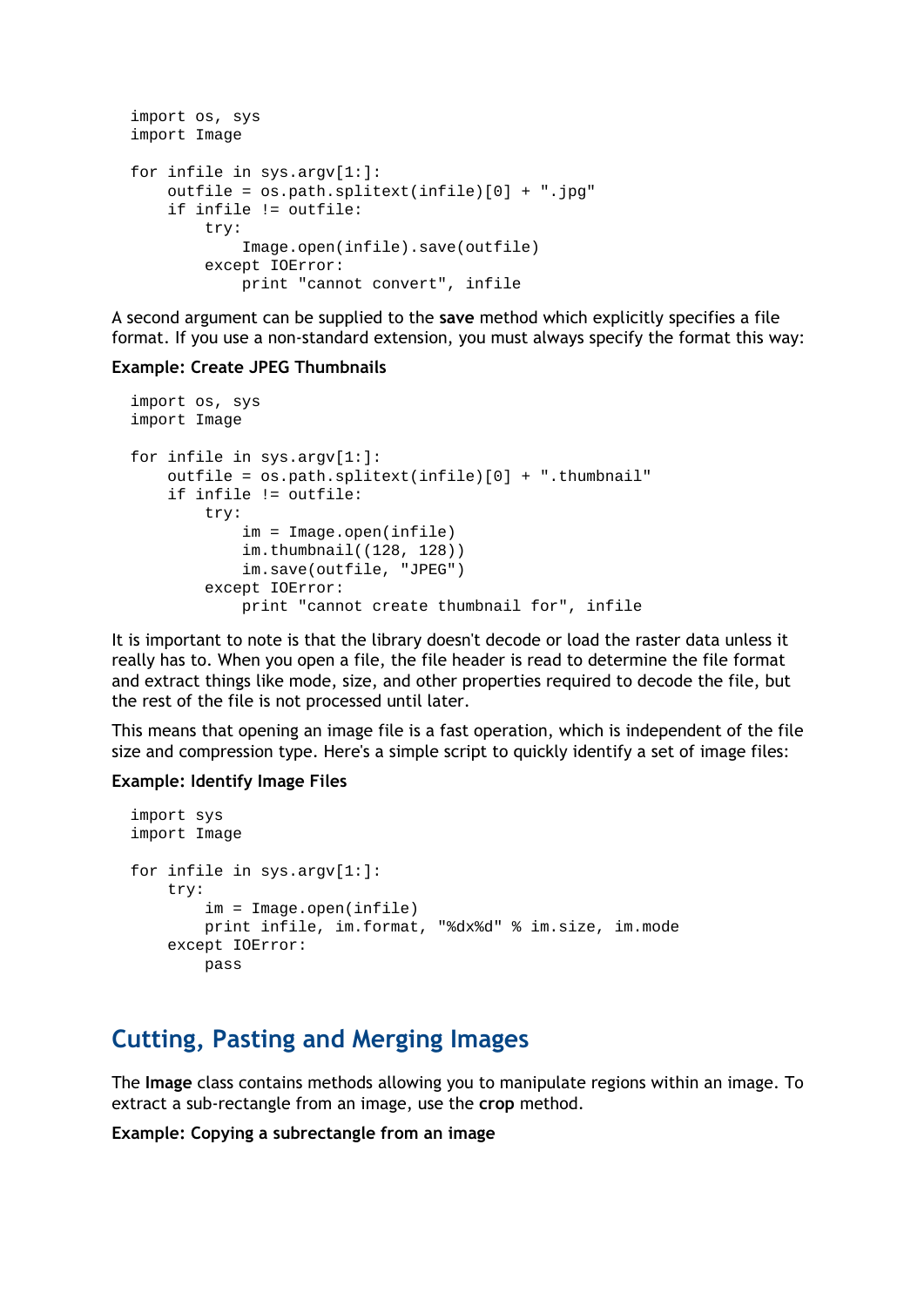```
box = (100, 100, 400, 400) region = im.crop(box)
```
The region is defined by a 4-tuple, where coordinates are (left, upper, right, lower). The Python Imaging Library uses a coordinate system with (0, 0) in the upper left corner. Also note that coordinates refer to positions between the pixels, so the region in the above example is exactly 300x300 pixels.

The region could now be processed in a certain manner and pasted back.

#### **Example: Processing a subrectangle, and pasting it back**

```
 region = region.transpose(Image.ROTATE_180)
 im.paste(region, box)
```
When pasting regions back, the size of the region must match the given region exactly. In addition, the region cannot extend outside the image. However, the modes of the original image and the region do not need to match. If they don't, the region is automatically converted before being pasted (see the section on *Colour Transforms* below for details).

Here's an additional example:

#### **Example: Rolling an image**

```
def roll(image, delta):
     "Roll an image sideways"
     xsize, ysize = image.size
     delta = delta % xsize
     if delta == 0: return image
    part1 = image.crop((0, 0, delta, ysize)) part2 = image.crop((delta, 0, xsize, ysize))
     image.paste(part2, (0, 0, xsize-delta, ysize))
     image.paste(part1, (xsize-delta, 0, xsize, ysize))
     return image
```
For more advanced tricks, the paste method can also take a transparency mask as an optional argument. In this mask, the value 255 indicates that the pasted image is opaque in that position (that is, the pasted image should be used as is). The value 0 means that the pasted image is completely transparent. Values in-between indicate different levels of transparency.

The Python Imaging Library also allows you to work with the individual bands of an multi-band image, such as an RGB image. The split method creates a set of new images, each containing one band from the original multi-band image. The merge function takes a mode and a tuple of images, and combines them into a new image. The following sample swaps the three bands of an RGB image:

#### **Example: Splitting and merging bands**

```
r, q, b = im.split()im = Image.merge("RGB", (b, g, r))
```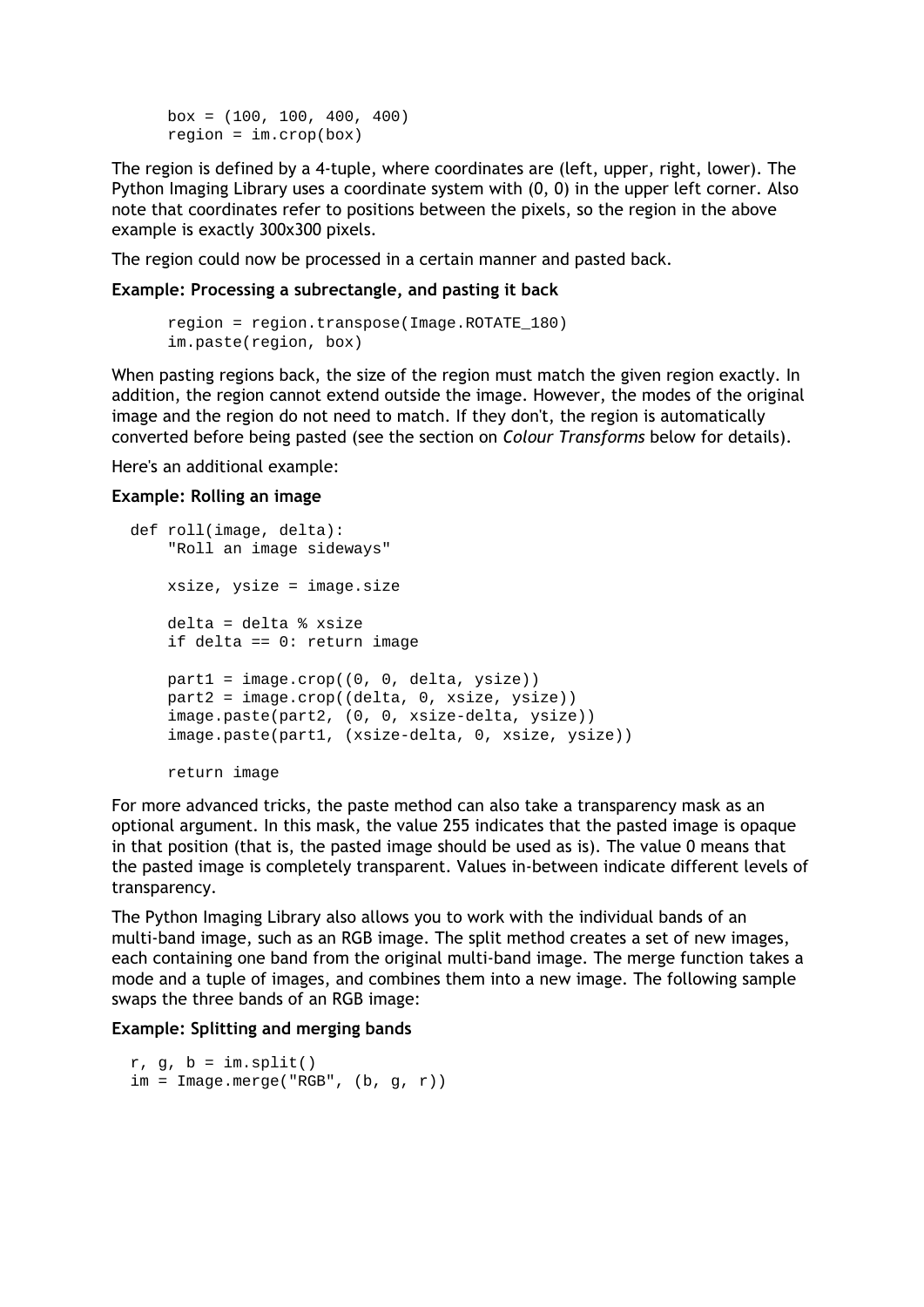## **Geometrical Transforms**

The **Image** class contains methods to **resize** and **rotate** an image. The former takes a tuple giving the new size, the latter the angle in degrees counter-clockwise.

#### **Example: Simple geometry transforms**

```
out = im.resize((128, 128))
out = im.rotate(45) # degrees counter-clockwise
```
To rotate the image in 90 degree steps, you can either use the **rotate** method or the **transpose** method. The latter can also be used to flip an image around its horizontal or vertical axis.

#### **Example: Transposing an image**

```
out = im.transpose(Image.FLIP LEFT RIGHT)
out = im.transpose(Image.FLIP_TOP_BOTTOM)
out = im.transpose(Image.ROTATE_90)
out = im.transpose(Image.ROTATE_180)
out = im.transpose(Image.ROTATE_270)
```
There's no difference in performance or result between **transpose(ROTATE)** and corresponding **rotate** operations.

A more general form of image transformations can be carried out via the **transform** method. See the reference section for details.

## **Colour Transforms**

The Python Imaging Library allows you to convert images between different pixel representations using the convert function.

### **Example: Converting between modes**

im = Image.open("lena.ppm").convert("L")

The library supports transformations between each supported mode and the "L" and "RGB" modes. To convert between other modes, you may have to use an intermediate image (typically an "RGB" image).

## **Image Enhancement**

The Python Imaging Library provides a number of methods and modules that can be used to enhance images.

### **Filters**

The **ImageFilter** module contains a number of pre-defined enhancement filters that can be used with the **filter** method.

#### **Example: Applying filters**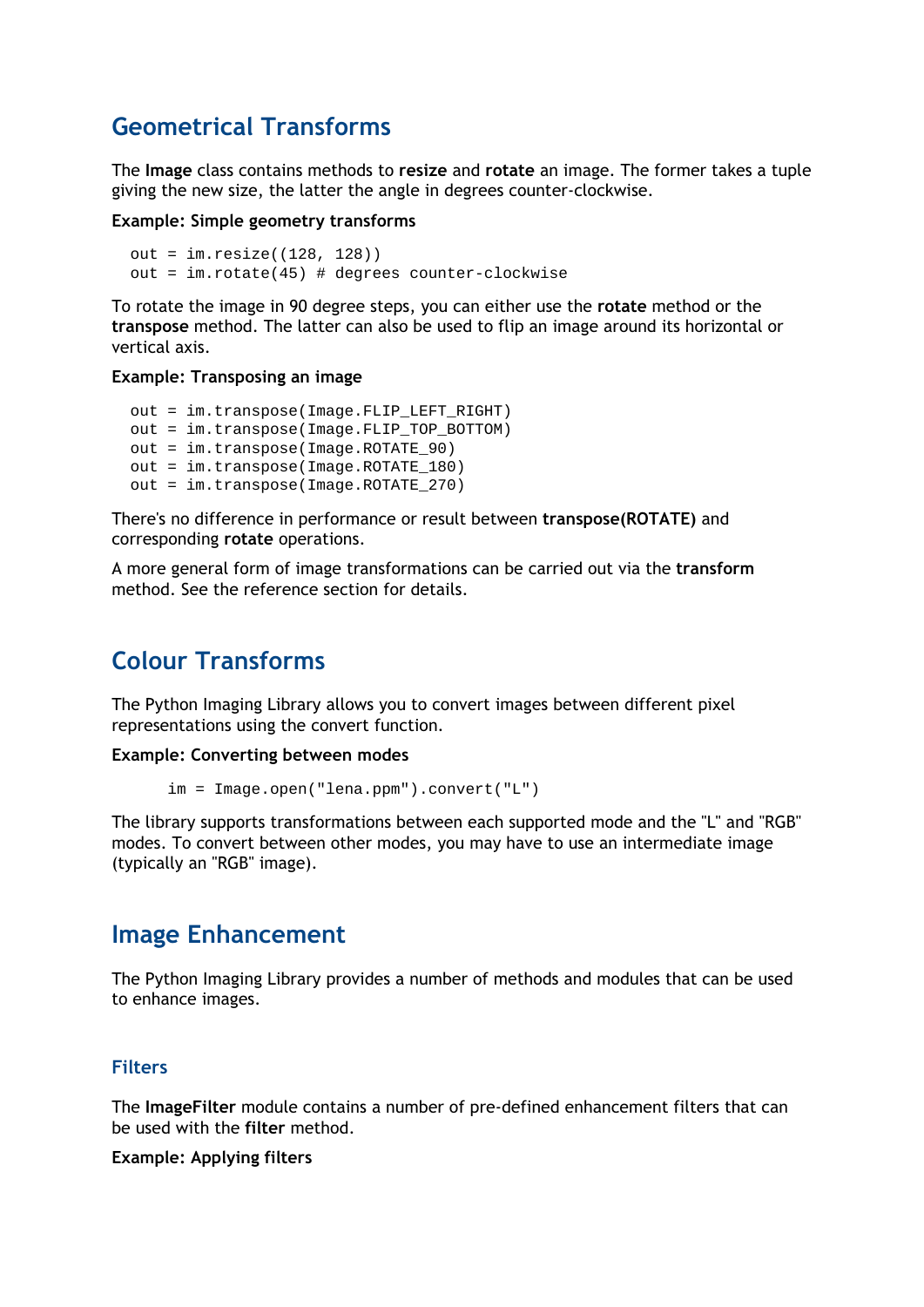```
import ImageFilter
out = im.filter(ImageFilter.DETAIL)
```
## **Point Operations**

The **point** method can be used to translate the pixel values of an image (e.g. image contrast manipulation). In most cases, a function object expecting one argument can be passed to the this method. Each pixel is processed according to that function:

#### **Example: Applying point transforms**

```
# multiply each pixel by 1.2
out = im.point(lambda i: i * 1.2)
```
Using the above technique, you can quickly apply any simple expression to an image. You can also combine the **point** and **paste** methods to selectively modify an image:

#### **Example: Processing individual bands**

```
# split the image into individual bands
source = im.split()R, G, B = 0, 1, 2# select regions where red is less than 100
mask = source[R].point(lambda i: i 100 and 255)
# process the green band
out = source[G].point(lambda i: i * 0.7)# paste the processed band back, but only where red was 100
source[G].paste(out, None, mask)
# build a new multiband image
im = Image.merge(im.mode, source)
```
Note the syntax used to create the mask:

```
 imout = im.point(lambda i: expression and 255)
```
Python only evaluates the portion of a logical expression as is necessary to determine the outcome, and returns the last value examined as the result of the expression. So if the expression above is false (0), Python does not look at the second operand, and thus returns 0. Otherwise, it returns 255.

### **Enhancement**

For more advanced image enhancement, use the classes in the **ImageEnhance** module. Once created from an image, an enhancement object can be used to quickly try out different settings.

You can adjust contrast, brightness, colour balance and sharpness in this way.

#### **Example: Enhancing images**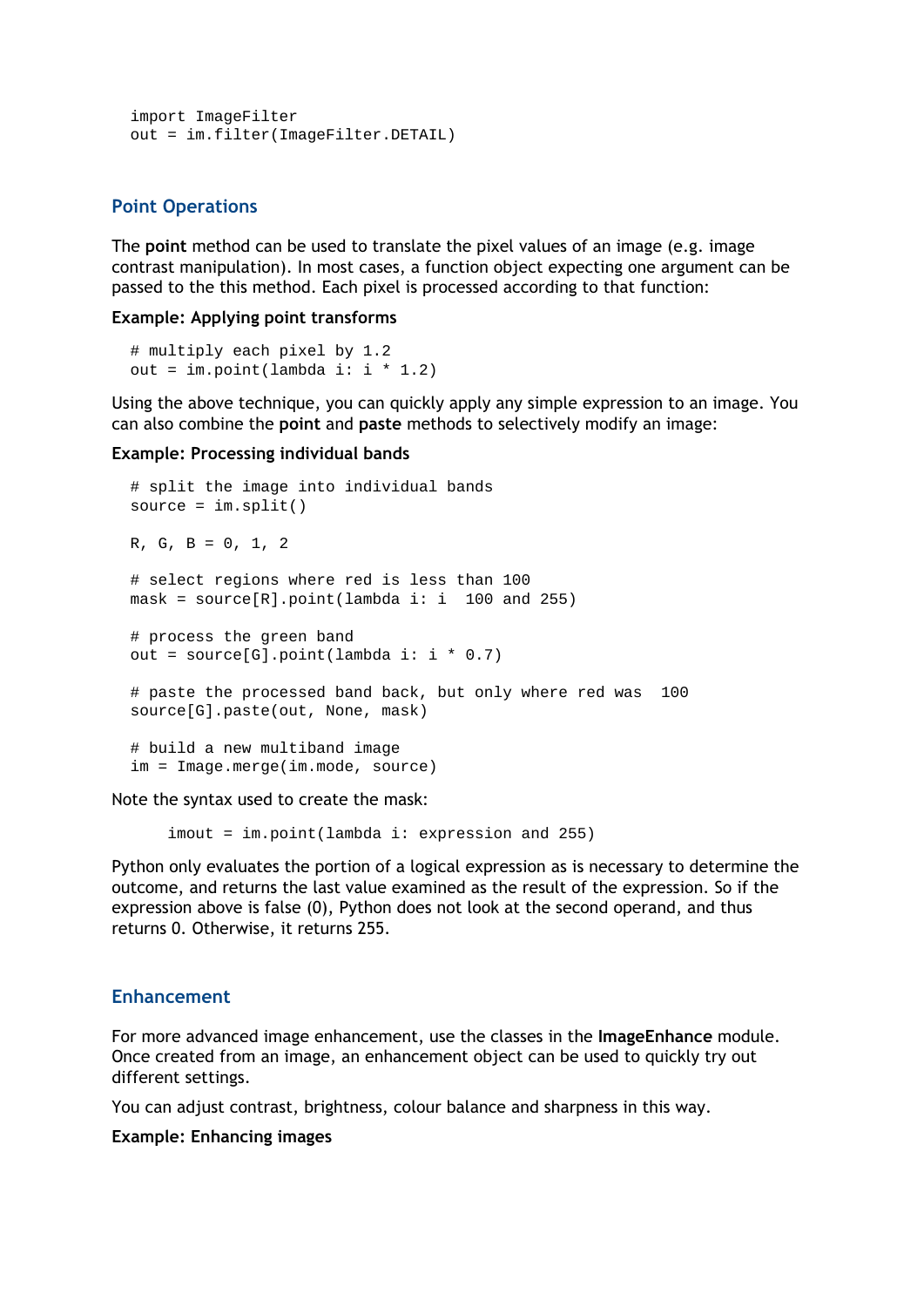```
import ImageEnhance
enh = ImageEnhance.Contrast(im)
enh.enhance(1.3).show("30% more contrast")
```
## **Image Sequences**

The Python Imaging Library contains some basic support for image sequences (also called *animation* formats). Supported sequence formats include FLI/FLC, GIF, and a few experimental formats. TIFF files can also contain more than one frame.

When you open a sequence file, PIL automatically loads the first frame in the sequence. You can use the **seek** and **tell** methods to move between different frames:

### **Example: Reading sequences**

```
import Image
im = Image.open("animation.gif")
im.seek(1) # skip to the second frame
try:
     while 1:
        im.seek(im.tell()+1)
         # do something to im
except EOFError:
    pass # end of sequence
```
As seen in this example, you'll get an **EOFError** exception when the sequence ends.

Note that most drivers in the current version of the library only allow you to seek to the *next* frame (as in the above example). To rewind the file, you may have to reopen it.

The following iterator class lets you to use the for-statement to loop over the sequence:

### **Example: A sequence iterator class**

```
class ImageSequence:
     def __init__(self, im):
         self.im = im
     def __getitem__(self, ix):
         try:
             if ix:
                 self.im.seek(ix)
             return self.im
         except EOFError:
             raise IndexError # end of sequence
for frame in ImageSequence(im):
     # ...do something to frame...
```
## **Postscript Printing**

The Python Imaging Library includes functions to print images, text and graphics on Postscript printers. Here's a simple example: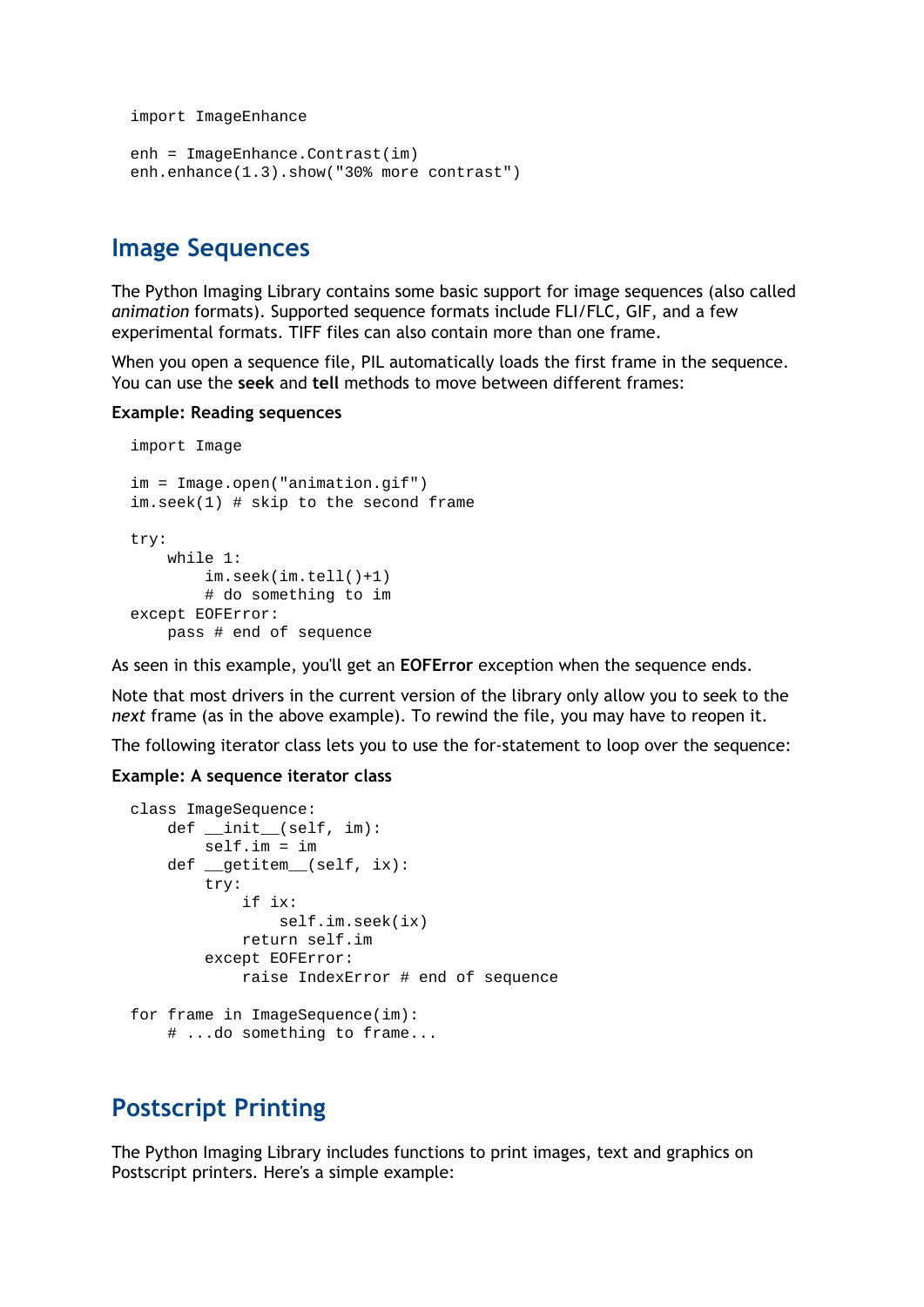### **Example: Drawing Postscript**

```
import Image
import PSDraw
im = Image.open("lena.ppm")
title = "lena"
box = (1*72, 2*72, 7*72, 10*72) # in points
ps = PSDraw.PSDraw() # default is sys.stdout
ps.begin_document(title)
# draw the image (75 dpi)
ps.image(box, im, 75)
ps.rectangle(box) 
# draw centered title
ps.setfont("HelveticaNarrow-Bold", 36)
w, h, b = ps.textsize(title)
ps.text((4*72-w/2, 1*72-h), title) 
ps.end_document()
```
## **More on Reading Images**

As described earlier, the open function of the **Image** module is used to open an image file. In most cases, you simply pass it the filename as an argument:

```
im = Image.open("lena.ppm")
```
If everything goes well, the result is an **Image** object. Otherwise, an **IOError** exception is raised.

You can use a file-like object instead of the filename. The object must implement **read**, **seek** and **tell** methods, and be opened in binary mode.

#### **Example: Reading from an open file**

```
fp = open("lena.ppm", "rb")im = Image.open(fp)
```
To read an image from string data, use the **StringIO** class:

#### **Example: Reading from a string**

```
import StringIO
im = Image.open(StringIO.StringIO(buffer))
```
Note that the library rewinds the file (using **seek(0)**) before reading the image header. In addition, seek will also be used when the image data is read (by the load method). If the image file is embedded in a larger file, such as a tar file, you can use the **ContainerIO** or **TarIO** modules to access it.

### **Example: Reading from a tar archive**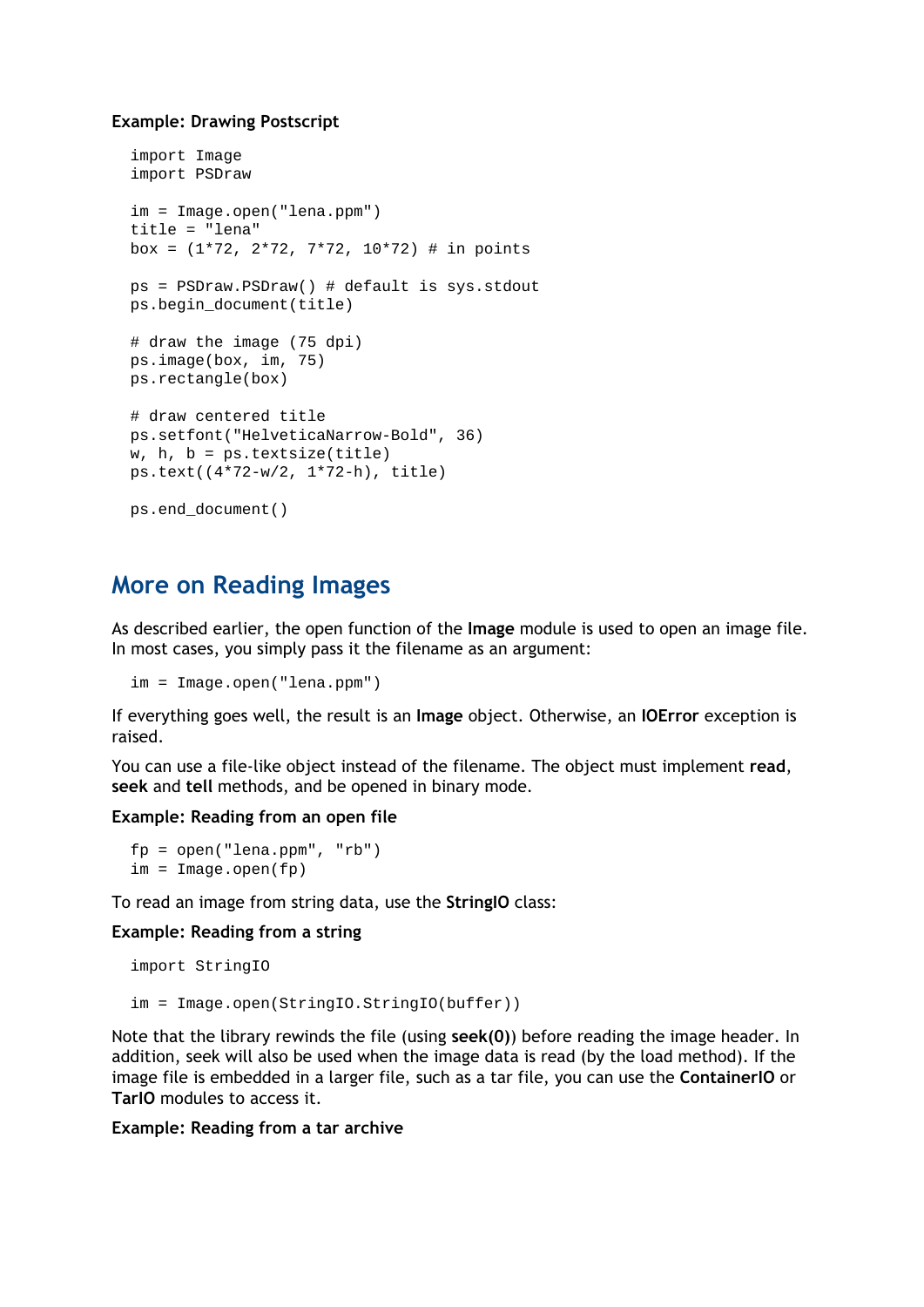```
import TarIO
fp = TarIO.TarIO("Imaging.tar", "Imaging/test/lena.ppm")
im = Image.open(fp)
```
## **Controlling the Decoder**

Some decoders allow you to manipulate the image while reading it from a file. This can often be used to speed up decoding when creating thumbnails (when speed is usually more important than quality) and printing to a monochrome laser printer (when only a greyscale version of the image is needed).

The **draft** method manipulates an opened but not yet loaded image so it as closely as possible matches the given mode and size. This is done by reconfiguring the image decoder.

**Example: Reading in draft mode**

```
im = Image.open(file)
print "original =", im.mode, im.size
im.draft("L", (100, 100))
print "draft =", im.mode, im.size
```
This prints something like:

original =  $RGB (512, 512)$ draft =  $L (128, 128)$ 

Note that the resulting image may not exactly match the requested mode and size. To make sure that the image is not larger than the given size, use the **thumbnail** method instead.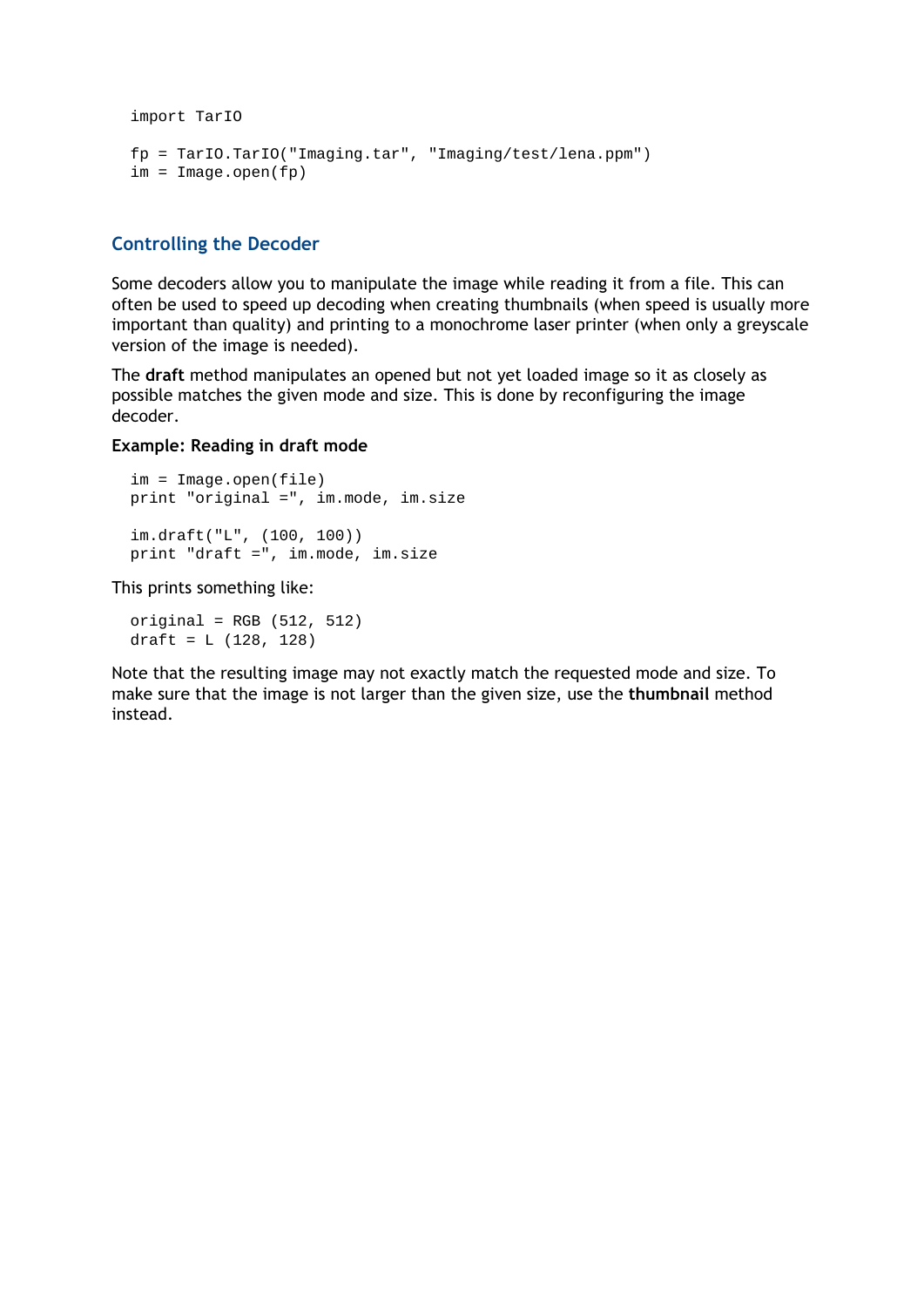# **Concepts**

The Python Imaging Library handles *raster images*, that is, rectangles of pixel data.

## **Bands**

An image can consist of one or more bands of data. The Python Imaging Library allows you to store several bands in a single image, provided they all have the same dimensions and depth.

To get the number and names of bands in an image, use the **getbands** method.

## **Mode**

The mode of an image defines the type and depth of a pixel in the image. The current release supports the following standard modes:

- 1 (1-bit pixels, black and white, stored as 8-bit pixels)
- L (8-bit pixels, black and white)
- P (8-bit pixels, mapped to any other mode using a colour palette)
- RGB (3x8-bit pixels, true colour)
- RGBA (4x8-bit pixels, true colour with transparency mask)
- CMYK (4x8-bit pixels, colour separation) •
- YCbCr (3x8-bit pixels, colour video format) •
- I (32-bit integer pixels)
- F (32-bit floating point pixels)

PIL also supports a few special modes, including RGBX (true colour with padding) and RGBa (true colour with premultiplied alpha).

You can read the mode of an image through the **mode** attribute. This is a string containing one of the above values.

## **Size**

You can read the image size through the **size** attribute. This is a 2-tuple, containing the horizontal and vertical size in pixels.

## **Coordinate System**

The Python Imaging Library uses a Cartesian pixel coordinate system, with (0,0) in the upper left corner. Note that the coordinates refer to the implied pixel corners; the centre of a pixel addressed as (0, 0) actually lies at (0.5, 0.5):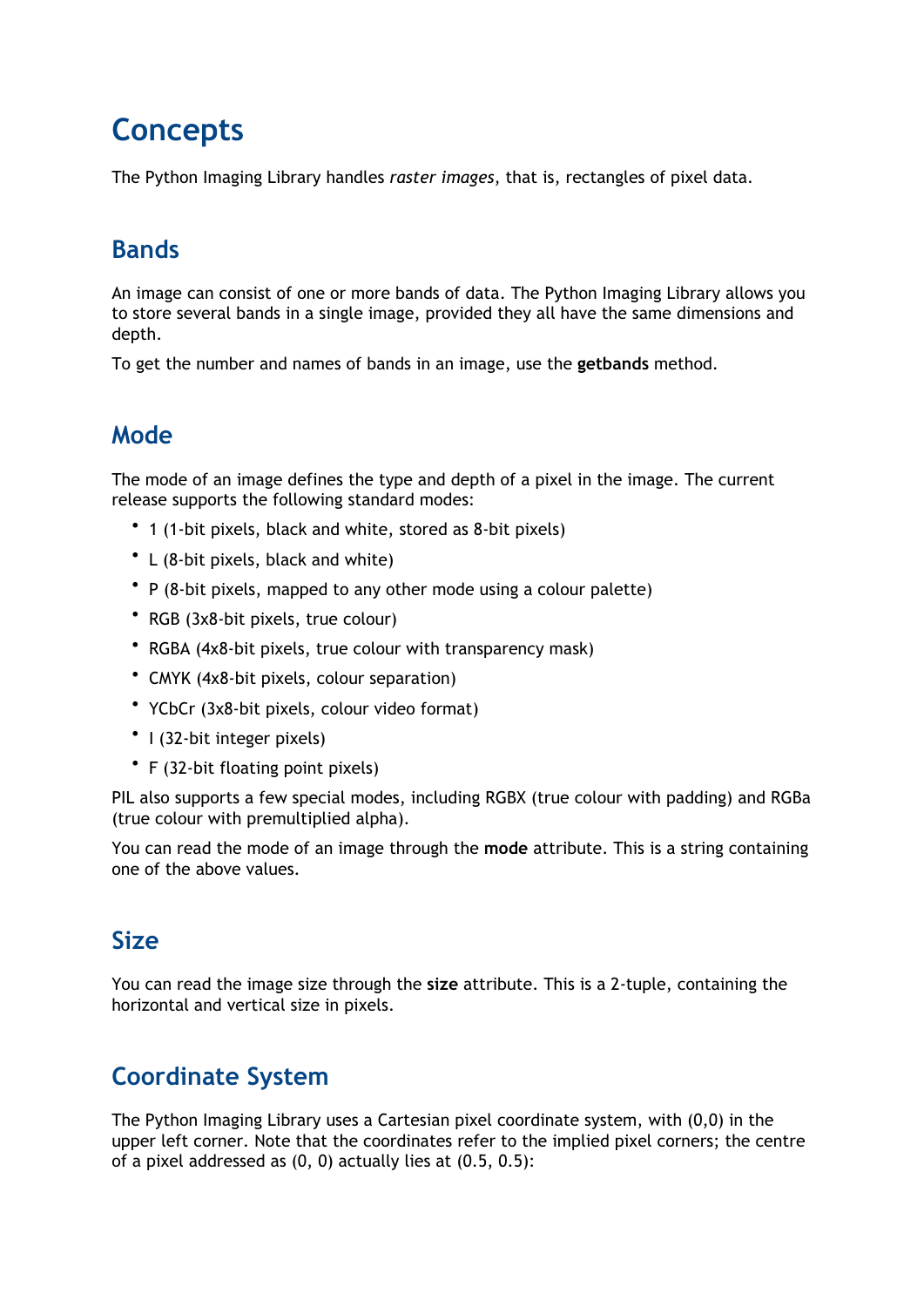

Coordinates are usually passed to the library as 2-tuples  $(x, y)$ . Rectangles are represented as 4-tuples, with the upper left corner given first. For example, a rectangle covering all of an 800x600 pixel image is written as (0, 0, 800, 600).

## **Palette**

The palette mode ("P") uses a colour palette to define the actual colour for each pixel.

## **Info**

You can attach auxiliary information to an image using the **info** attribute. This is a dictionary object.

How such information is handled when loading and saving image files is up to the file format handler (see the chapter on *Image File Formats*).

## **Filters**

For geometry operations that may map multiple input pixels to a single output pixel, the Python Imaging Library provides four different resampling **filters**.

- NEAREST. Pick the nearest pixel from the input image. Ignore all other input pixels.
- **BILINEAR.** Use linear interpolation over a 2x2 environment in the input image. Note that in the current version of PIL, this filter uses a fixed input environment when downsampling.
- **BICUBIC**. Use cubic interpolation over a 4x4 environment in the input image. Note that in the current version of PIL, this filter uses a fixed input environment when downsampling.
- **ANTIALIAS**. (New in PIL 1.1.3). Calculate the output pixel value using a high-quality resampling filter (a truncated sinc) on all pixels that may contribute to the output value. In the current version of PIL, this filter can only be used with the **resize** and **thumbnail** methods.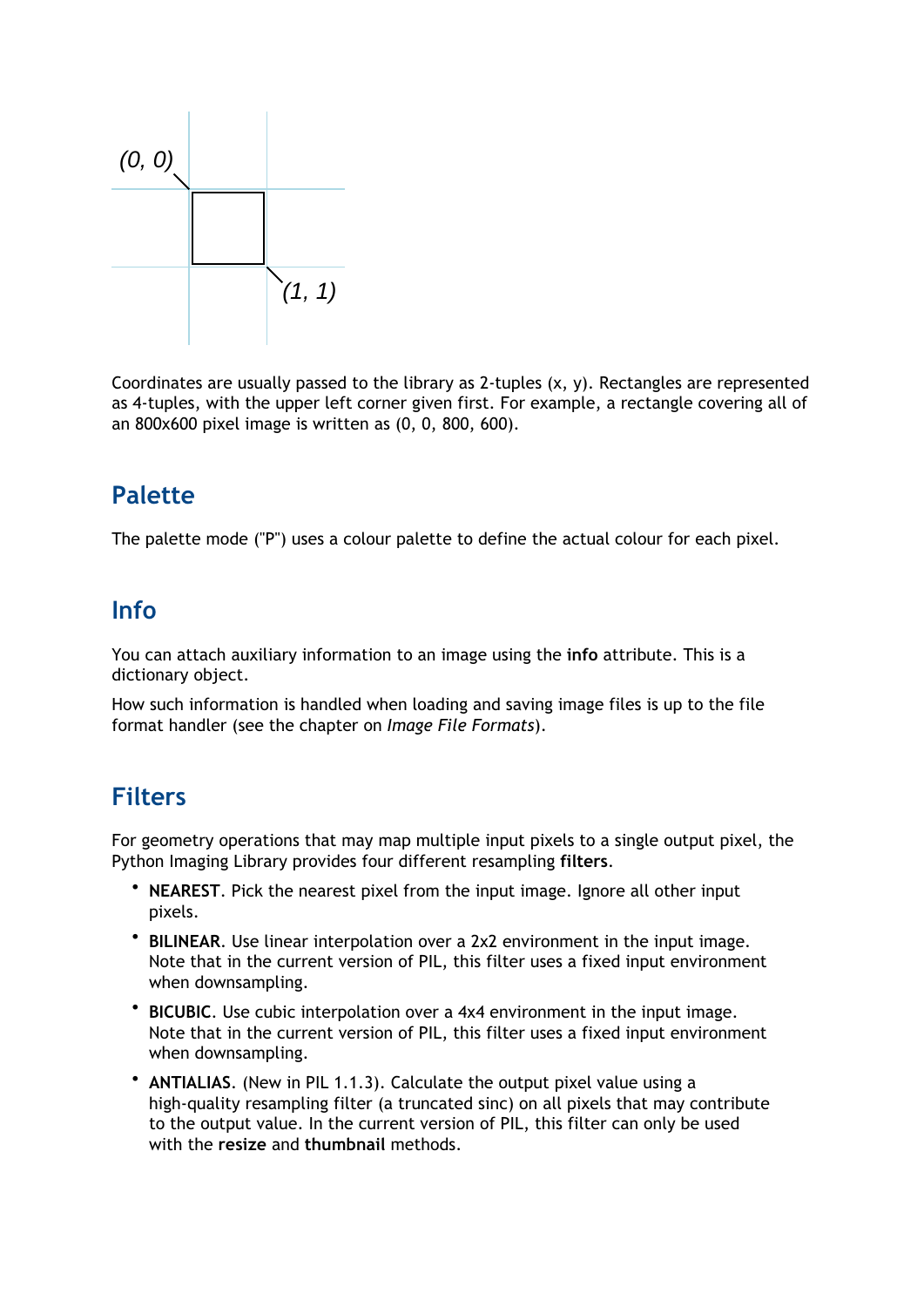Note that in the current version of PIL, the ANTIALIAS filter is the only filter that behaves properly when downsampling (that is, when converting a large image to a small one). The BILINEAR and BICUBIC filters use a fixed input environment, and are best used for scale-preserving geometric transforms and upsamping.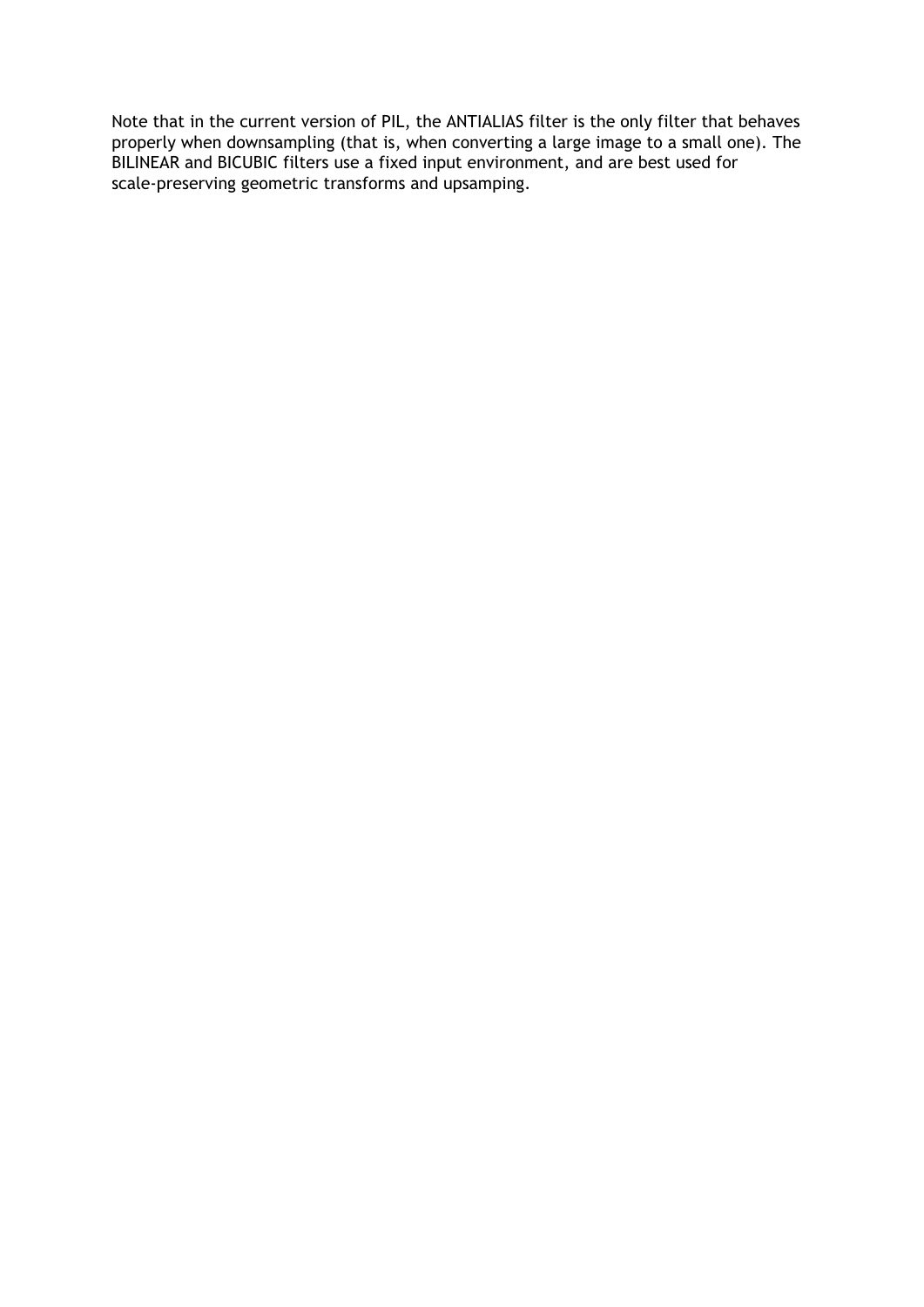# **The Image Module**

The **Image** module provides a class with the same name which is used to represent a PIL image. The module also provides a number of factory functions, including functions to load images from files, and to create new images.

## **Examples**

### **Example: Open, rotate, and display an image**

```
import Image
im = Image.open("bride.jpg")
im.rotate(45).show()
```
### **Example: Create thumbnails**

```
import glob
```

```
for infile in glob.glob("*.jpg"):
     file, ext = os.splitext(infile)
     im = Image.open(infile)
     im.thumbnail((128, 128), Image.ANTIALIAS)
     im.save(file + ".thumbnail", "JPEG")
```
## **Functions**

#### **new**

**Image.new(mode, size)** *=> image*

```
Image.new(mode, size, color) => image
```
Creates a new image with the given mode and size. Size is given as a 2-tuple. The colour is given as a single value for single-band images, and a tuple for multi-band images (with one value for each band). If the colour argument is omitted, the image is filled with black. If the colour is None, the image is not initialised.

### **open**

**Image.open(infile)** *=> image*

#### **Image.open(infile, mode)** *=> image*

Opens and identifies the given image file. This is a lazy operation; the actual image data is not read from the file until you try to process the data (or call the **load** method). If the mode argument is given, it must be "r".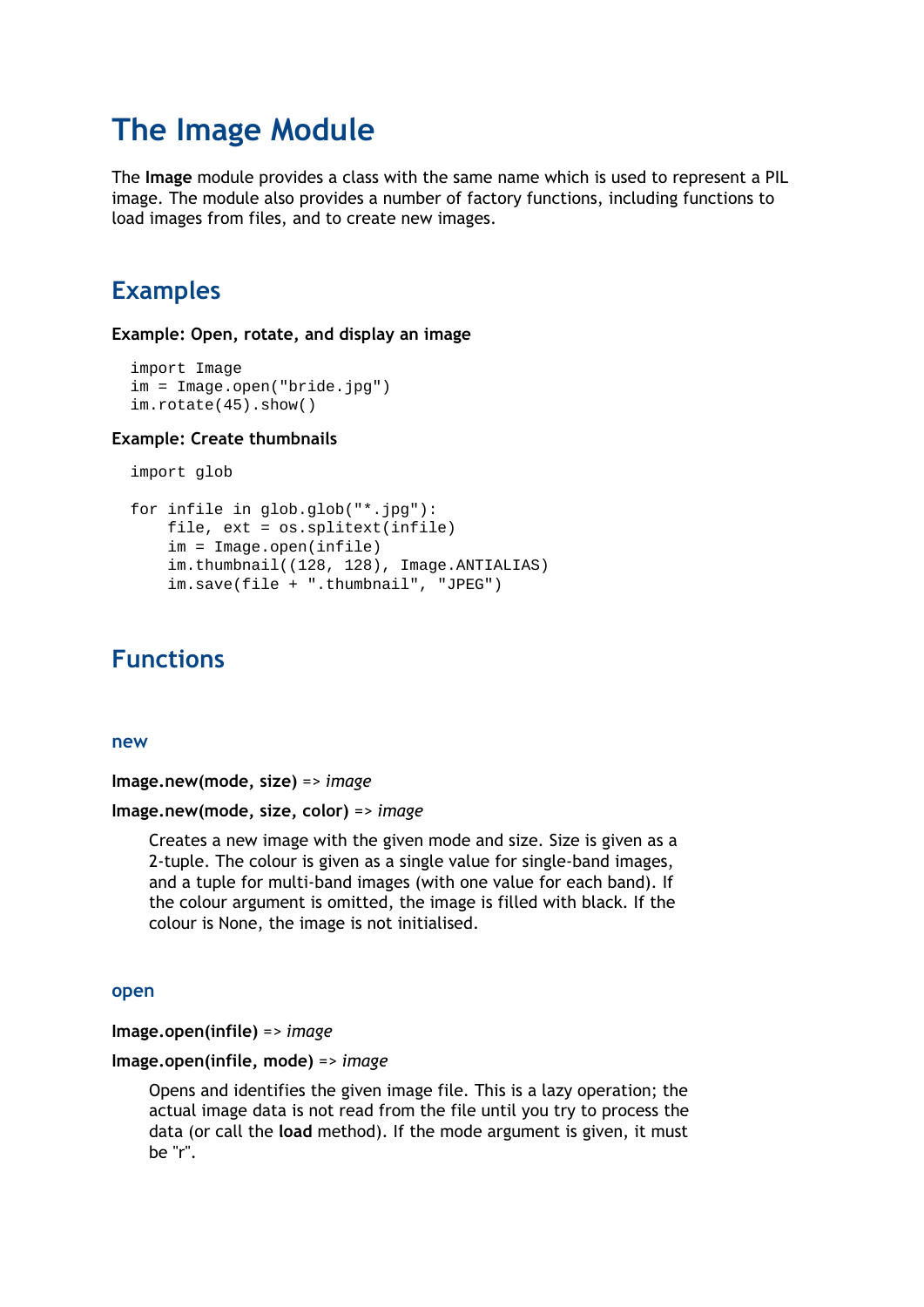You can use either a string (representing the filename) or a file object. In the latter case, the file object must implement **read**, **seek**, and **tell** methods, and be opened in binary mode.

## **blend**

#### **Image.blend(image1, image2, alpha)** *=> image*

Creates a new image by interpolating between the given images, using a constant alpha. Both images must have the same size and mode.

out = image1  $*(1.0 - alpha) + image2 * alpha)$ 

If alpha is 0.0, a copy of the first image is returned. If alpha is 1.0, a copy of the second image is returned. There are no restrictions on the alpha value. If necessary, the result is clipped to fit into the allowed output range.

#### **composite**

#### **Image.composite(image1, image2, mask)** *=> image*

Creates a new image by interpolating between the given images, using the mask as alpha. The mask image can have mode "1", "L", or "RGBA". All images must be the same size.

### **eval**

#### **Image.eval(function, image)** *=> image*

Applies the function (which should take one argument) to each pixel in the given image. If the image has more than one band, the same function is applied to each band. Note that the function is evaluated once for each possible pixel value, so you cannot use random components or other generators.

#### **fromstring**

#### **Image.fromstring(mode, size, data)** *=> image*

Creates an image memory from pixel data in a string, using the standard "raw" decoder.

## **Image.fromstring(mode, size, data, decoder, parameters)** *=> image*

Same, but allows you to use any pixel decoder supported by PIL. For more information on available decoders, see the section *Writing Your Own File Decoder*.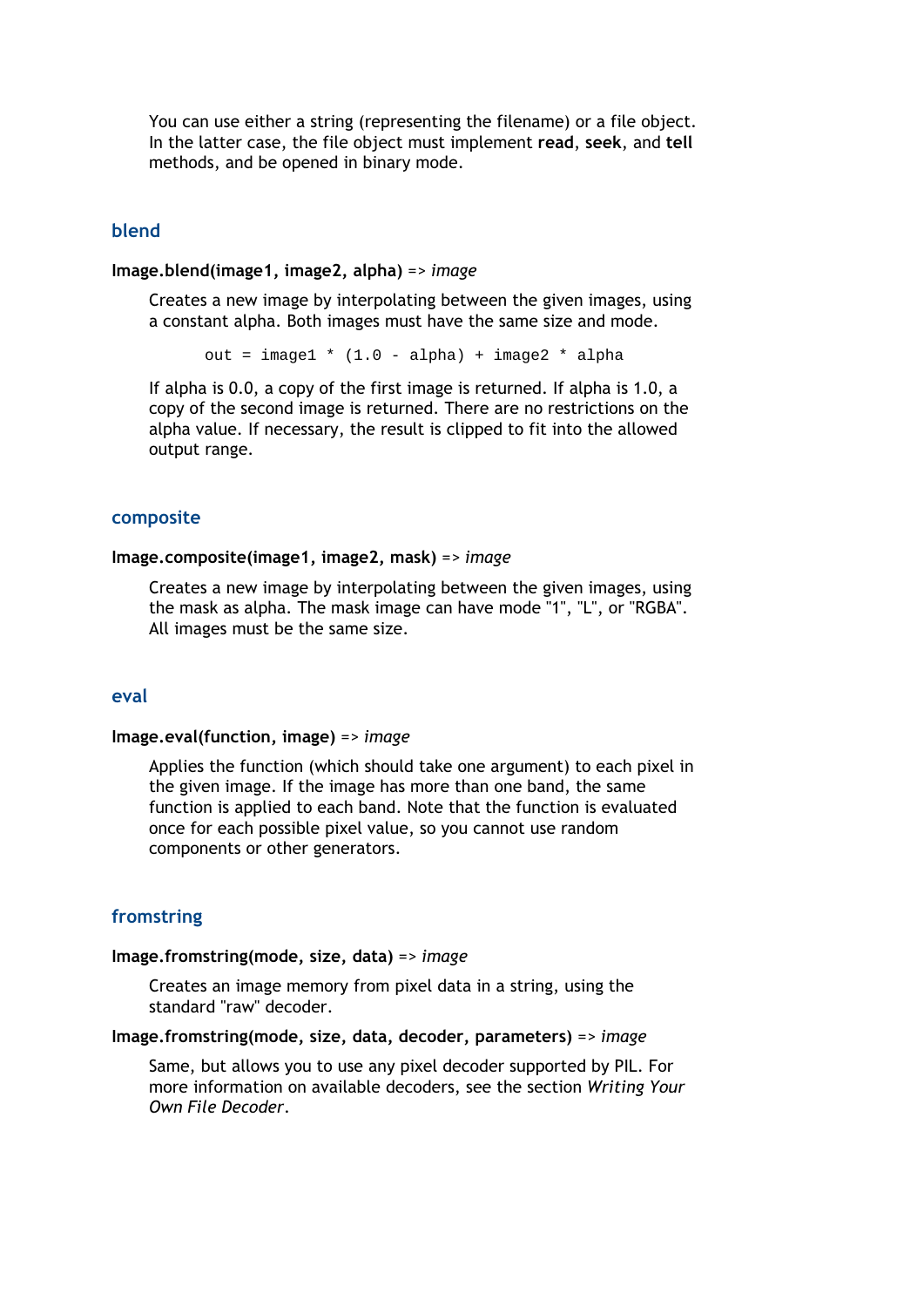Note that this function decodes pixel data, not entire images. If you have an entire image in a string, wrap it in a **StringIO** object, and use **open** to load it.

#### **merge**

**Image.merge(mode, bands)** *=> image*

Creates a new image from a number of single band images. The bands are given as a tuple or list of images, one for each band described by the mode. All bands must have the same size.

## **Methods**

An instance of the **Image** class has the following methods. Unless otherwise stated, all methods return a new instance of the **Image** class, holding the resulting image.

#### **convert**

#### **im.convert(mode)** *=> image*

Returns a converted copy of an image. For the "P" mode, this translates pixels through the palette. If mode is omitted, a mode is chosen so that all information in the image and the palette can be represented without a palette.

The current version supports all possible conversions between "L", "RGB" and "CMYK."

When translating a colour image to black and white (mode "L"), the library uses the ITU-R 601-2 luma transform:

 $L = R * 299/1000 + G * 587/1000 + B * 114/1000$ 

When translating a greyscale image into a bilevel image (mode "1"), all non-zero values are set to 255 (white). To use other thresholds, use the **point** method.

## **im.convert(mode, matrix)** *=> image*

Converts an "RGB" image to "L" or "RGB" using a conversion matrix. The matrix is a 4- or 16-tuple.

The following example converts an RGB image (linearly calibrated according to ITU-R 709, using the D65 luminant) to the CIE XYZ colour space:

### **Example: Convert RGB to XYZ**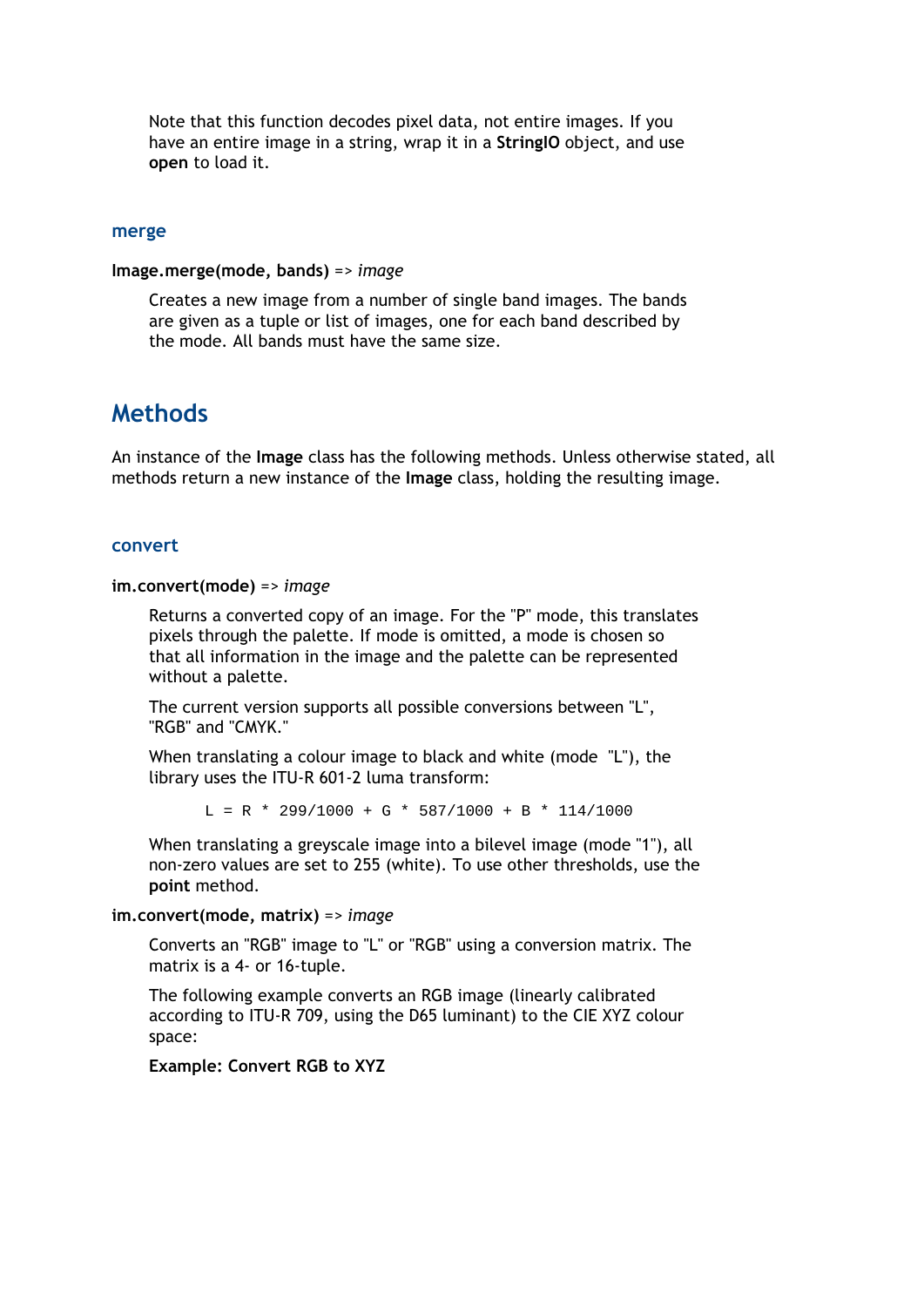```
 rgb2xyz = (
     0.412453, 0.357580, 0.180423, 0,
     0.212671, 0.715160, 0.072169, 0,
     0.019334, 0.119193, 0.950227, 0 )
 out = im.convert("RGB", rgb2xyz)
```
## **copy**

#### **im.copy()** *=> image*

Copies the image. Use this method if you wish to paste things into an image, but still retain the original.

### **crop**

**im.crop(box)** *=> image*

Returns a rectangular region from the current image. The box is a 4-tuple defining the left, upper, right, and lower pixel coordinate.

This is a lazy operation. Changes to the source image may or may not be reflected in the cropped image. To break the connection, call the **load** method on the cropped copy.

## **draft**

### **im.draft(mode, size)**

Configures the image file loader so it returns a version of the image that as closely as possible matches the given mode and size. For example, you can use this method to convert a colour JPEG to greyscale while loading it, or to extract a 128x192 version from a PCD file.

Note that this method modifies the Image object in place. If the image has already been loaded, this method has no effect.

### **filter**

## **im.filter(filter)** *=> image*

Returns a copy of an image filtered by the given filter. For a list of available filters, see the **ImageFilter** module.

## **fromstring**

#### **im.fromstring(data)**

**im.fromstring(data, decoder, parameters)**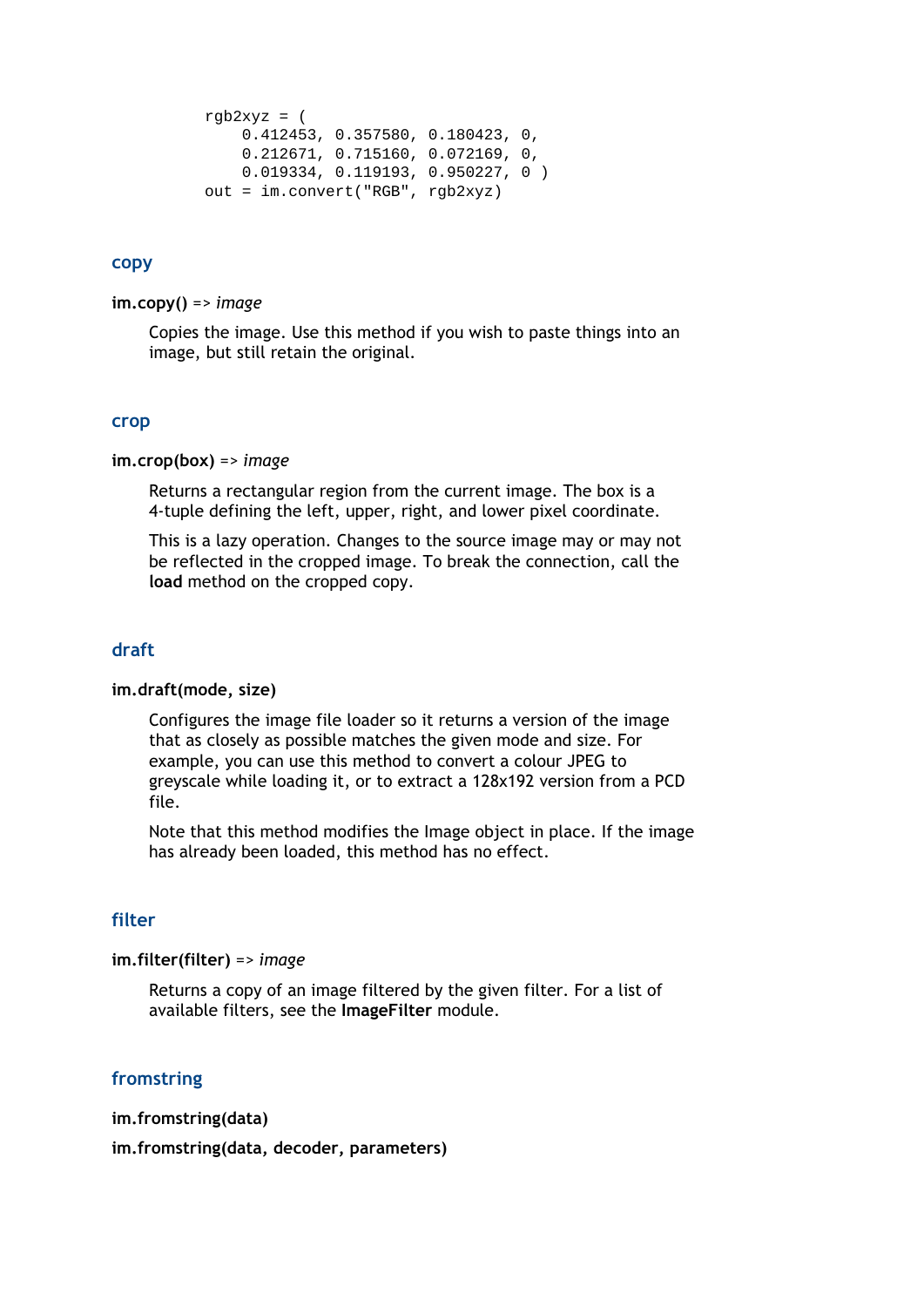Same as the **fromstring** function, but loads data into the current image.

### **getbands**

**im.getbands()** *=> tuple of strings*

Returns a tuple containing the name of each band. For example, **getbands** on an RGB image returns ("R", "G", "B").

## **getbbox**

**im.getbbox()** *=> 4-tuple or None*

Calculates the bounding box of the non-zero regions in the image. The bounding box is returned as a 4-tuple defining the left, upper, right, and lower pixel coordinate. If the image is completely empty, this method returns None.

## **getdata**

#### **im.getdata()** *=> sequence*

Returns the contents of an image as a sequence object containing pixel values. The sequence object is flattened, so that values for line one follow directly after the values of line zero, and so on.

Note that the sequence object returned by this method is an internal PIL data type, which only supports certain sequence operations. To convert it to an ordinary sequence (e.g. for printing), use **list(im.getdata())**.

## **getextrema**

**im.getextrema()** *=> 2-tuple*

Returns a 2-tuple containing the minimum and maximum values of the image. In the current version of PIL, this is only applicable to single-band images.

## **getpixel**

#### **im.getpixel(xy)** *=> value or tuple*

Returns the pixel at the given position. If the image is a multi-layer image, this method returns a tuple.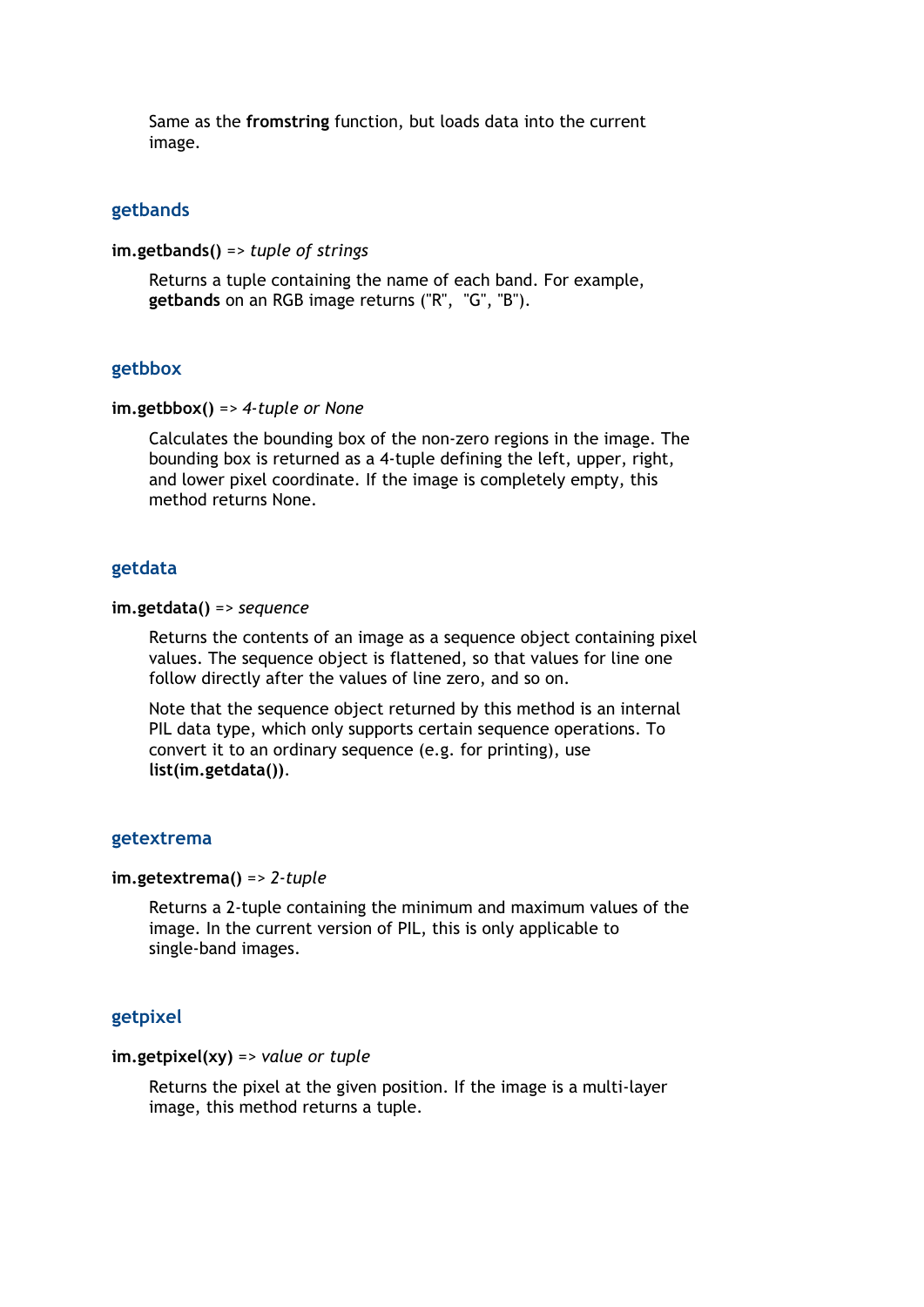## **histogram**

### **im.histogram()** *=> list*

Returns a histogram for the image. The histogram is returned as a list of pixel counts, one for each pixel value in the source image. If the image has more than one band, the histograms for all bands are concatenated (for example, the histogram for an "RGB" image contains 768 values).

A bilevel image (mode "1") is treated as a greyscale ("L") image by this method.

### **im.histogram(mask)** *=> list*

Returns a histogram for those parts of the image where the mask image is non-zero. The mask image must have the same size as the image, and be either a bi-level image (mode "1") or a greyscale image ("L").

## **load**

## **im.load()**

Allocates storage for the image and loads it from the file (or from the source, for lazy operations). In normal cases, you don't need to call this method, since the Image class automatically loads an opened image when it is accessed for the first time.

## **offset**

### **im.offset(xoffset, yoffset)** *=> image*

(Deprecated) Returns a copy of the image where the data has been offset by the given distances. Data wraps around the edges. If yoffset is omitted, it is assumed to be equal to xoffset.

This method is deprecated. New code should use the **offset** function in the **ImageChops** module.

## **paste**

### **im.paste(image, box)**

Pastes another image into this image. The box argument is either a 2-tuple giving the upper left corner, a 4-tuple defining the left, upper, right, and lower pixel coordinate, or None (same as (0, 0)). If a 4-tuple is given, the size of the pasted image must match the size of the region.

If the modes don't match, the pasted image is converted to the mode of this image (see the convert method for details).

### **im.paste(colour, box)**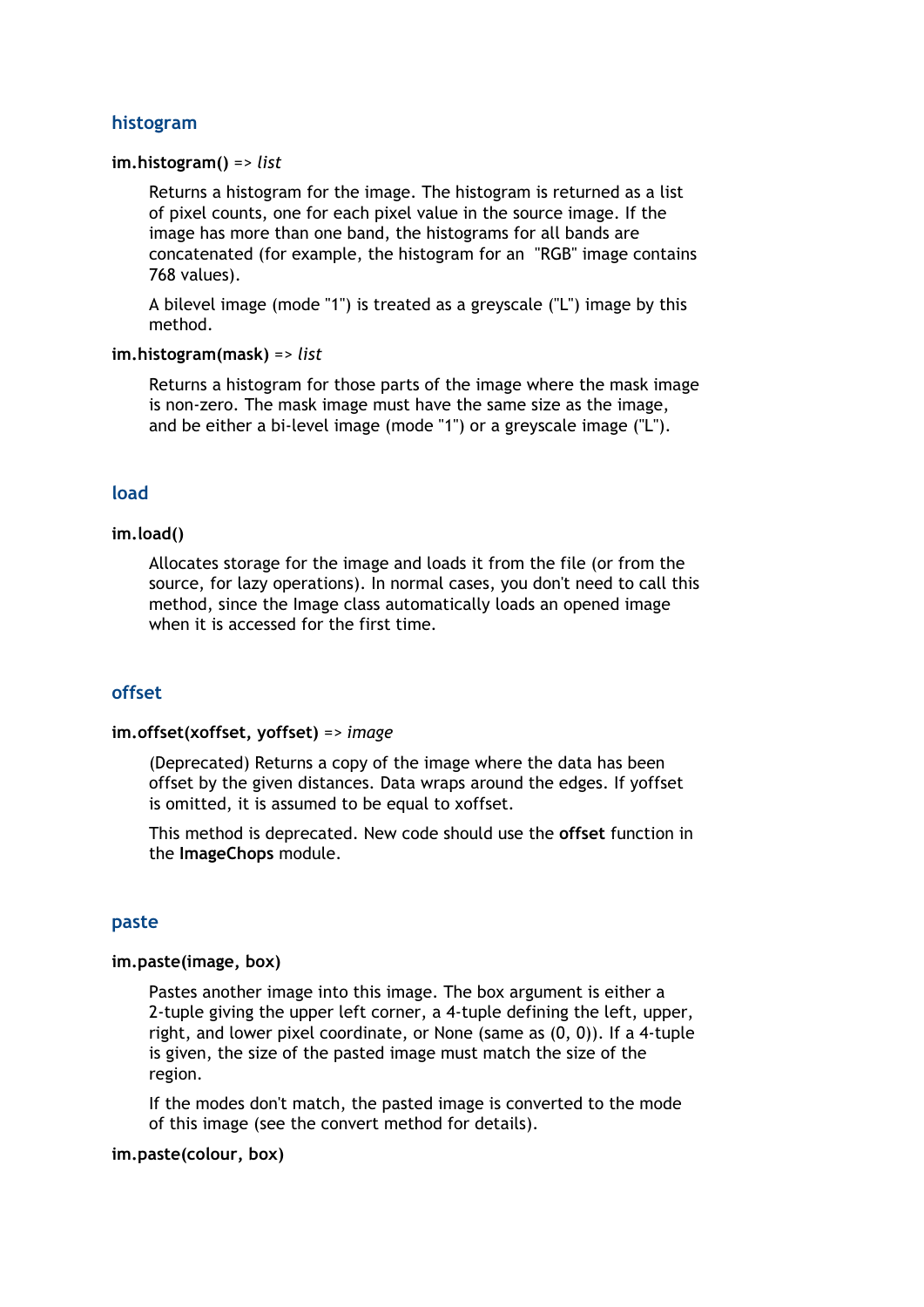Same as above, but fills the region with a single colour. The colour is given as a single numerical value for single-band images, and a tuple for multi-band images.

## **im.paste(image, box, mask)**

Same as above, but updates only the regions indicated by the mask. You can use either "1", "L" or "RGBA" images (in the latter case, the alpha band is used as mask). Where the mask is 255, the given image is copied as is. Where the mask is 0, the current value is preserved. Intermediate values can be used for transparency effects.

Note that if you paste an "RGBA" image, the alpha band is ignored. You can work around this by using the same image as both source image and mask.

## **im.paste(colour, box, mask)**

Same as above, but fills the region indicated by the mask with a single colour.

## **point**

## **im.point(table)** *=> image*

### **im.point(function) image** *=> image*

Returns a copy of the image where each pixel has been mapped through the given table. The table should contains 256 values per band in the image. If a function is used instead, it should take a single argument. The function is called once for each possible pixel value, and the resulting table is applied to all bands of the image.

If the image has mode "I" (integer) or "F" (floating point), you must use a function, and it must have the following format:

argument \* scale + offset

## **Example: Map floating point images**

out = im.point(lambda i:  $i * 1.2 + 10$ )

You can leave out either the **scale** or the **offset**.

## **im.point(table, mode)** *=> image*

### **im.point(function, mode)** *=> image*

Map the image through table, and convert it on fly. In the current version of PIL , this can only be used to convert "L" and "P" images to "1" in one step, e.g. to threshold an image.

## **putalpha**

**im.putalpha(band)**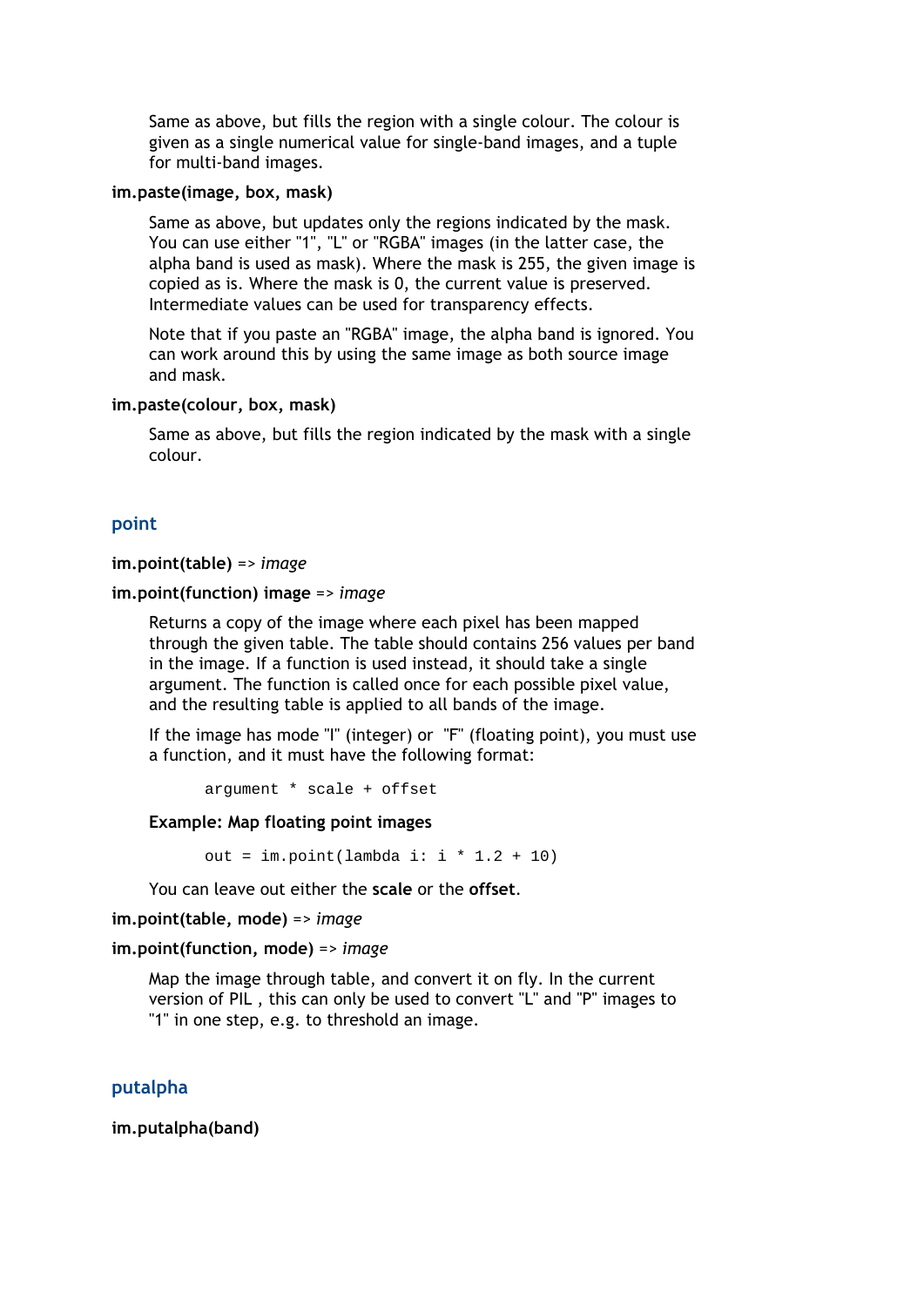Copies the given band to the alpha layer of the current image. The image must be an "RGBA" image, and the band must be either "L" or "1".

## **putdata**

#### **im.putdata(data)**

### **im.putdata(data, scale, offset)**

Copy pixel values from a sequence object into the image, starting at the upper left corner (0, 0). The scale and offset values are used to adjust the sequence values:

pixel = value \* scale + offset

If the scale is omitted, it defaults to 1.0. If the offset is omitted, it defaults to 0.0.

## **putpalette**

#### **im.putpalette(sequence)**

Attach a palette to a "P" or "L" image. The palette sequence should contain 768 integer values, where each group of three values represent the red, green, and blue values for the corresponding pixel index. Instead of an integer sequence, you can use an 8-bit string.

#### **putpixel**

#### **im.putpixel(xy, colour)**

Modifies the pixel at the given position. The colour is given as a single numerical value for single-band images, and a tuple for multi-band images.

Note that this method is relatively slow. For more extensive changes, use **paste** or the **ImageDraw** module instead.

## **resize**

**im.resize(size)** *=> image*

**im.resize(size, filter)** *=> image*

Returns a resized copy of an image. The size argument gives the requested size in pixels, as a 2-tuple: (**width**, **height**).

The filter argument can be one of **NEAREST** (use nearest neighbour), **BILINEAR** (linear interpolation in a 2x2 environment), **BICUBIC** (cubic spline interpolation in a 4x4 environment), or **ANTIALIAS** (a high-quality downsampling filter). If omitted, or if the image has mode "1" or "P", it is set to **NEAREST**.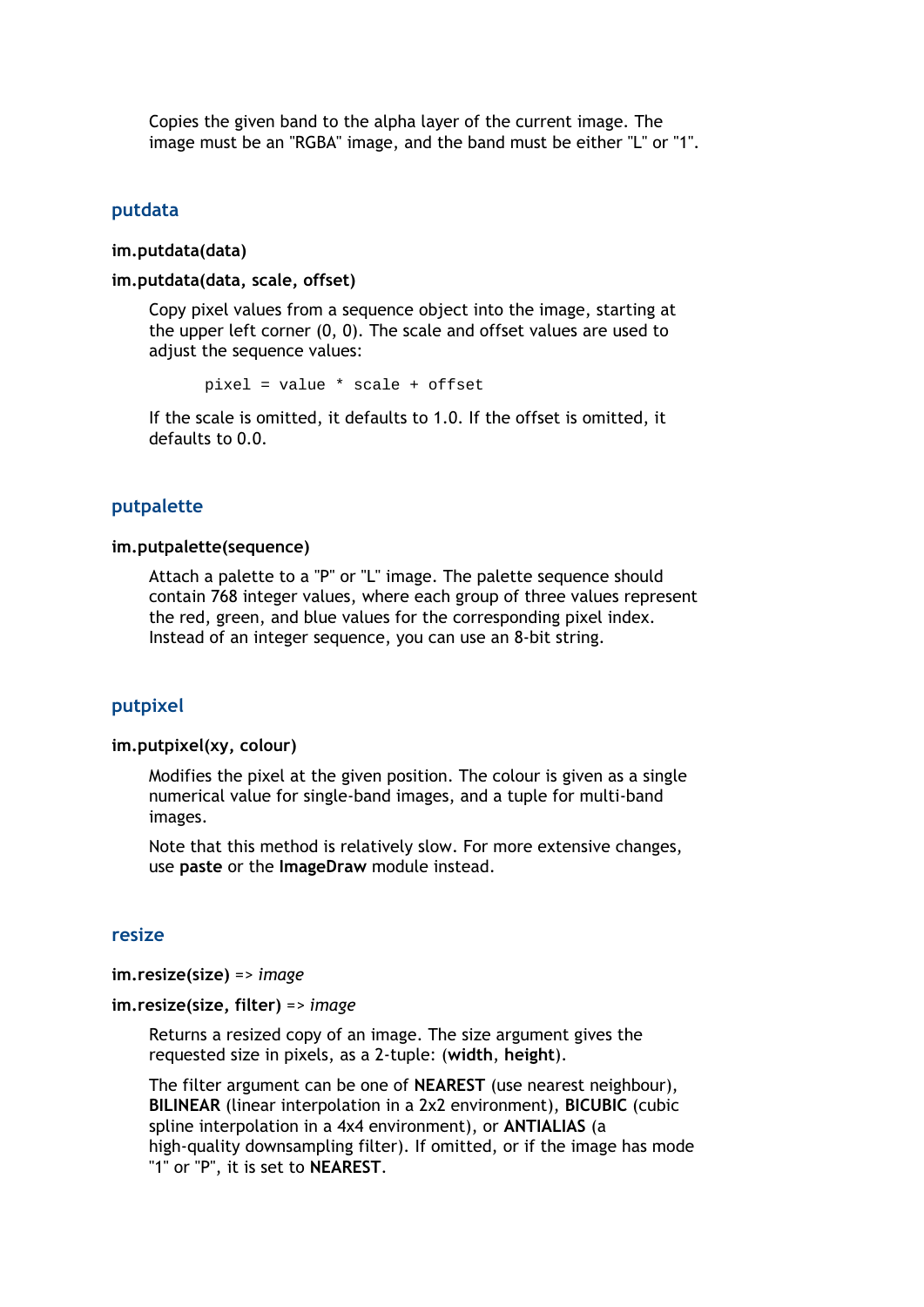#### **rotate**

**im.rotate(angle)** *=> image*

**im.rotate(angle, filter)** *=> image*

Returns a copy of an image rotated the given number of degrees counter clockwise around its centre.

The filter argument can be one of **NEAREST** (use nearest neighbour), **BILINEAR** (linear interpolation in a 2x2 environment), or **BICUBIC** (cubic spline interpolation in a 4x4 environment). If omitted, or if the image has mode "1" or "P", it is set to **NEAREST**.

## **save**

#### **im.save(outfile, options)**

#### **im.save(outfile, format, options)**

Saves the image under the given filename. If format is omitted, the format is determined from the filename extension, if possible. This method returns None.

Keyword options can be used to provide additional instructions to the writer. If a writer doesn't recognise an option, it is silently ignored. The available options are described later in this handbook.

You can use a file object instead of a filename. In this case, you must always specify the format. The file object must implement the **seek**, **tell**, and **write** methods, and be opened in binary mode.

#### **seek**

#### **im.seek(frame)**

Seeks to the given frame in a sequence file. If you seek beyond the end of the sequence, the method raises an **EOFError** exception. When a sequence file is opened, the library automatically seeks to frame 0.

Note that in the current version of the library, most sequence formats only allows you to seek to the next frame.

## **show**

## **im.show()**

Displays an image. This method is mainly intended for debugging purposes.

On Unix platforms, this method saves the image to a temporary PPM file, and calls the **xv** utility.

On Windows, it saves the image to a temporary BMP file, and uses the standard BMP display utility to show it (usually **Paint**).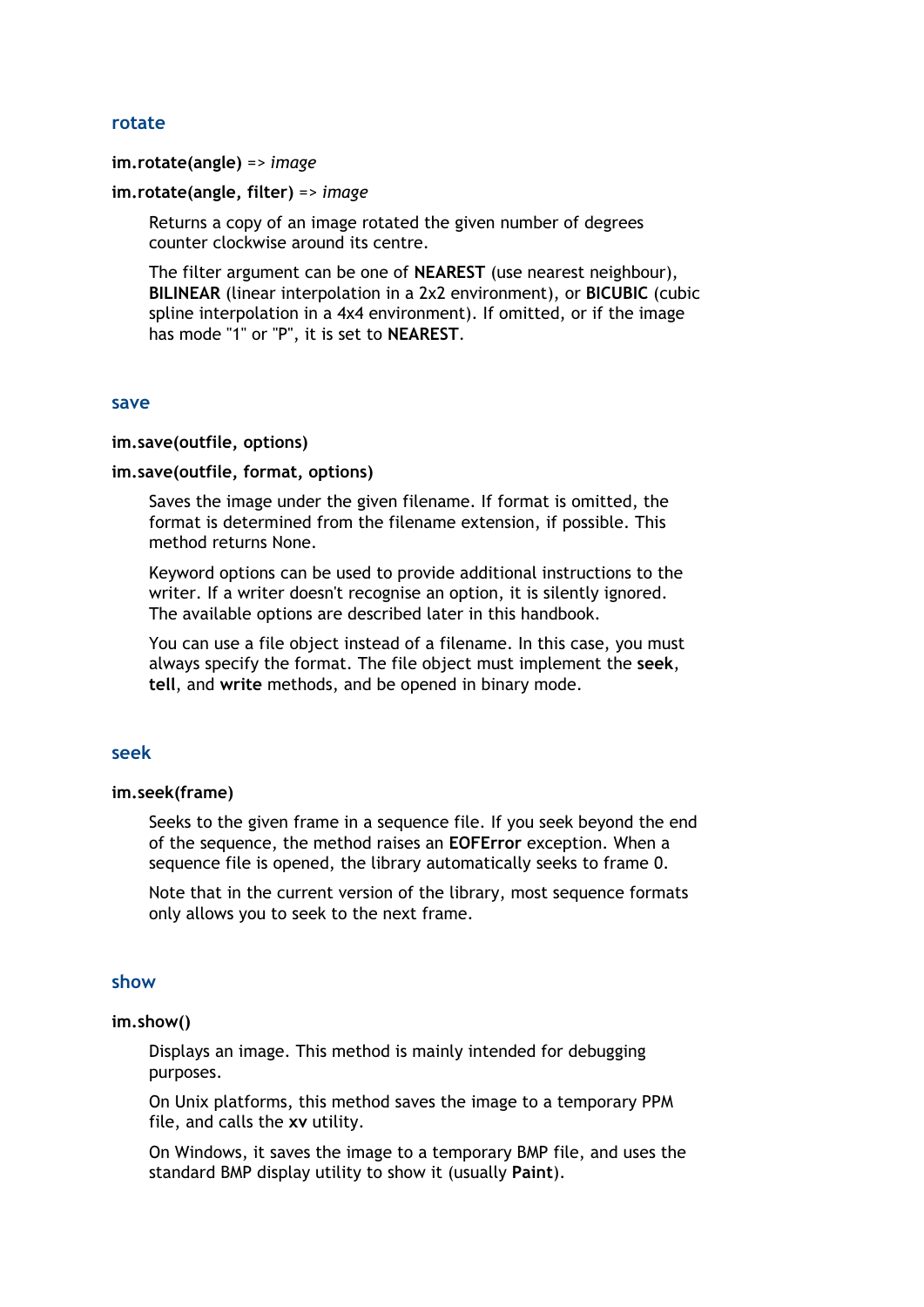This method returns None.

## **split**

**im.split()** *=> sequence*

Returns a tuple of individual image bands from an image. For example, splitting an "RGB" image creates three new images each containing a copy of one of the original bands (red, green, blue).

## **tell**

**im.tell()** *=> integer*

Returns the current frame number.

## **thumbnail**

## **im.thumbnail(size)**

## **im.thumbnail(size, filter)**

Modifies the image to contain a thumbnail version of itself, no larger than the given size. This method calculates an appropriate thumbnail size to preserve the aspect of the image, calls the **draft** method to configure the file reader (where applicable), and finally resizes the image.

The filter argument can be one of **NEAREST**, **BILINEAR**, **BICUBIC**, or **ANTIALIAS** (best quality). If omitted, it defaults to **NEAREST** (this will be changed to ANTIALIAS in future versions).

Note that the bilinear and bicubic filters in the current version of PIL are not well-suited for thumbnail generation. You should use **ANTIALIAS** unless speed is much more important than quality.

Also note that this function modifies the Image object in place. If you need to use the full resolution image as well, apply this method to a **copy** of the original image. This method returns None.

## **tobitmap**

**im.tobitmap()** *=> string*

Returns the image converted to an X11 bitmap.

## **tostring**

**im.tostring()** *=> string*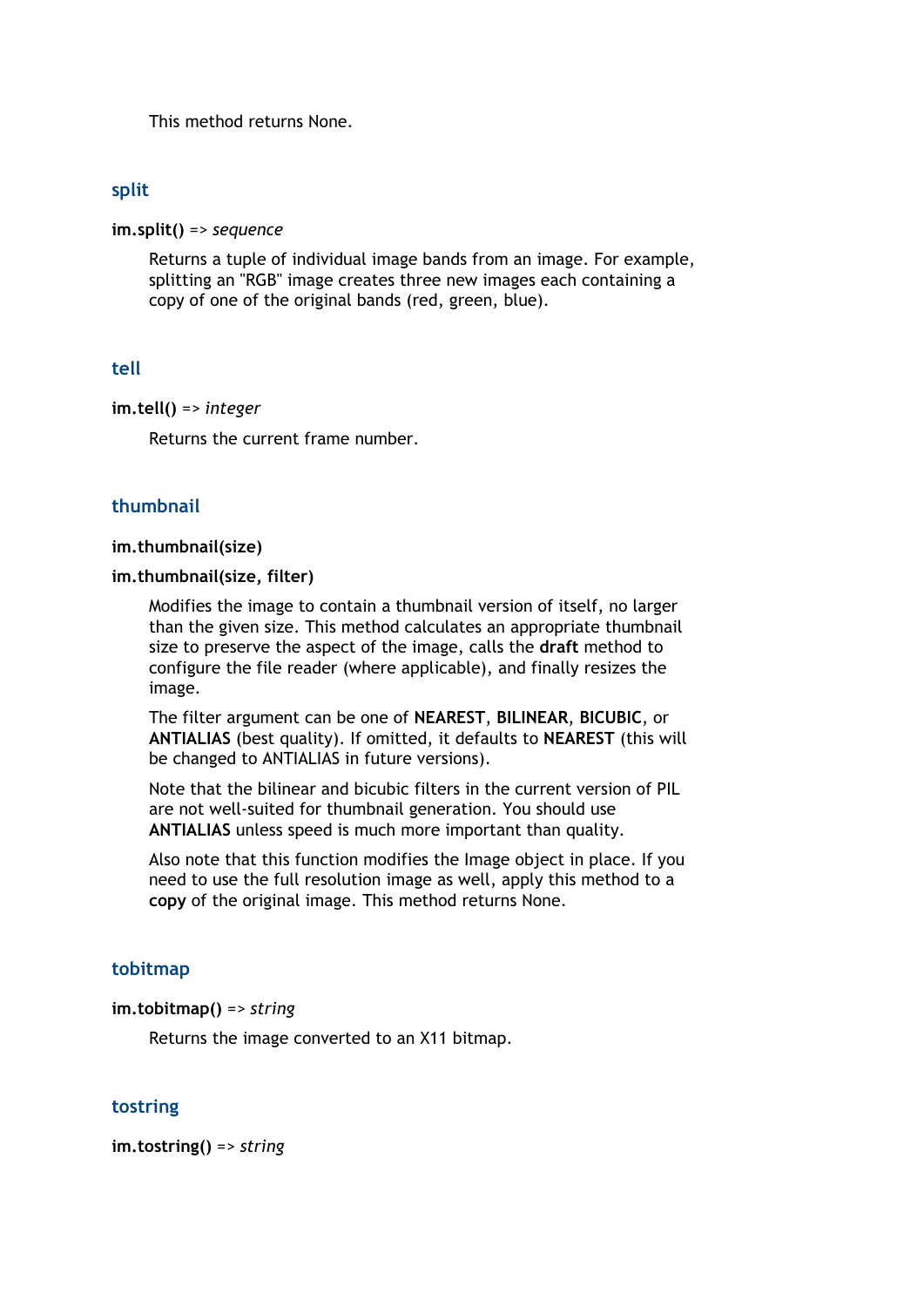Returns a string containing pixel data, using the standard "raw" encoder.

## **im.tostring(encoder, parameters)** *=> string*

Returns a string containing pixel data, using the given data encoding.

## **transform**

**im.transform(size, method, data)** *=> image*

**im.transform(size, method, data, filter)** *=> image*

Creates a new image with the given size, and the same mode as the original, and copies data to the new image using the given transform.

In the current version of PIL, the *method* argument can be **EXTENT** (cut out a rectangular subregion), **AFFINE** (affine transform), **QUAD** (map a quadrilateral to a rectangle), or **MESH** (map a number of source quadrilaterals in one operation). The various methods are described below.

The filter argument defines how to filter pixels from the source image. In the current version, it can be **NEAREST** (use nearest neighbour), **BILINEAR** (linear interpolation in a 2x2 environment), or **BICUBIC** (cubic spline interpolation in a 4x4 environment). If omitted, or if the image has mode "1" or "P", it is set to **NEAREST**.

## **im.transform(size, EXTENT, data)** *=> image*

**im.transform(size, EXTENT, data, filter)** *=> image*

Extracts a subregion from the image.

*Data* is a 4-tuple (*x0, y0, x1, y1*) which specifies two points in the input image's coordinate system. The resulting image will contain data sampled from between these two points, such that (*x0, y0*) in the input image will end up at (0,0) in the output image, and (*x1, y1*) at *size*.

This method can be used to crop, stretch, shrink, or mirror an arbitrary rectangle in the current image. It is slightly slower than **crop**, but about as fast as a corresponding **resize** operation.

**im.transform(size, AFFINE, data)** *=> image*

**im.transform(size, AFFINE, data, filter)** *=> image*

Applies an affine transform to the image, and places the result in a new image with the given size.

*Data* is a 6-tuple (*a, b, c, d, e, f*) which contain the first two rows from an affine transform matrix. For each pixel (*x, y*) in the output image, the new value is taken from a position (a  $x + b y + c$ , d  $x + e y + f$ ) in the input image, rounded to nearest pixel.

This function can be used to scale, translate, rotate, and shear the original image.

**im.transform(size, QUAD, data)** *=> image*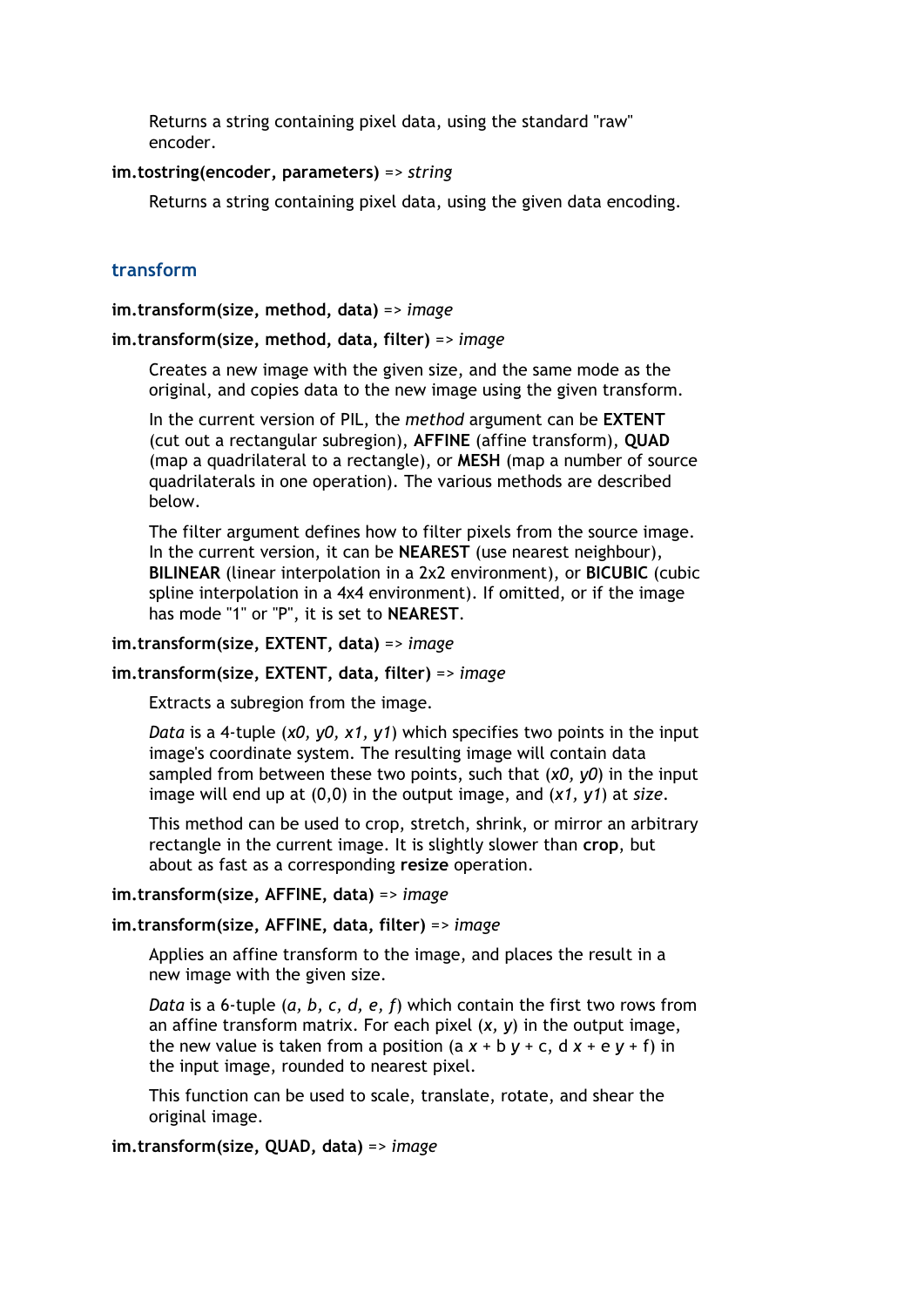### **im.transform(size, QUAD, data, filter)** *=> image*

Maps a quadrilateral (a region defined by four corners) from the image to a rectangle with the given size.

*Data* is an 8-tuple (*x0, y0, x1, y1, x2, y2, y3, y3*) which contain the upper left, lower left, lower right, and upper right corner of the source quadrilateral.

**im.transform(size, MESH, data) image** *=> image*

**im.transform(size, MESH, data, filter) image** *=> image*

Similar to **QUAD**, but data is a list of target rectangles and corresponding source quadrilaterals.

#### **transpose**

**im.transpose(method)** *=> image*

Returns a flipped or rotated copy of an image.

*Method* can be one of the following: **FLIP\_LEFT\_RIGHT**, **FLIP\_TOP\_BOTTOM**, **ROTATE\_90**, **ROTATE\_180**, or **ROTATE\_270**.

## **verify**

**im.verify()**

Attempts to determine if the file is broken, without actually decoding the image data. If this method finds any problems, it raises suitable exceptions. If you need to load the image after using this method, you must reopen the image file.

## **Attributes**

Instances of the **Image** class have the following attributes:

## **format**

**im.format** *(string or None)*

The file format of the source file. For images created by the library, this attribute is set to None.

## **mode**

**im.mode** *(string)*

Image mode. This is a string specifying the pixel format used by the image. Typical values are "1", "L", "RGB", or "CMYK."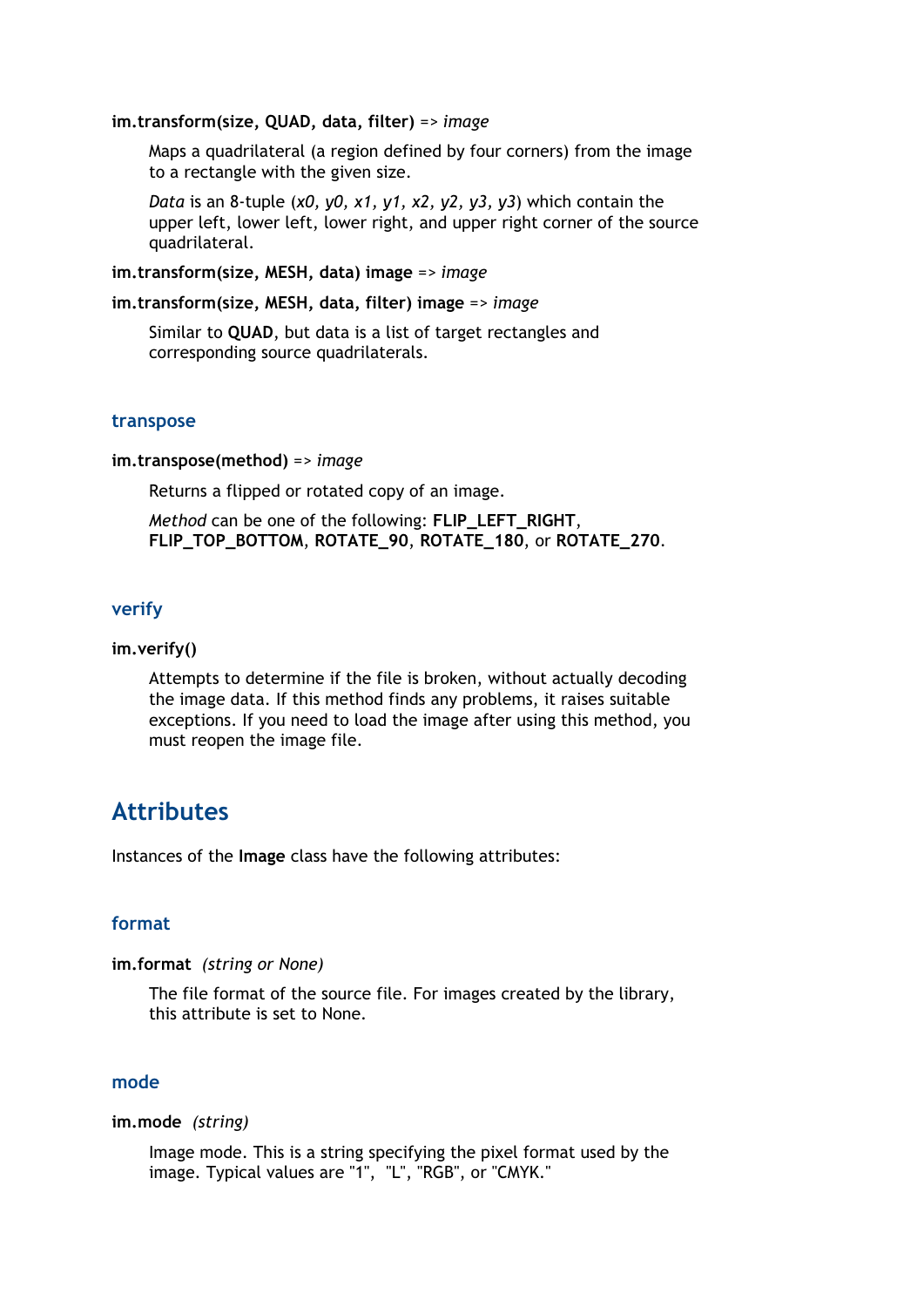## **size**

**im.size** *((width, height))*

Image size, in pixels. The size is given as a 2-tuple (width, height).

## **palette**

**im.palette** *(palette or None)*

Colour palette table, if any. If mode is "P", this should be an instance of the **ImagePalette** class. Otherwise, it should be set to None.

## **info**

**im.info** *(dictionary)*

A dictionary holding data associated with the image.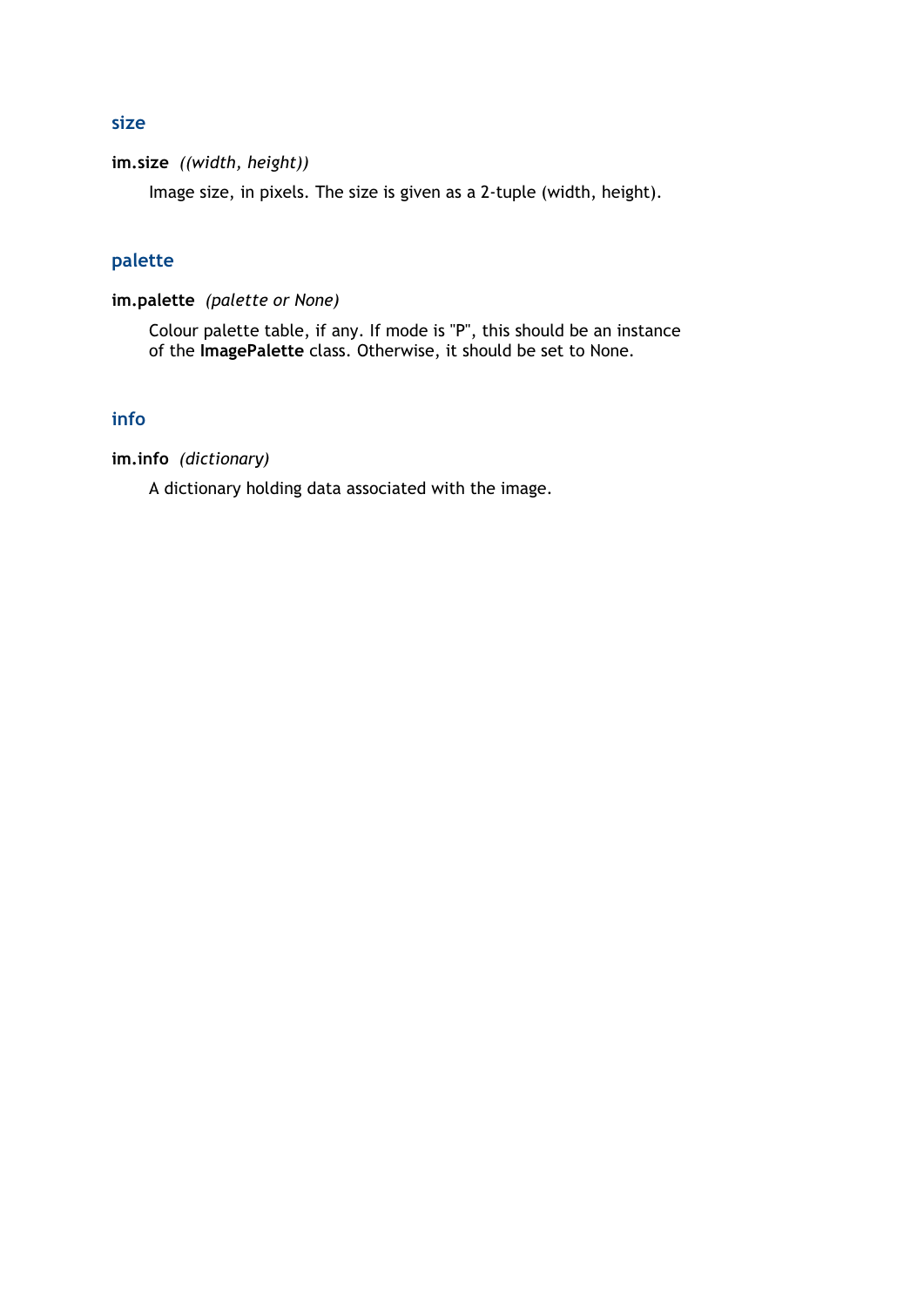# **The ImageChops Module**

The **ImageChops** module contains a number of arithmetical image operations, called *channel operations* ("chops"). These can be used for various purposes, including special effects, image compositions, algorithmic painting, and more.

At this time, channel operations are only implemented for 8-bit images (e.g. "L" and "RGB").

## **Functions**

Most channel operations take one or two image arguments and returns a new image. Unless otherwise noted, the result of a channel operation is always clipped to the range 0 to MAX (which is 255 for all modes supported by the operations in this module).

## **constant**

**ImageChops.constant(image, value)** *=> image*

Return a layer with the same size as the given image, but filled with the given pixel value.

## **duplicate**

```
ImageChops.duplicate(image) => image
```
Return a copy of the given image.

## **invert**

**ImageChops.invert(image)** *=> image*

Inverts an image.

 $out = MAX - image$ 

## **lighter**

**ImageChops.lighter(image1, image2)** *=> image*

Compares the two images, pixel by pixel, and returns a new image containing the lighter values.

 $out = max(imaqel, image2)$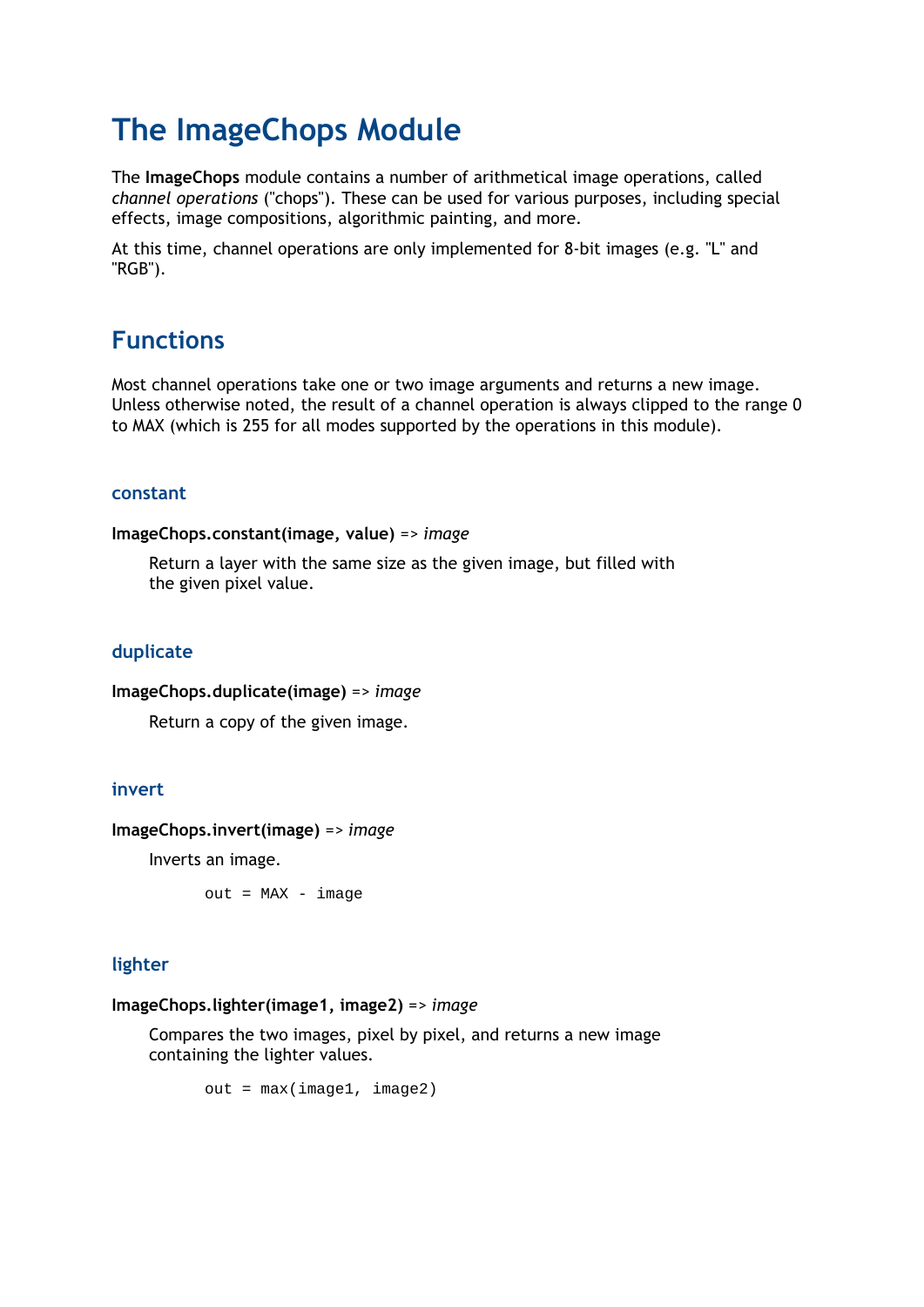### **darker**

```
ImageChops.darker(image1, image2) => image
```
Compares the two images, pixel by pixel, and returns a new image containing the darker values.

```
 out = min(image1, image2)
```
## **difference**

#### **ImageChops.difference(image1, image2)** *=> image*

Returns the absolute value of the difference between the two images.

```
 out = abs(image1 - image2)
```
## **multiply**

#### **ImageChops.multiply(image1, image2)** *=> image*

Superimposes two images on top of each other. If you multiply an image with a solid black image, the result is black. If you multiply with a solid white image, the image is unaffected.

```
 out = image1 * image2 / MAX
```
#### **screen**

#### **ImageChops.screen(image1, image2)** *=> image*

Superimposes two inverted images on top of each other.

 $out = MAX - ((MAX - image1) * (MAX - image2) / MAX)$ 

## **add**

#### **ImageChops.add(image1, image2, scale, offset)** *=> image*

Adds two images, dividing the result by scale and adding the offset. If omitted, scale defaults to 1.0, and offset to 0.0.

out = (image1 + image2) / scale + offset

## **subtract**

#### **ImageChops.subtract(image1, image2, scale, offset)** *=> image*

Subtracts two images, dividing the result by scale and adding the offset. If omitted, scale defaults to 1.0, and offset to 0.0.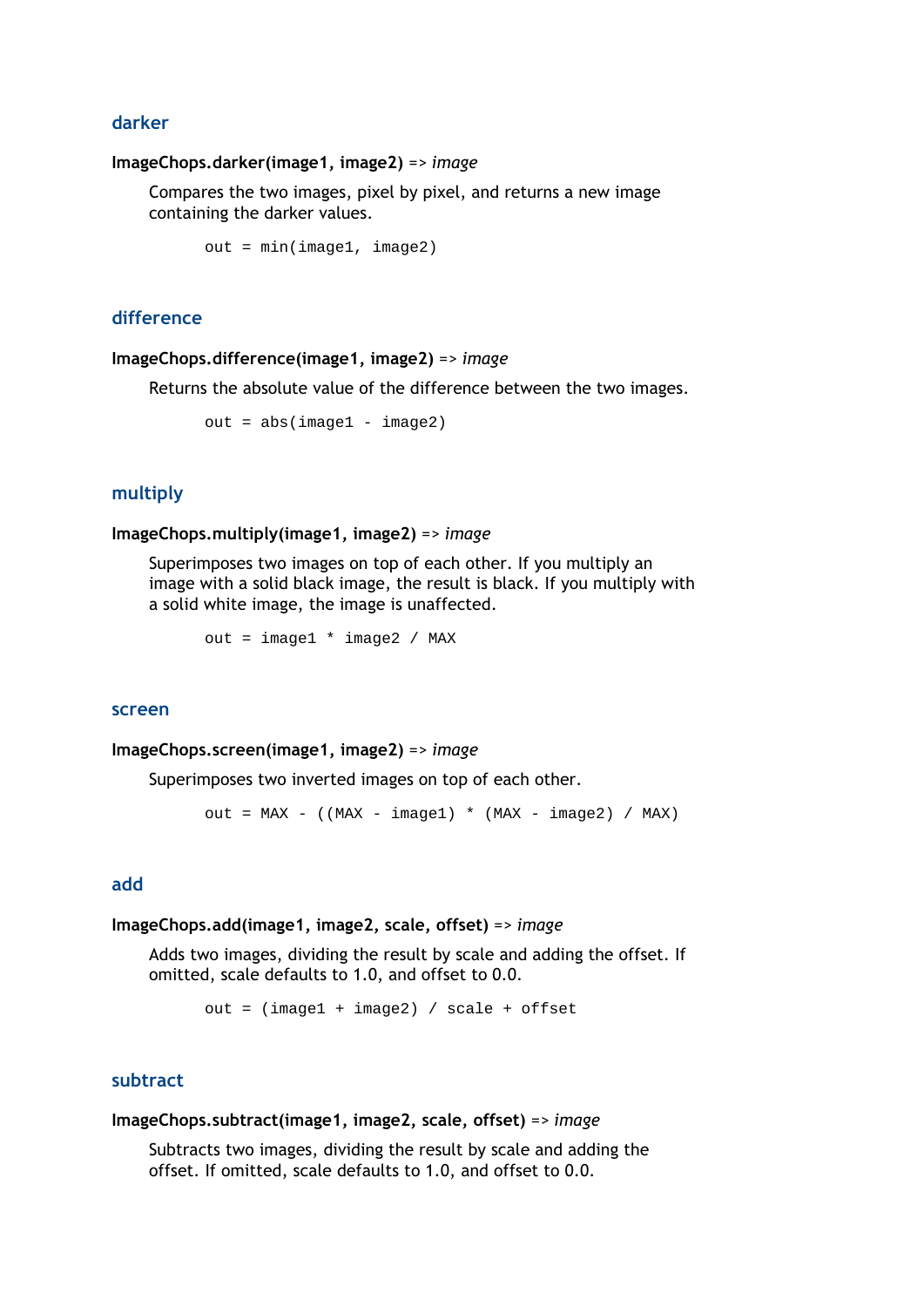out = (image1 - image2) / scale + offset

## **blend**

**ImageChops.blend(image1, image2, alpha)** *=> image* Same as the **blend** function in the **Image** module.

## **composite**

**ImageChops.composite(image1, image2, mask)** *=> image* Same as the **composite** function in the **Image** module.

## **offset**

**ImageChops.offset(xoffset, yoffset)** *=> image*

### **ImageChops.offset(offset)** *=> image*

Returns a copy of the image where data has been offset by the given distances. Data wraps around the edges. If yoffset is omitted, it is assumed to be equal to xoffset.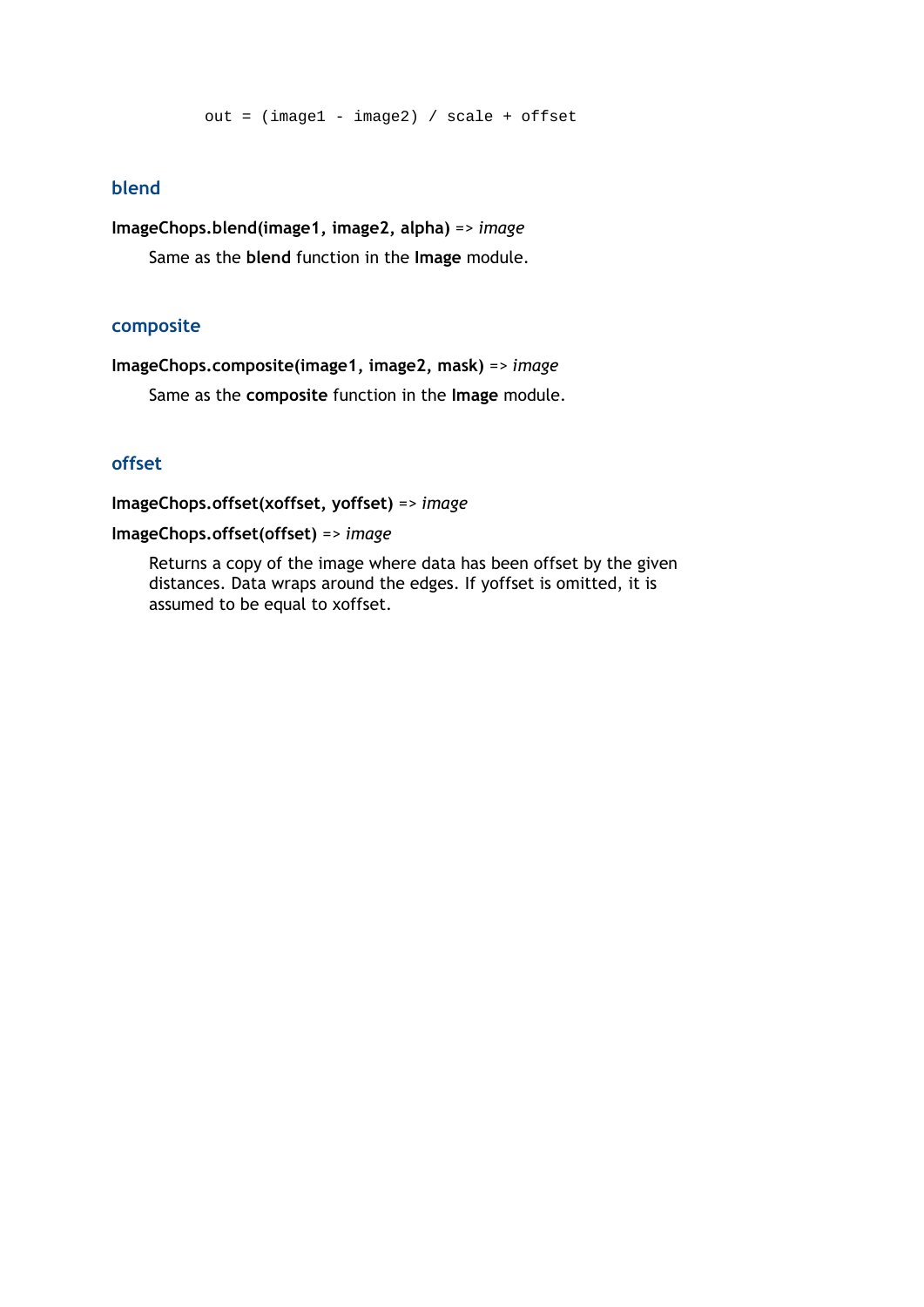# **The ImageCrackCode Module (PIL Plus)**

The **ImageCrackCode** module allows you to detect and measure features in an image. This module is only available in the PIL Plus package.

## **Functions**

## **CrackCode**

**CrackCode(image, position)** *=> CrackCode instance*

Identifies a feature in the given image. If the position is omitted, the constructor searches from the top left corner.

## **Methods and attributes**

#### **area**

## **cc.area**

(attribute). The feature area, in pixels.

## **bbox**

## **cc.bbox**

(attribute). The bounding box, given as a 4-tuple (left, upper, right, lower).

## **caliper**

## **cc.caliper**

(attribute). The caliper size, given as a 2-tuple (height, width).

## **centroid**

## **cc.centroid**

(attribute). The center of gravity.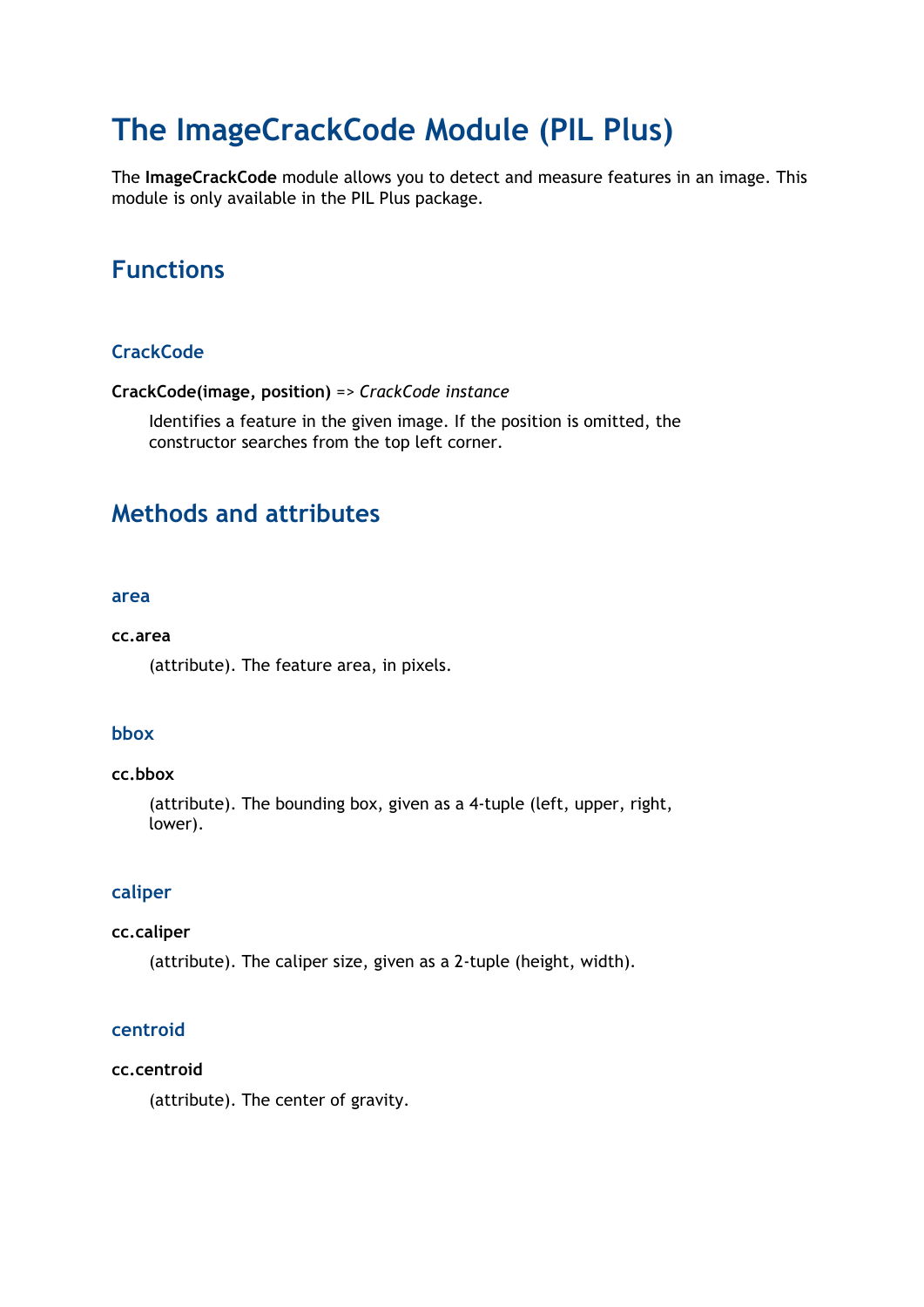## **edge**

## **cc.edge**

(attribute). True if the feature touches the edges of the image, zero otherwise.

## **links**

## **cc.links**

(attribute). The number of links in the crack code chain.

## **offset**

## **cc.offset**

(attribute). The offset from the upper left corner of the image, to the feature's bounding box,

## **start**

### **cc.start**

(attribute). The first coordinate in the crack code chain.

## **top**

## **cc.top**

(attribute). The topmost coordinate in the crack code chain.

## **hit**

## **cc.hit(xy)** *=> flag*

Check if the given point is inside this feature.

## **topath**

## **cc.topath(xy)** *=> path*

Return crack code outline as an ImagePath object.

## **getmask**

**cc.getmask()** *=> image*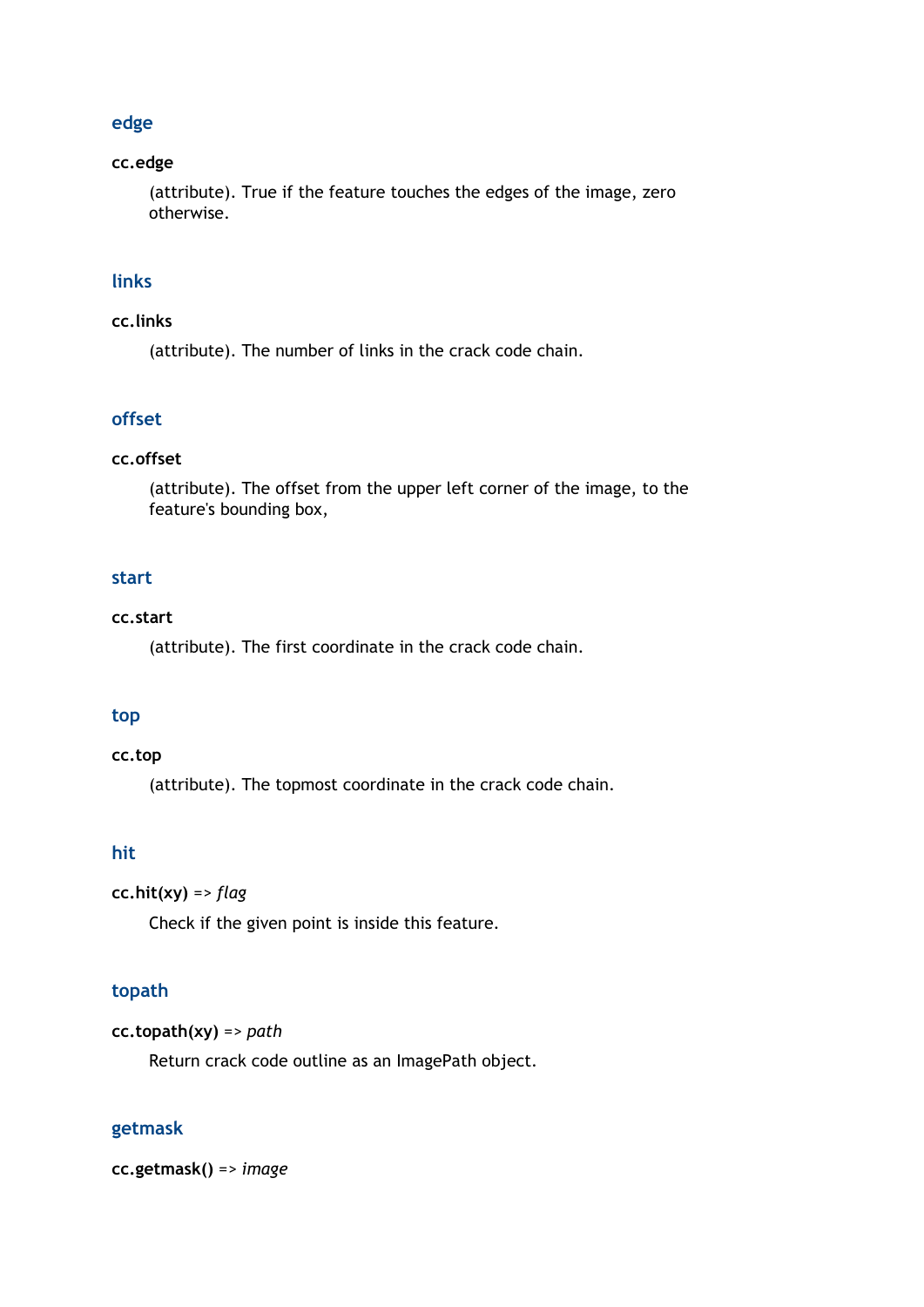Get filled feature mask, as an image object.

## **getoutline**

## **cc.getoutline()** *=> image*

Get feature outline, as an image object.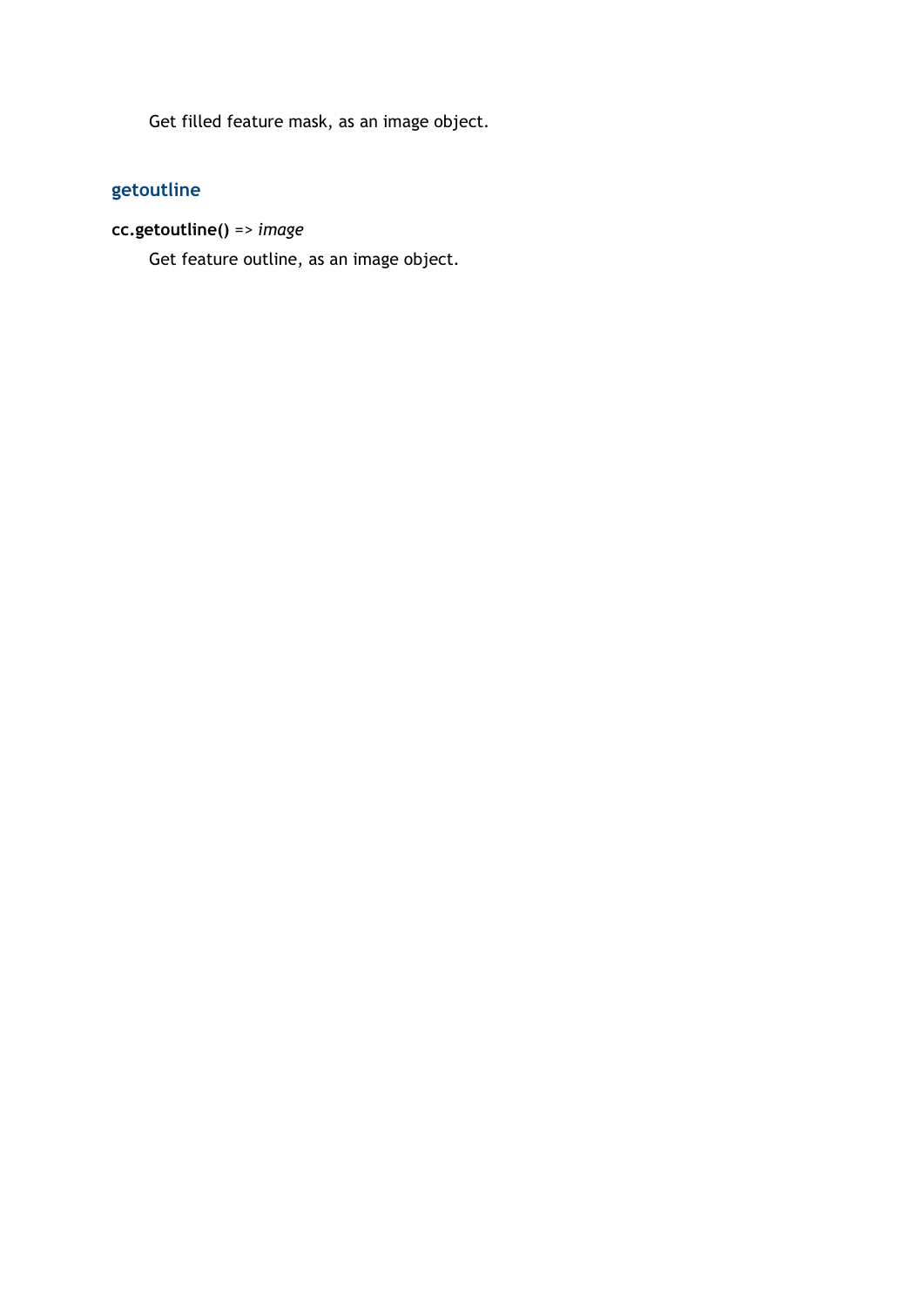# **The ImageDraw Module**

The **ImageDraw** module provide basic graphics support for **Image** objects. It can for example be used to create new images, annotate or retouch existing images, and to generate graphics on the fly for web use.

## **Example**

## **Example: Draw a Grey Cross Over an Image**

```
import Image, ImageDraw
im = Image.open("lena.pgm")
draw = ImageDraw.Draw(im)
drawu = (0, 0) + im.size, fill=128)draw.line((0, im.size[1], im.size[0], 0), fill=128)
del draw 
# write to stdout
im.save(sys.stdout, "PNG")
```
## **Functions**

### **Draw**

**Draw(image)** *=> Draw instance*

Creates an object that can be used to draw in the given image. Note that the image will be modified in place.

## **Methods**

### **arc**

**draw.arc(xy, start, end, options)**

Draws an arc (a portion of a circle outline) between the start and end angles, inside the given bounding box.

The **outline** option gives the colour to use for the arc.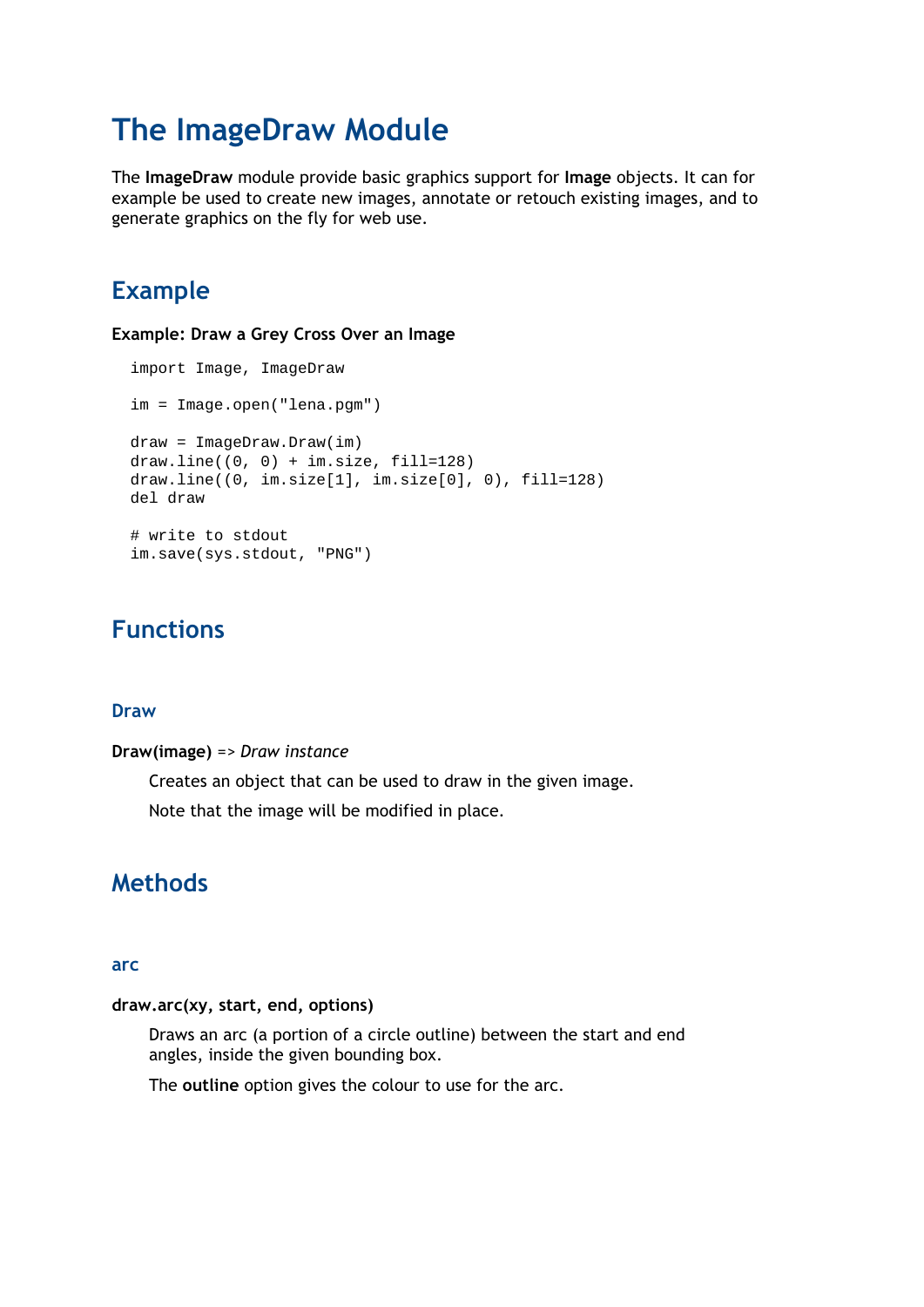## **bitmap**

### **draw.bitmap(xy, bitmap, options)**

Draws a bitmap at the given position, using the current fill colour.

## **chord**

#### **draw.chord(xy, start, end, options)**

Same as **arc**, but connects the end points with a straight line.

The **outline** option gives the colour to use for the chord outline. The **fill** option gives the colour to use for the chord interior.

### **ellipse**

## **draw.ellipse(xy, options)**

Draws an ellipse inside the given bounding box.

The **outline** option gives the colour to use for the ellipse outline. The **fill** option gives the colour to use for the ellipse interior.

## **line**

#### **draw.line(xy, options)**

Draws a line between the coordinates in the **xy** list.

The coordinate list can be any sequence object containing either 2-tuples [ (**x, y**), ... ] or numeric values [ **x**, **y**, ... ]. It should contain at least two coordinates.

The **fill** option gives the colour to use for the line.

## **pieslice**

#### **draw.pieslice(xy, start, end, options)**

Same as **arc**, but also draws straight lines between the end points and the center of the bounding box.

The **outline** option gives the colour to use for the pieslice outline. The **fill** option gives the colour to use for the pieslice interior.

#### **point**

### **draw.point(xy, options)**

Draws points (individual pixels) at the given coordinates.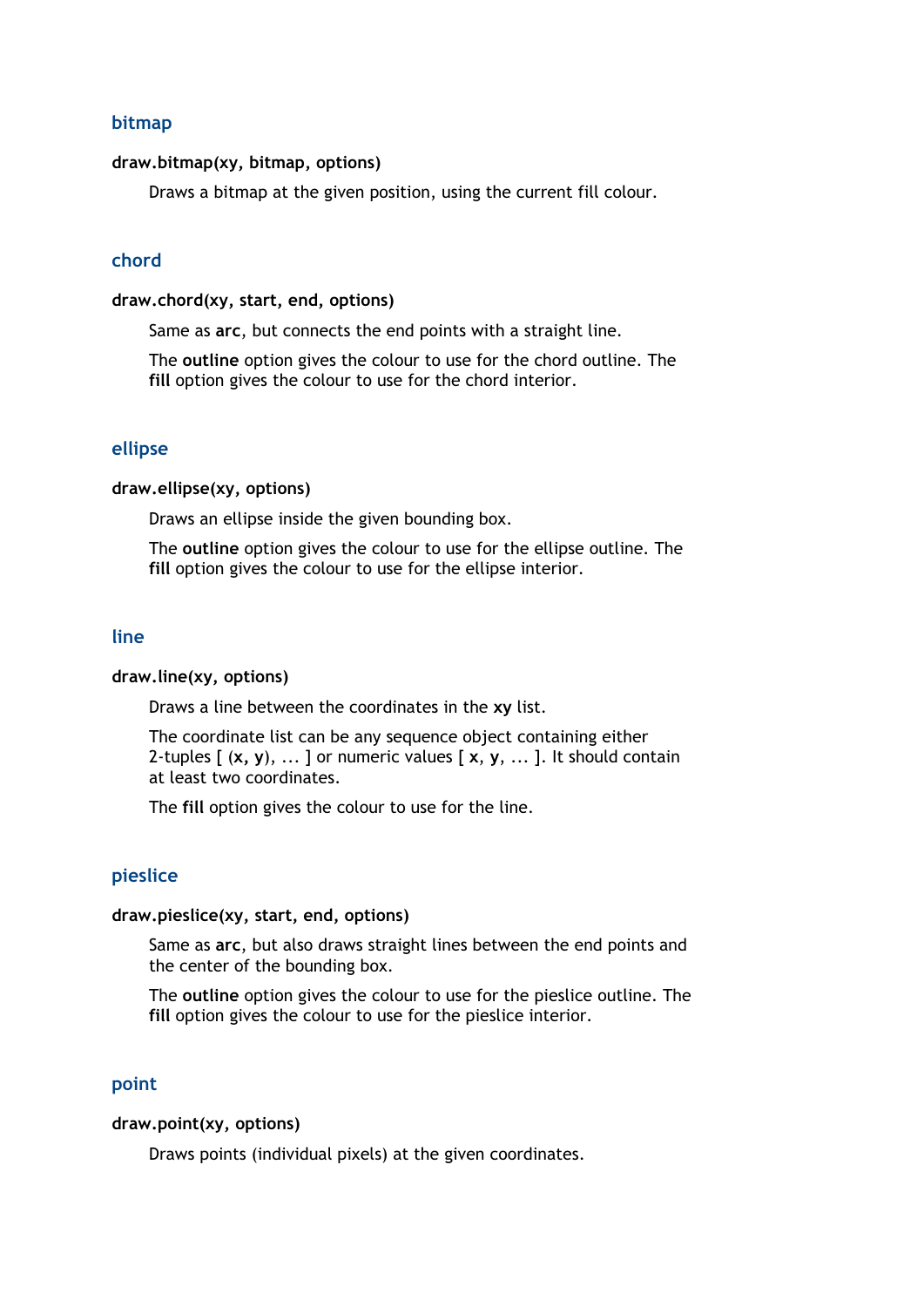The coordinate list can be any sequence object containing either 2-tuples [ (**x, y**), ... ] or numeric values [ **x**, **y**, ... ].

The **fill** option gives the colour to use for the points.

## **polygon**

## **draw.polygon(xy, options)**

Draws a polygon.

The polygon outline consists of straight lines between the given coordinates, plus a straight line between the last and the first coordinate.

The coordinate list can be any sequence object containing either 2-tuples [ (**x, y**), ... ] or numeric values [ **x**, **y**, ... ]. It should contain at least three coordinates.

The **outline** option gives the colour to use for the polygon outline. The **fill** option gives the colour to use for the polygon interior.

### **rectangle**

#### **draw.rectangle(box, options)**

Draws a rectangle.

The box can be any sequence object containing either 2-tuples [ (**x, y**), (**x, y**) ] or numeric values [ **x**, **y**, **x**, **y** ]. It should contain two coordinates.

Note that the second coordinate pair defines a point just outside the rectangle, also when the rectangle is not filled.

The **outline** option gives the colour to use for the rectangle outline. The **fill** option gives the colour to use for the rectangle interior.

### **text**

#### **draw.text(position, string, options)**

Draws the string at the given position. The position gives the upper right corner of the text.

The **font** option is used to specify which font to use. It should be an instance of the **ImageFont** class, typically loaded from file using the **load** method in the **ImageFont** module.

The **fill** option gives the colour to use for the text.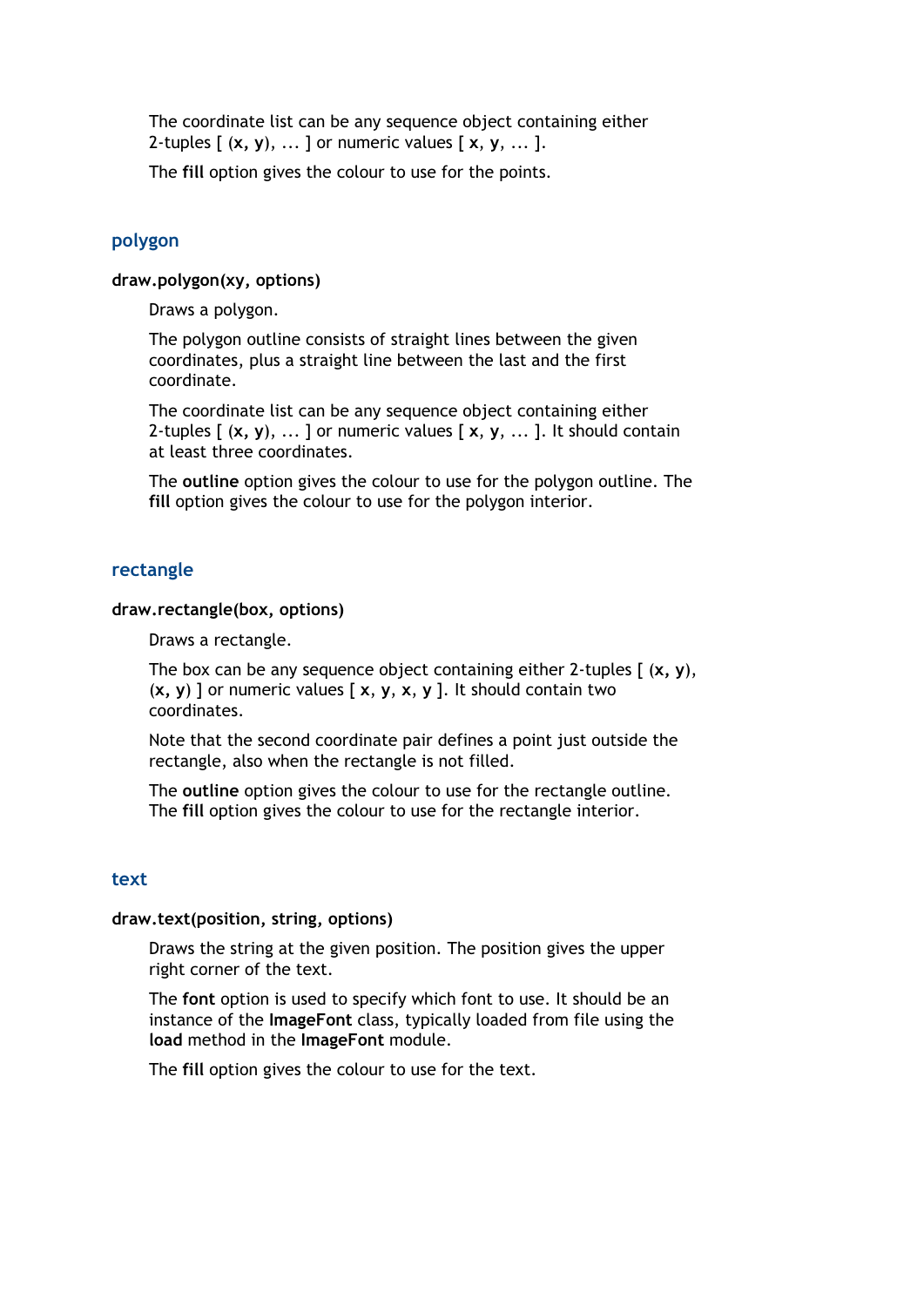## **textsize**

**draw.textsize(string, options)** *=> (width, height)*

Return the size of the given string, in pixels.

The **font** option is used to specify which font to use. It should be an instance of the **ImageFont** class, typically loaded from file using the **load** method in the **ImageFont** module.

## **Options**

**outline** *(integer or tuple)* **fill** *(integer or tuple)* **font** *(ImageFont instance)*

## **Compatibility**

The **Draw** class contains a constructor and a number of methods which are provided for backwards compatibility only. For this to work properly, you should *either* use options on the drawing primitives, or these methods. Do not mix the old and new calling conventions.

### **ImageDraw**

#### **ImageDraw(image)** *=> Draw instance*

(Deprecated). Same as **Draw**. Don't use this name in new code.

## **setink**

### **draw.setink(ink)**

(Deprecated). Sets the colour to use for subsequent draw and fill operations.

## **setfill**

### **draw.setfill(mode)**

(Deprecated). Sets the fill mode.

If the mode is 0, subsequently drawn shapes (like polygons and rectangles) are outlined. If the mode is 1, they are filled.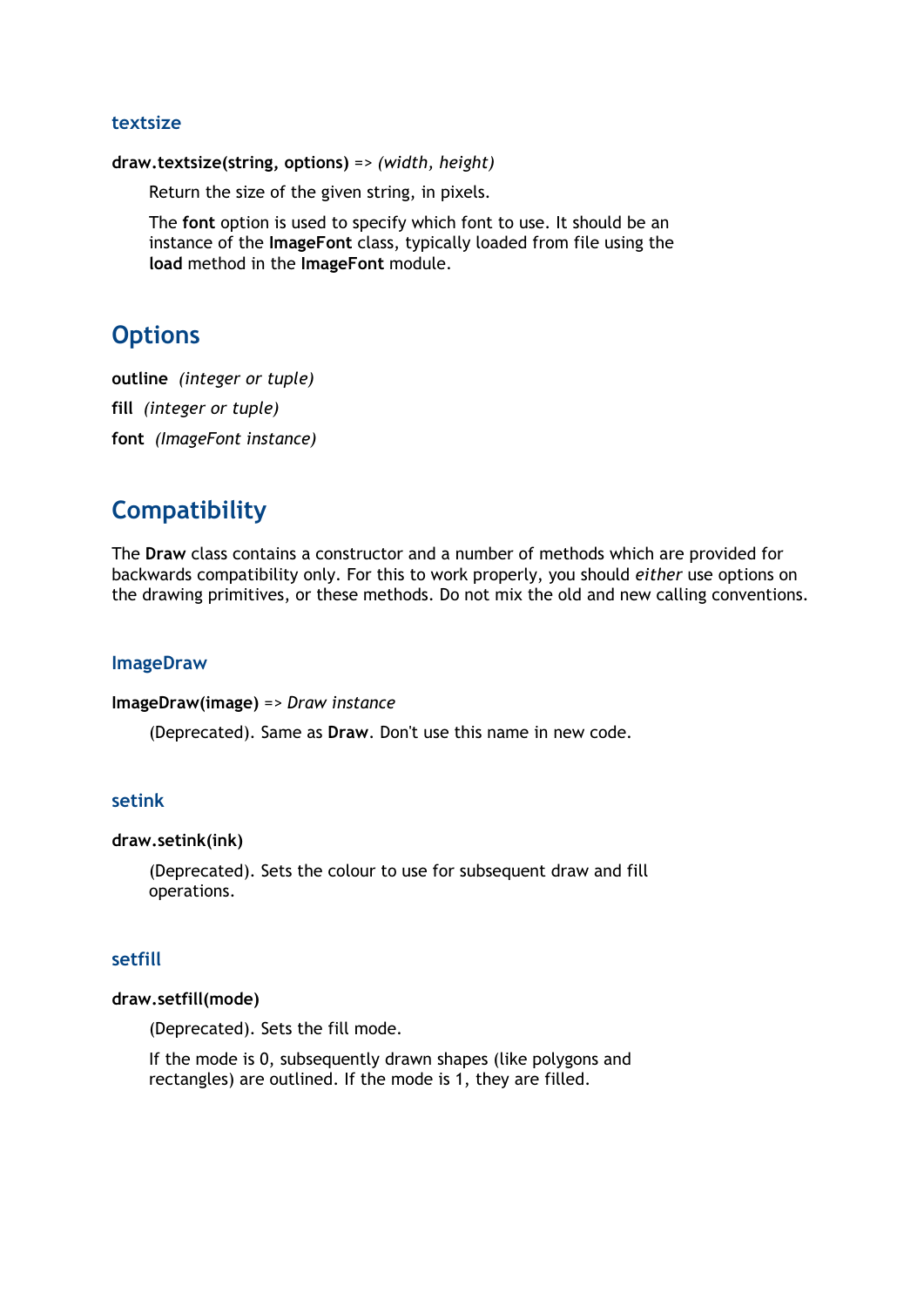## **setfont**

## **draw.setfont(font)**

(Deprecated). Sets the default font to use for the **text** method.

The **font** argument should be an instance of the **ImageFont** class, typically loaded from file using the **load** method in the **ImageFont** module.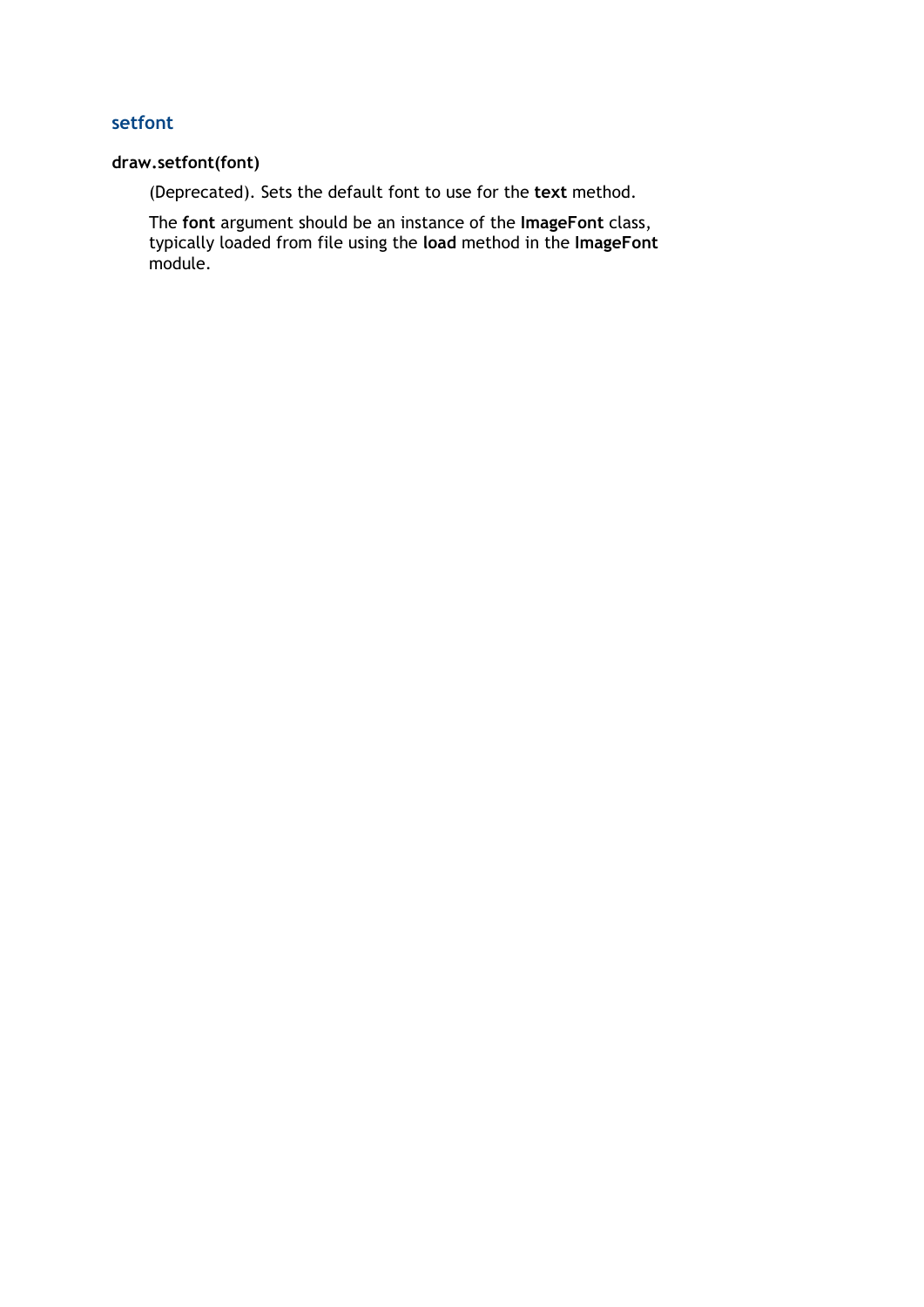# **The ImageEnhance Module**

The **ImageEnhance** module contains a number of classes that can be used for image enhancement.

## **Example**

### **Example: Vary the Sharpness of an Image**

```
import ImageEnhance
enhancer = ImageEnhance.Sharpness(image)
for i in range(8):
    factor = i / 4.0enhancer.enhance(factor).show("Sharpness f'' & factor)
```
See the *enhancer.py* demo program in the *Scripts* directory.

## **Interface**

All enhancement classes implement a common interface, containing a single method:

### **enhance**

#### **enhancer.enhance(factor)** *=> image*

Returns an enhanced image. The factor is a floating point value controlling the enhancement. Factor 1.0 always returns a copy of the original image, lower factors mean less colour (brightness, contrast, etc), and higher values more. There are no restrictions on this value.

## **The Color Class**

The colour enhancement class is used to adjust the colour balance of an image, in a manner similar to the controls on a colour TV set. This class implements the enhancement interface as described above.

### **Color**

**ImageEnhance.Color(image)** *=> Color enhancer instance*

Creates an enhancement object for adjusting colour in an image. A factor of 0.0 gives a black and white image, a factor of 1.0 gives the original image.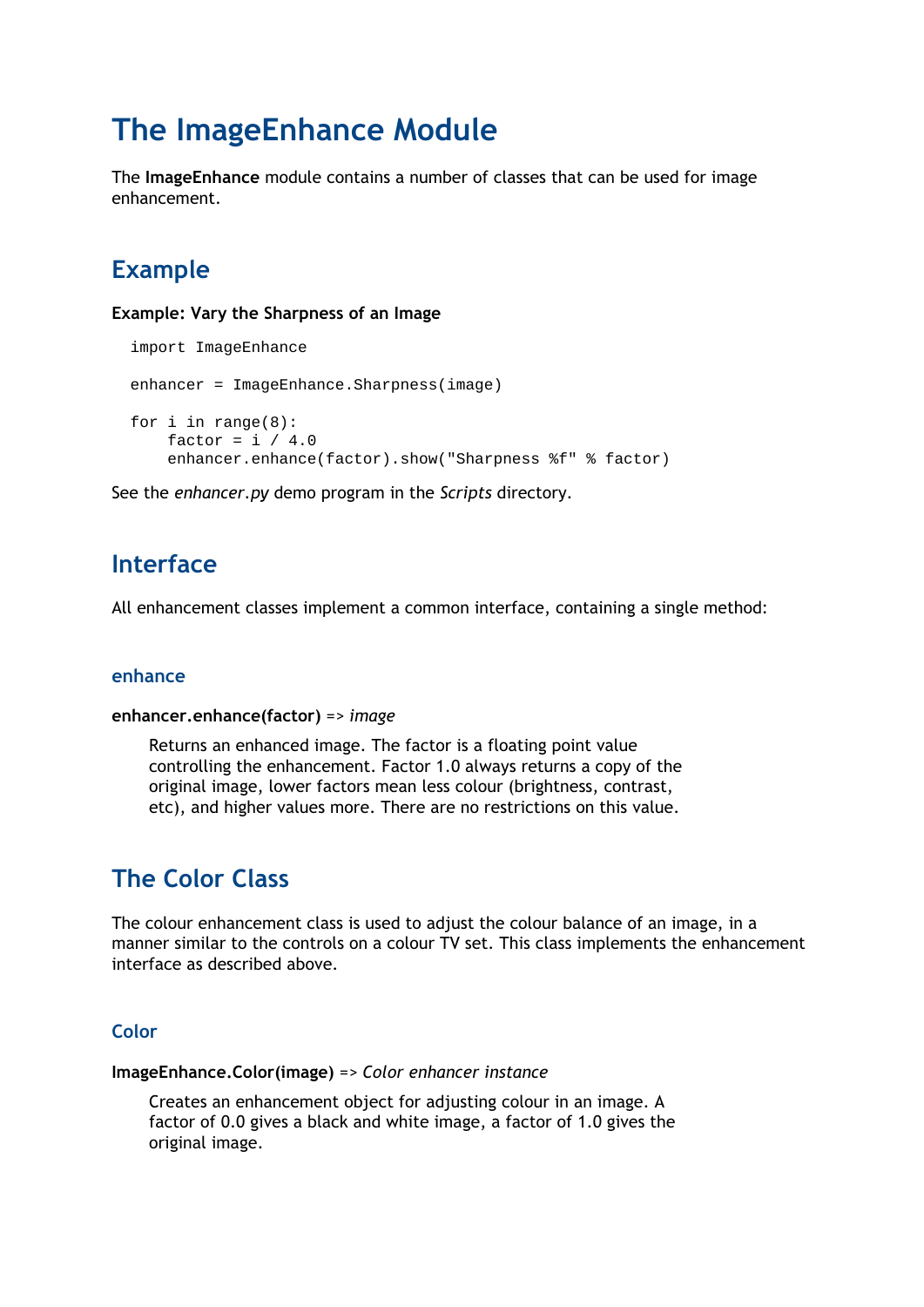## **The Brightness Class**

The brightness enhancement class is used to control the brightness of an image.

## **Brightness**

**ImageEnhance.Brightness(image)** *=> Brightness enhancer instance*

Creates an enhancement object for adjusting brightness in an image. A factor of 0.0 gives a black image, factor 1.0 gives the original image.

## **The Contrast Class**

The contrast enhancement class is used to control the contrast of an image, similar to the contrast control on a TV set.

## **Contrast**

**ImageEnhance.Contrast(image)** *=> Contrast enhancer instance*

Creates an enhancement object for adjusting contrast in an image. A factor of 0.0 gives an solid grey image, factor 1.0 gives the original image.

# **The Sharpness Class**

The sharpness enhancement class is used to control the sharpness of an image.

## **Sharpness**

### **ImageEnhance.Sharpness(image)** *=> Sharpness enhancer instance*

Creates an enhancement object for adjusting the sharpness of an image. The factor 0.0 gives a blurred image, 1.0 gives the original image, and a factor of 2.0 gives a sharpened image.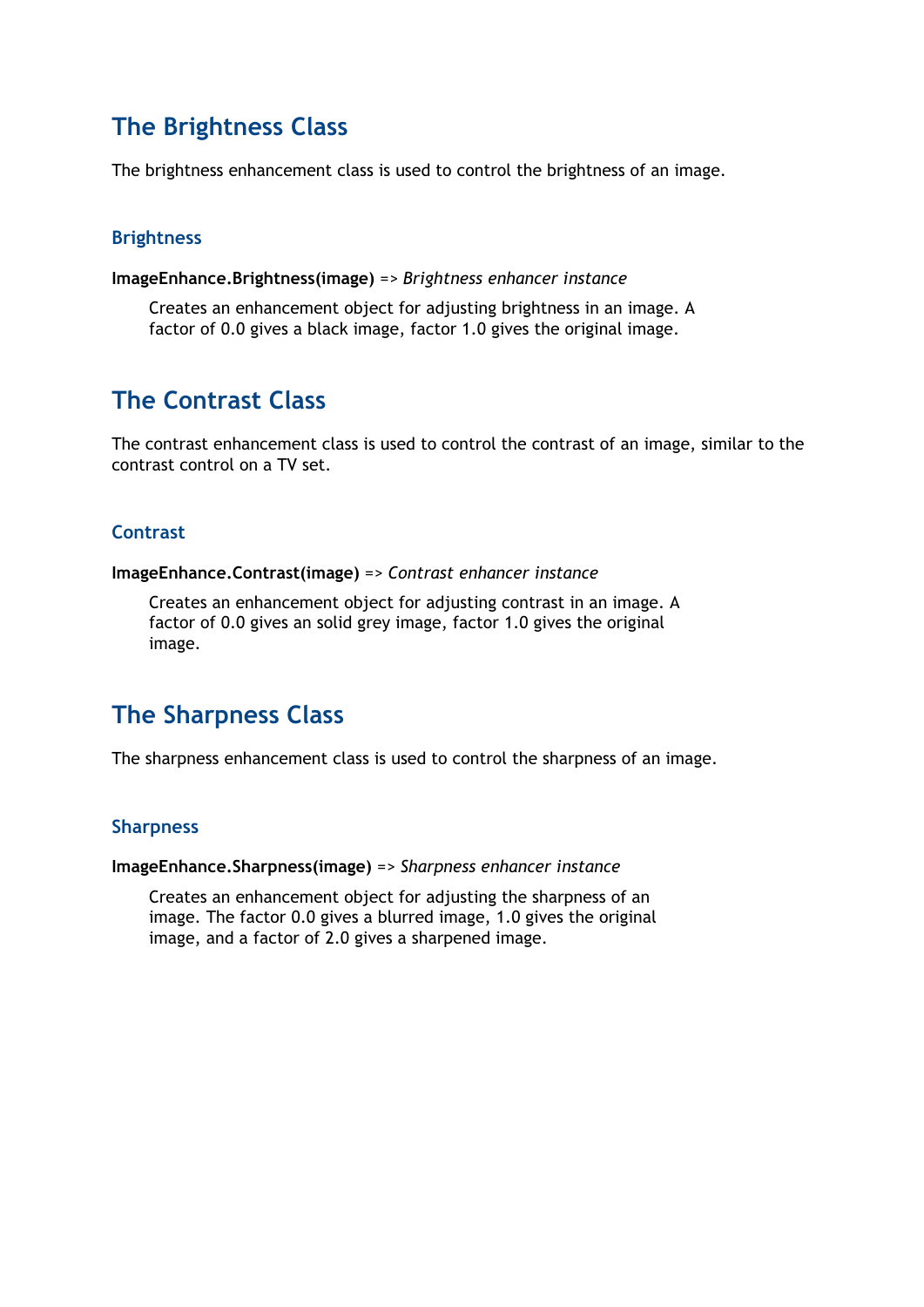# **The ImageFile Module**

The **ImageFile** module provides support functions for the image open and save functions.

In addition, it provides a **Parser** class which can be used to decode an image piece by piece (e.g. while receiving it over a network connection). This class implements the same consumer interface as the standard **sgmllib** and **xmllib** modules.

# **Example**

### **Example: Parse An Image**

```
import ImageFile
fp = open("lena.pqm", "rb")p = ImageFile.Parser()
while 1:
    s = fp.read(1024)
     if not s:
        break
     p.feed(s)
im = p.close()im.save("copy.jpg")
```
# **Functions**

## **Parser**

```
ImageFile.Parser() => Parser instance
```
Creates a parser object. Parsers cannot be reused.

# **Methods**

## **feed**

## **parser.feed(data)**

Feed a string of data to the parser. This method may raise an IOError exception.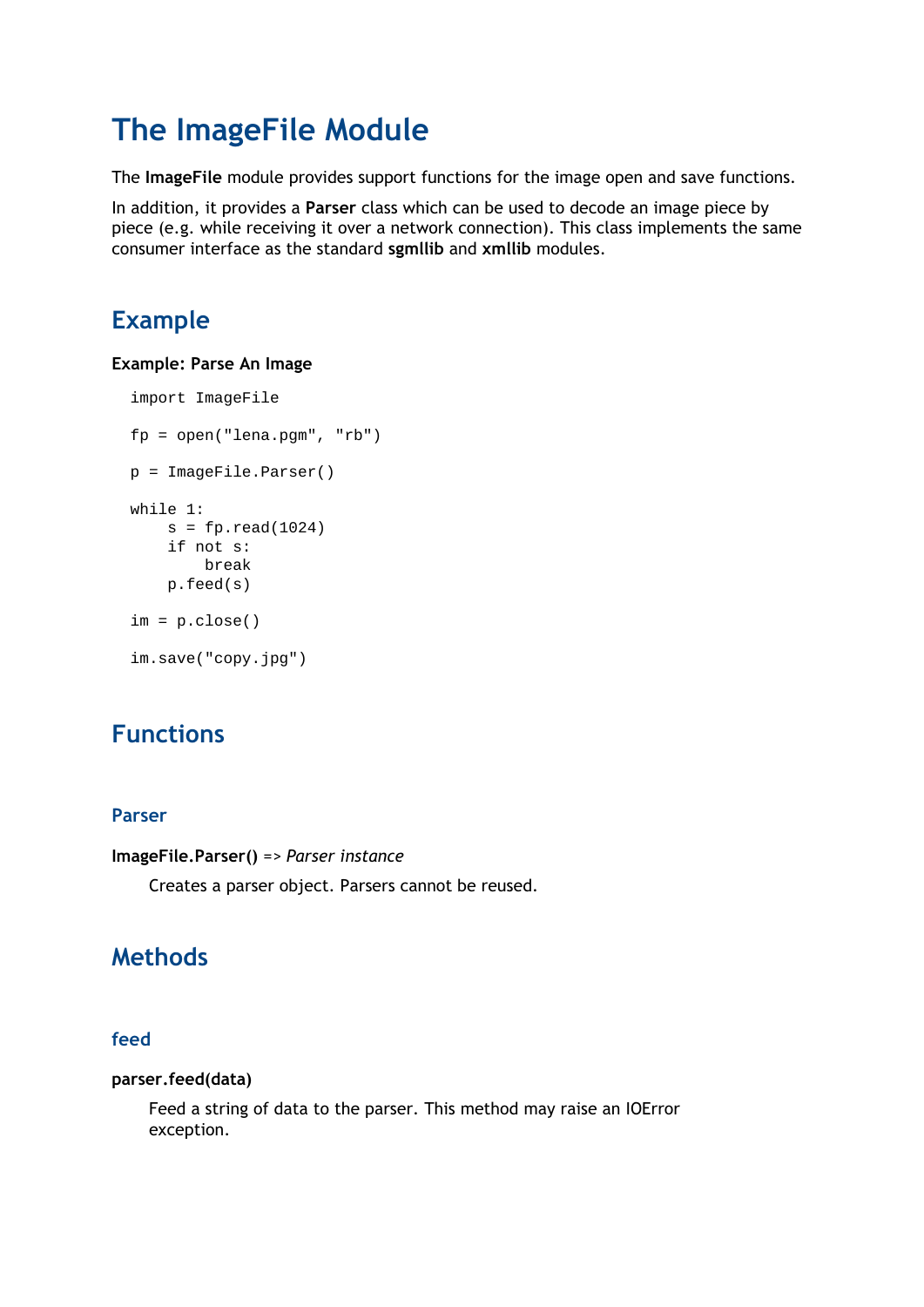### **close**

### **parser.close()** *=> image or None*

Tells the parser to finish decoding. If the parser managed to decode an image, it returns an **Image** object. Otherwise, this method raises an IOError exception.

**Note:** If the file cannot be identified the parser will raise an IOError exception in the close method. If the file can be identified, but not decoded (for example, if the data is damaged, or if it uses an unsupported compression method), the parser will raise an IOError exception as soon as possible, either in feed or close.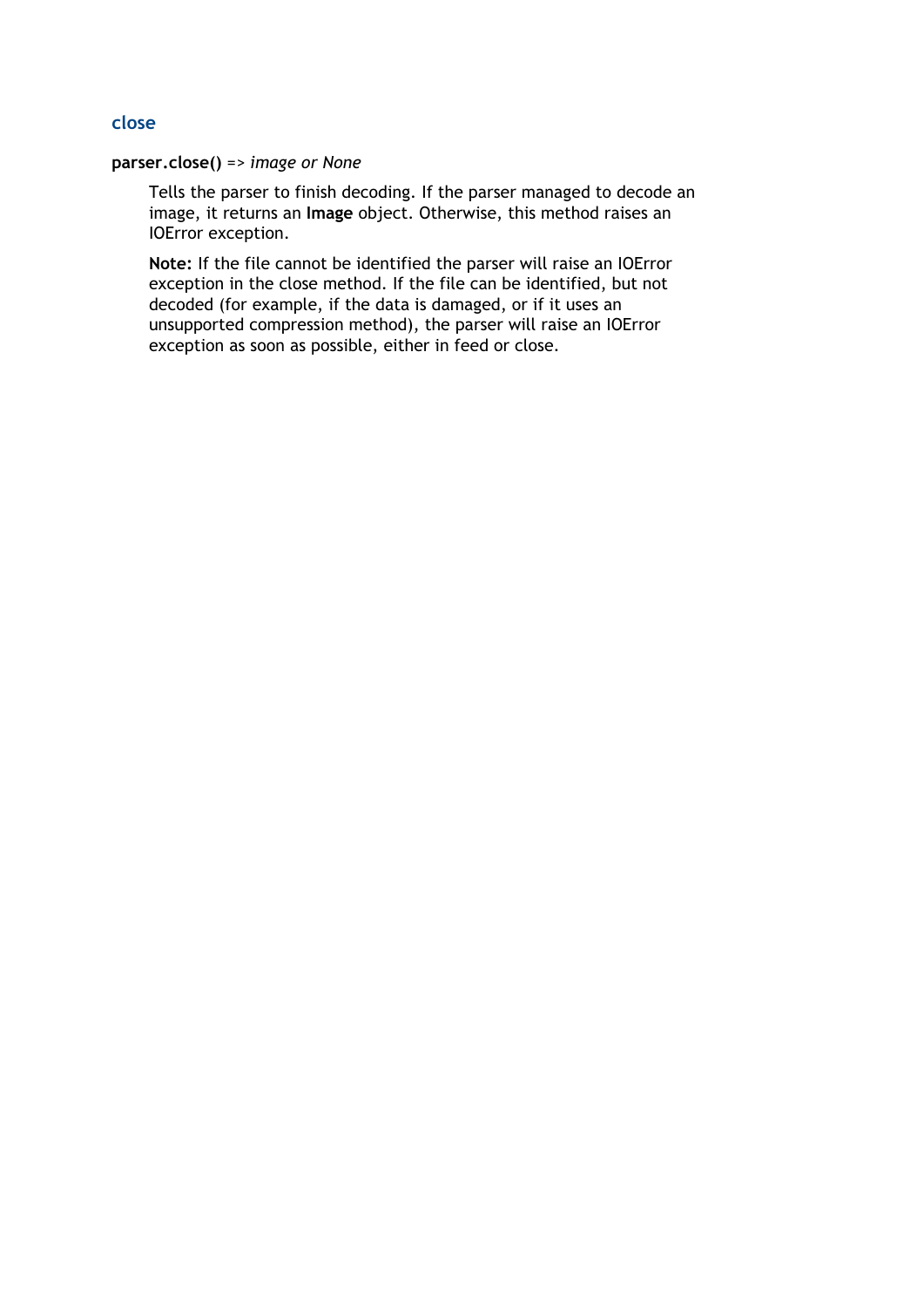# **The ImageFileIO Module**

The **ImageFileIO** module can be used to read an image from a socket, or any other stream device.

This module is deprecated. New code should use the **Parser** class in the ImageFile module instead.

# **Functions**

## **ImageFileIO**

### **ImageFileIO.ImageFileIO(stream)**

Adds buffering to a stream file object, in order to provide **seek** and **tell** methods required by the **Image.open** method. The stream object must implement **read** and **close** methods.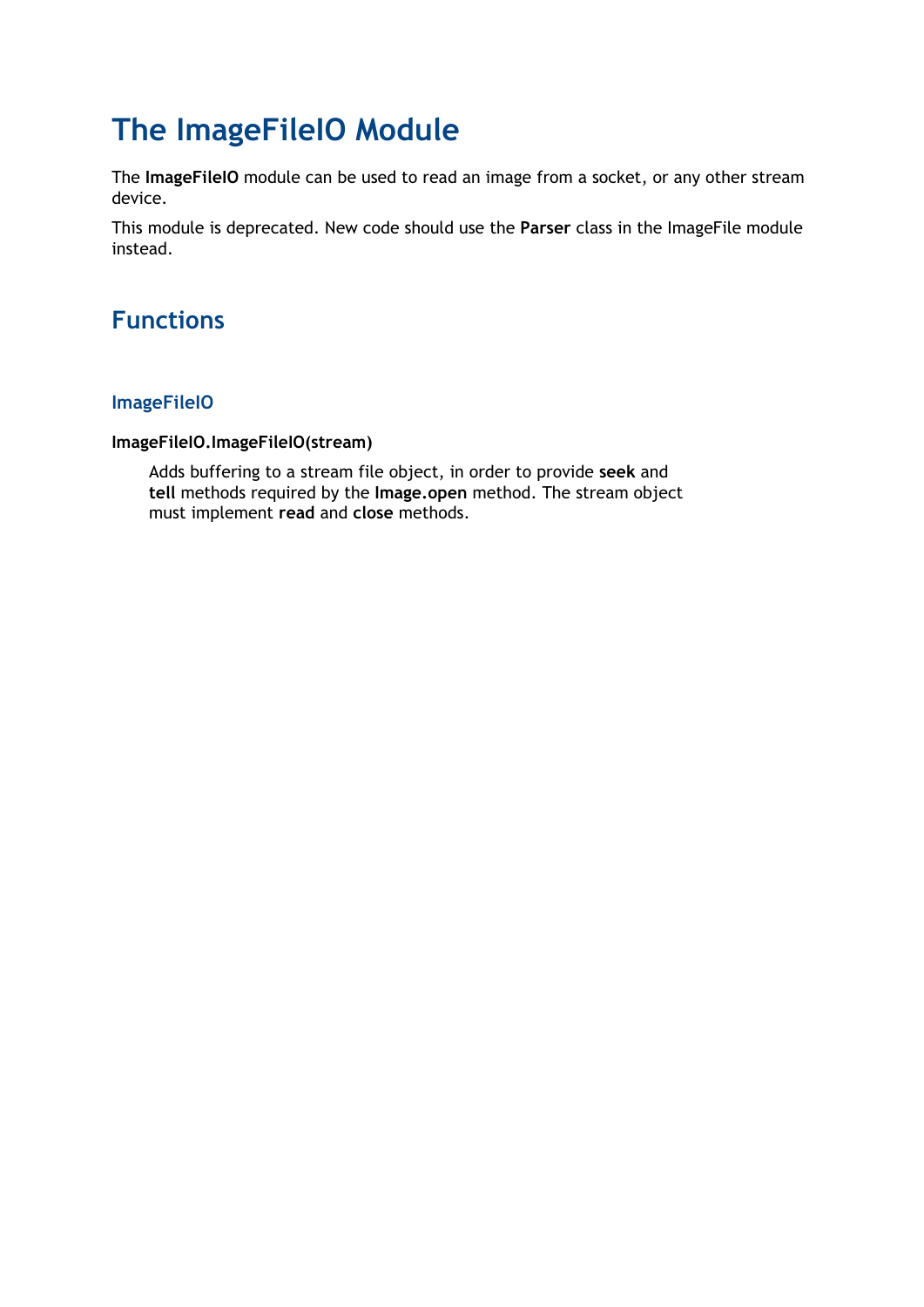# **The ImageFilter Module**

The **ImageFilter** module contains definitions for the pre-defined set of filters, to be used in conjuction with the **filter** method of the **Image** class.

# **Example**

### **Example: Filter an Image**

import ImageFilter imout = im.filter(ImageFilter.BLUR)

## **Filters**

The current version of the library provides the following set of predefined image enhancement filters:

BLUR, CONTOUR, DETAIL, EDGE\_ENHANCE, EDGE\_ENHANCE\_MORE, EMBOSS, FIND\_EDGES, SMOOTH, SMOOTH\_MORE, and SHARPEN.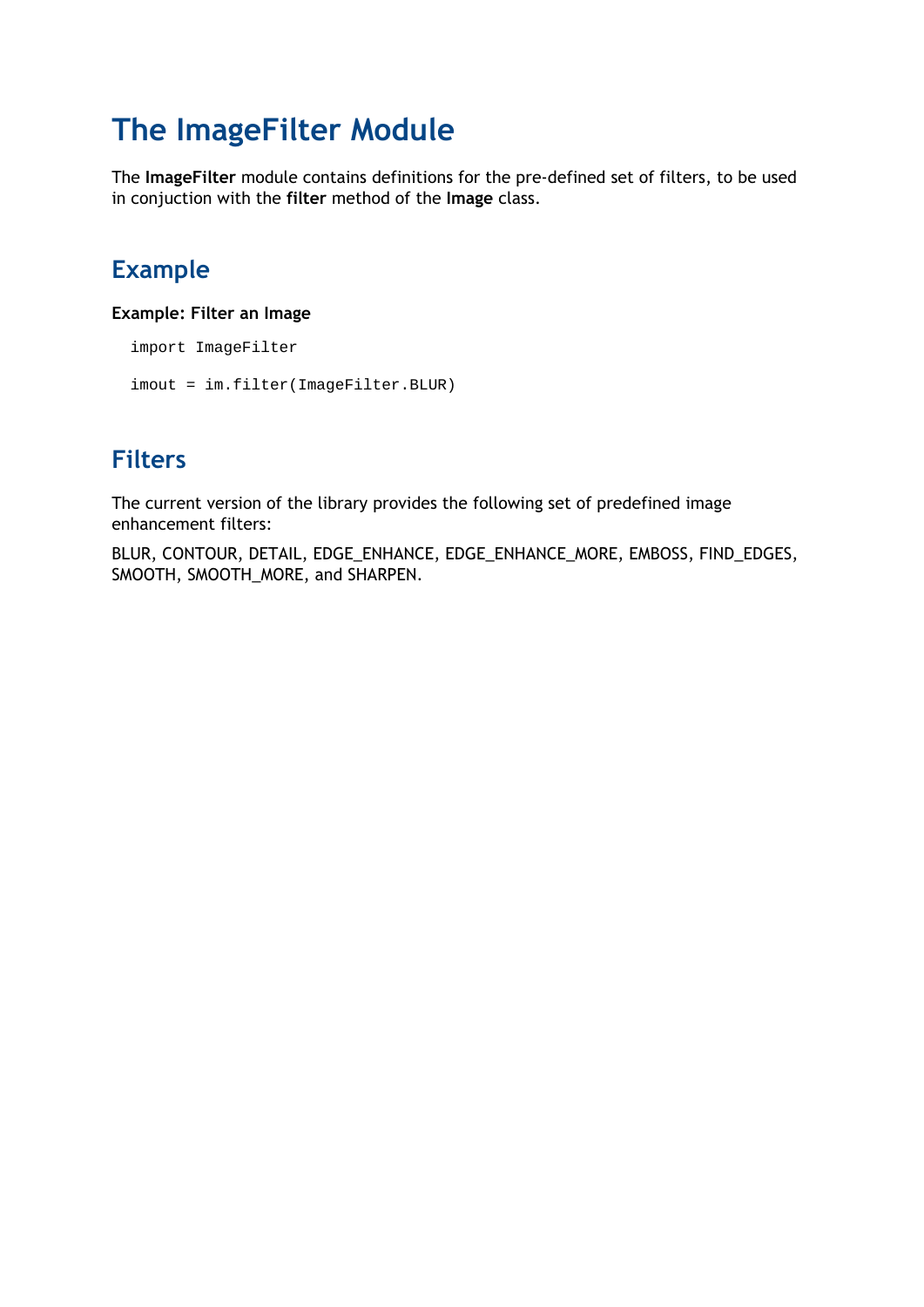# **The ImageFont Module**

The **ImageFont** module defines a class with the same name. Instances of this class store bitmap fonts, and are used with the **text** method of the **ImageDraw** class.

PIL uses it's own font file format to store bitmap fonts. You can use the **pilfont** utility to convert BDF and PCF font descriptors (X window font formats) to this format.

TrueType support is available as part of the PIL Plus package.

## **Functions**

### **load**

### **ImageFont.load(file)** *=> Font instance*

Loads a font from the given file, and returns the corresponding font object. If this function fails, it raises an **IOError** exception.

### **load**

```
ImageFont.load_path(file) => Font instance
```
Same as **load**, but searches for the file along **sys.path** if it's not found in the current directory.

## **Methods**

The following methods are used by the **ImageDraw** layer.

### **getsize**

```
font.getsize(text) => (width, height)
```
Returns the width and height of the given text, as a 2-tuple.

### **getmask**

### **font.getmask(text)** *=> Image object*

Returns a bitmap for the text. The bitmap should be an internal PIL storage memory instance (as defined by the **\_imaging** interface module).

If the font uses antialiasing, the bitmap should have mode "L" and use a maximum value of 255. Otherwise, it should have mode "1".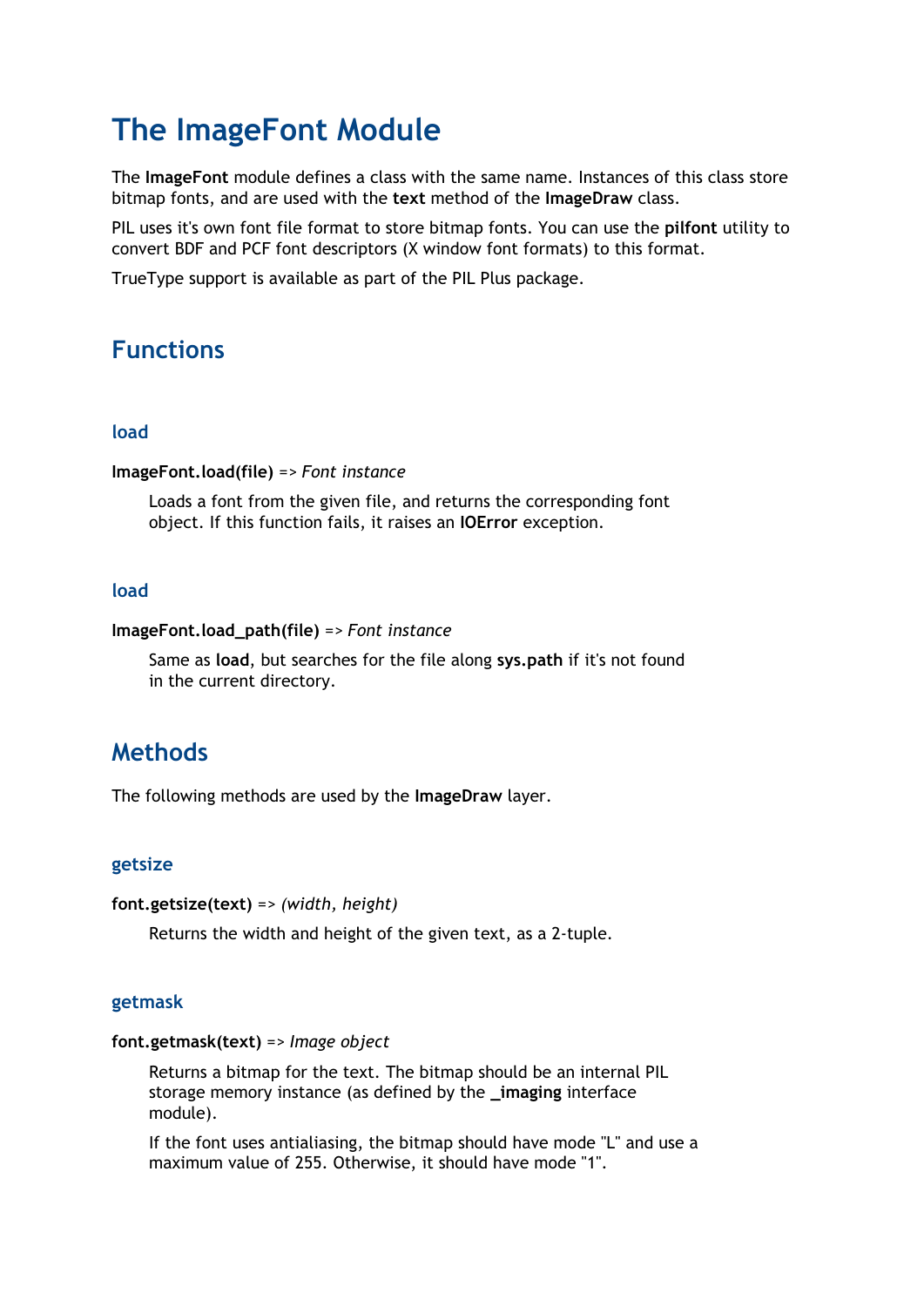# **The ImageGrab Module**

(New in 1.1.3) The **ImageGrab** module can be used to copy the contents of the screen to a PIL image memory.

The current version works on Windows only.

# **Functions**

**grab**

**ImageGrab.grab()** *=> image*

### **ImageGrab.grab(bbox)** *=> image*

Take a snapshot of the screen, and return an "RGB" image. The bounding box argument can be used to copy only a part of the screen.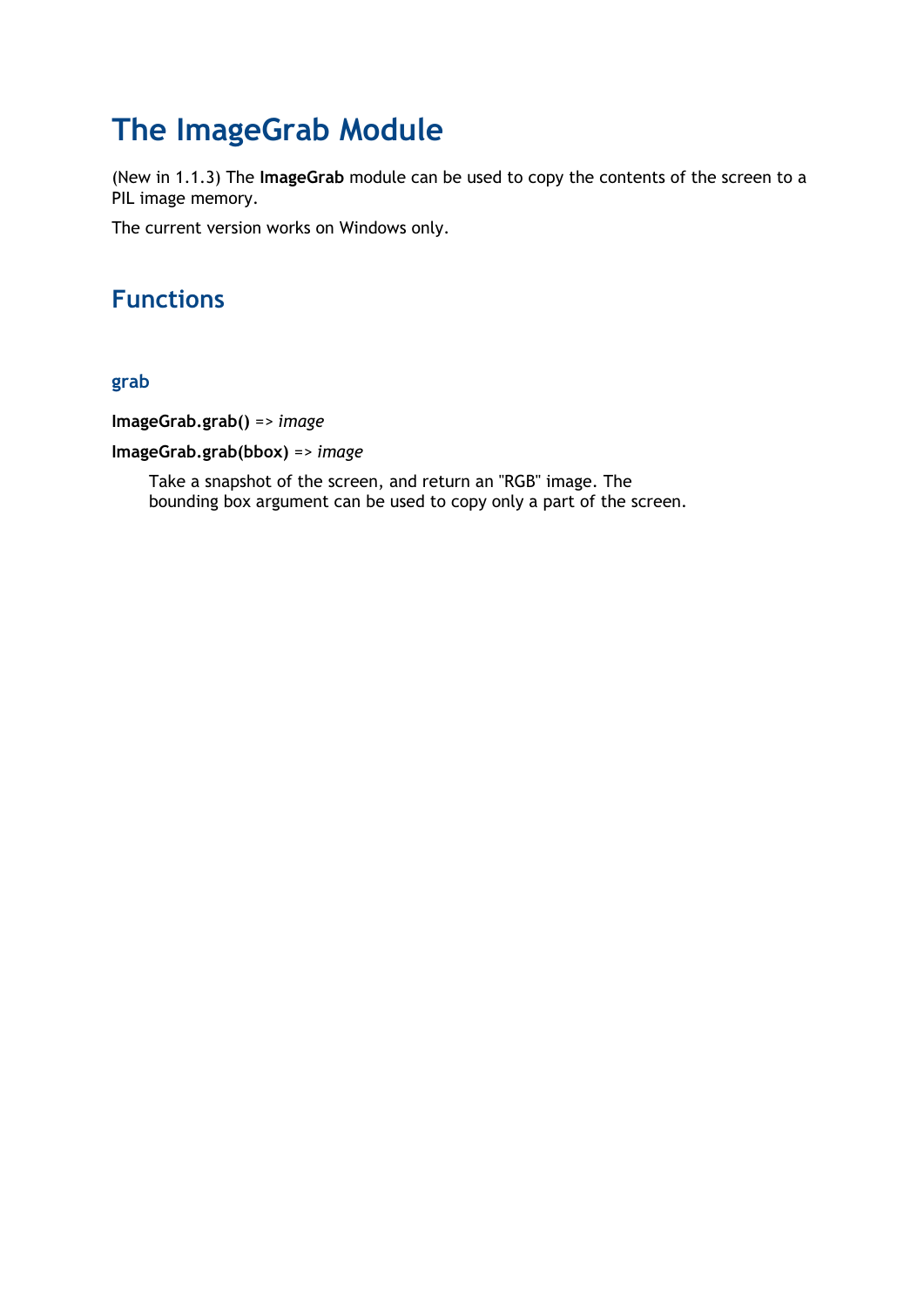# **The ImageOps Module**

(New in 1.1.3) The **ImageOps** module contains a number of 'ready-made' image processing operations. This module is somewhat experimental, and most operators only work on L and RGB images.

## **Functions**

### **autocontrast**

### **ImageOps.autocontrast(image, cutoff=0)** *=> image*

Maximize (normalize) image contrast. This function calculates a histogram of the input image, removes *cutoff* percent of the lightest and darkest pixels from the histogram, and remaps the image so that the darkest pixel becomes black (0), and the lightest becomes white (255).

### **colorize**

#### **ImageOps.colorize(image, black, white)** *=> image*

Colorize grayscale image. The *black* and *white* arguments should be RGB tuples; this function calculates a colour wedge mapping all black pixels in the source image to the first colour, and all white pixels to the second colour.

### **crop**

### **ImageOps.crop(image, border=0)** *=> image*

Remove *border* pixels from all four edges. This function works on all image modes.

### **deform**

### **ImageOps.deform(image, deformer)** *=> image*

Deform the image using the given *deformer* object.

### **equalize**

**ImageOps.equalize(image)** *=> image*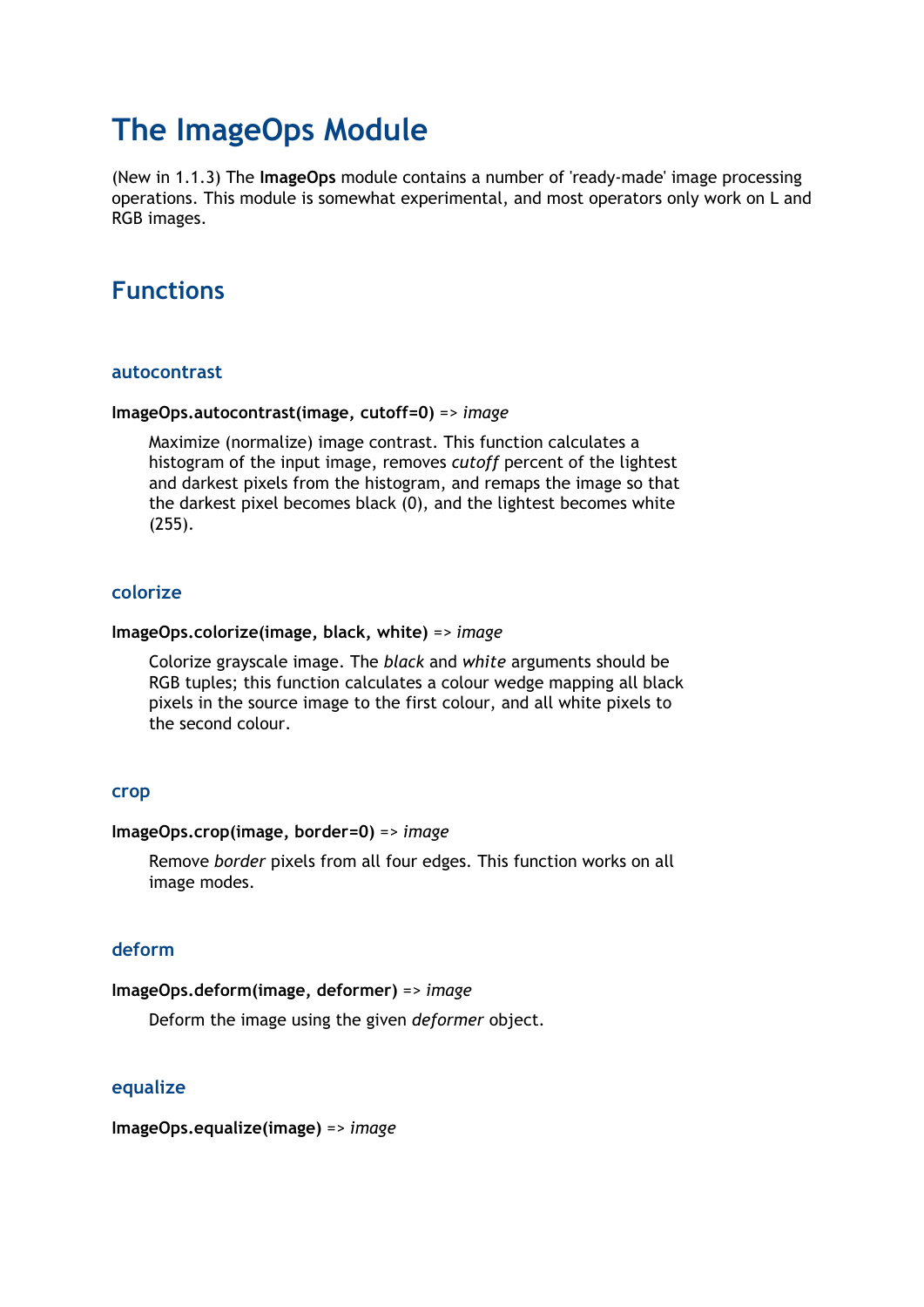Equalize the image histogram. This function applies a non-linear mapping to the input image, in order to create a uniform distribution of grayscale values in the output image.

### **expand**

### **ImageOps.expand(image, border=0, fill=0)** *=> image*

Add *border* pixels of border to the image, at all four edges.

### **fit**

### **ImageOps.fit(image, size, method, bleed, centering)** *=> image*

Returns a sized and cropped version of the image, cropped to the requested aspect ratio and size. The *size* argument is the requested output size in pixels, given as a (width, height) tuple.

The *method* argument is what resampling method to use. The default is Image.NEAREST (nearest neighbour).

The *bleed* argument allows you to remove a border around the outside the image (from all four edges). The value is a decimal percentage (use 0.01 for one percent). The default value is 0 (no border).

The *centering* argument is used to control the cropping position. (0.5, 0.5) is center cropping (i.e. if cropping the width, take 50% off of the left side (and therefore 50% off the right side), and same with top/bottom).

(0.0, 0.0) will crop from the top left corner (i.e. if cropping the width, take all of the crop off of the right side, and if cropping the height, take all of it off the bottom).

(1.0, 0.0) will crop from the bottom left corner, etc. (i.e. if cropping the width, take all of the crop off the left side, and if cropping the height take none from the top (and therefore all off the bottom)).

The **fit** function was contributed by Kevin Cazabon.

### **flip**

#### **ImageOps.flip(image)** *=> image*

Flip the image vertically (top to bottom).

### **grayscale**

**ImageOps.grayscale(image)** *=> image*

Convert the image to grayscale.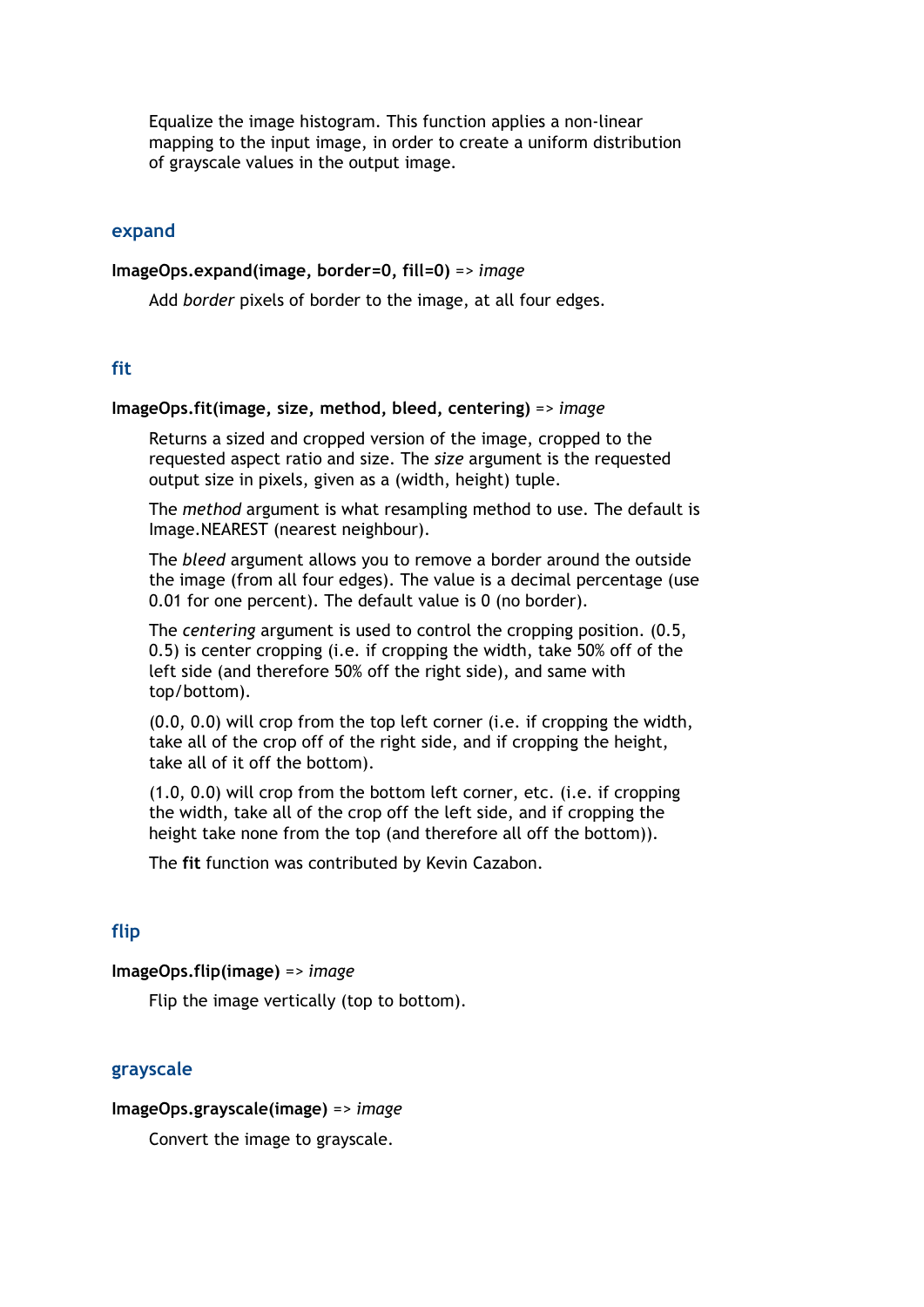### **invert**

**ImageOps.invert(image)** *=> image* Invert (negate) the image.

## **mirror**

**ImageOps.mirror(image)** *=> image* Flip image horizontally (left to right).

## **posterize**

## **ImageOps.posterize(image, bits)** *=> image* Reduce the number of bits for each colour channel.

### **solarize**

**ImageOps.solarize(image, threshold=128)** *=> image* Invert all pixel values above the given threshold.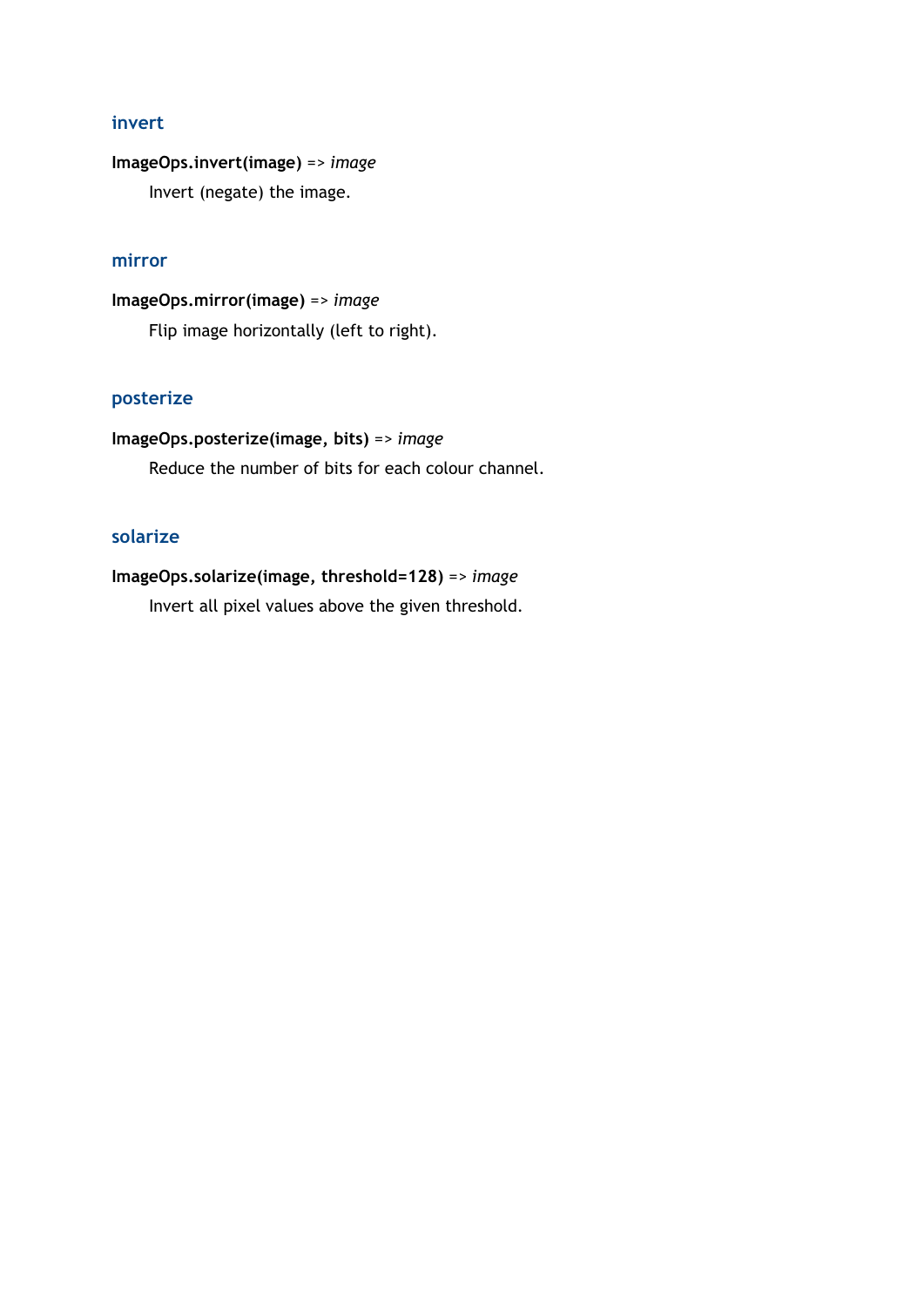# **The ImagePath Module**

The **ImagePath** module is used to store and manipulate 2-dimensional vector data. Path objects can be passed to the methods in the **ImageDraw** module.

## **Functions**

### **Path**

### **ImagePath.Path(coordinates)** *=> Path instance*

Creates a path object. The coordinate list can be any sequence object containing either 2-tuples [ (**x, y**), ... ] or numeric values [ **x**, **y**, ... ].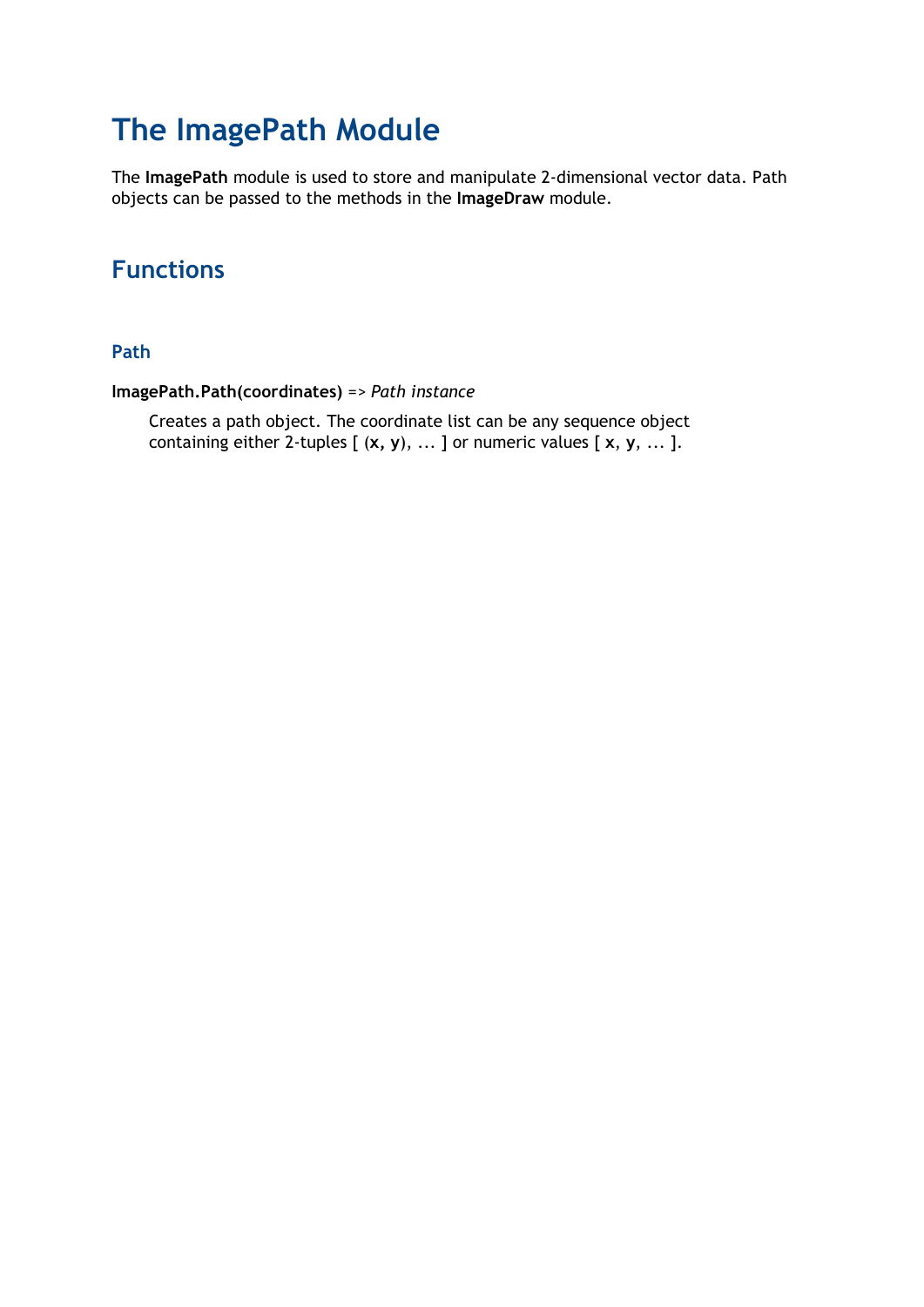# **The ImageSequence Module**

The **ImageSequence** module contains a wrapper class that provides iteration over the frames of an image sequence.

## **Functions**

### **Iterator**

**ImageSequence.Iterator(image)** *=> Iterator instance*

Creates an **Iterator** instance that lets you loop over all frames in a sequence.

## **Methods**

The **Iterator** class implements the following method:

## **The [] Operator**

You can call this operator with integer values from 0 and upwards. It raises an **IndexError** exception when there are no more frames.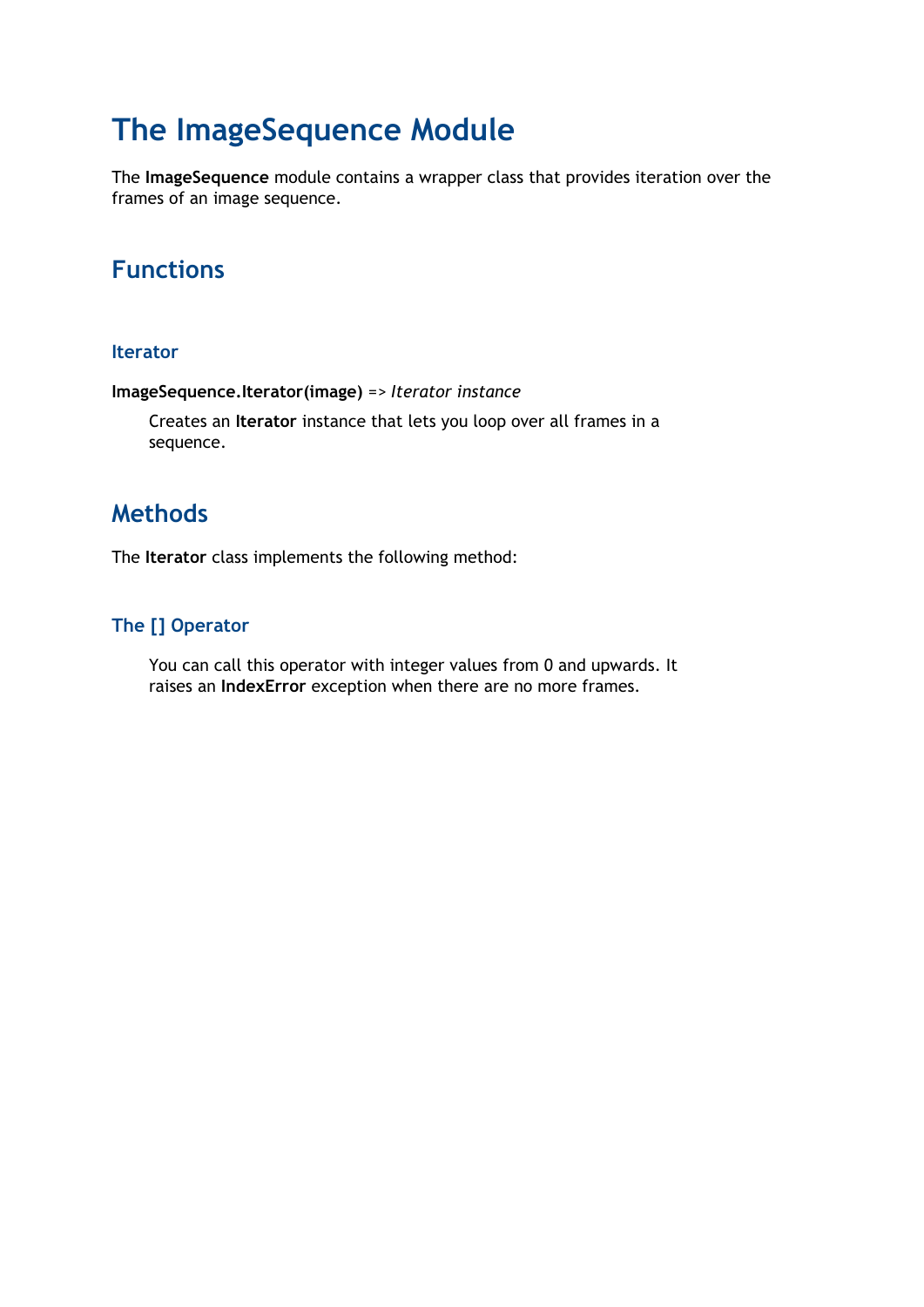# **The ImageStat Module**

The **ImageStat** module calculates global statistics for an image, or a region of an image.

# **Functions**

## **Stat**

**ImageStat.Stat(image)** *=> Stat instance*

### **ImageStat.Stat(image, mask)** *=> Stat instance*

Calculates statistics for the give image. If a mask is included, only the regions covered by that mask are included in the statistics.

**ImageStat.Stat(list)** *=> Stat instance*

Same as above, but calculates statistics for a previously calculated histogram.

## **Attributes**

The following attributes contain a sequence with one element for each layer in the image. All attributes are lazily evaluated; if you don't need a value, it won't be calculated.

### **extrema**

### **stat.extrema**

(Attribute). Get min/max values for each band in the image.

### **count**

### **stat.count**

(Attribute). Get total number of pixels.

### **sum**

### **stat.sum**

(Attribute). Get sum of all pixels.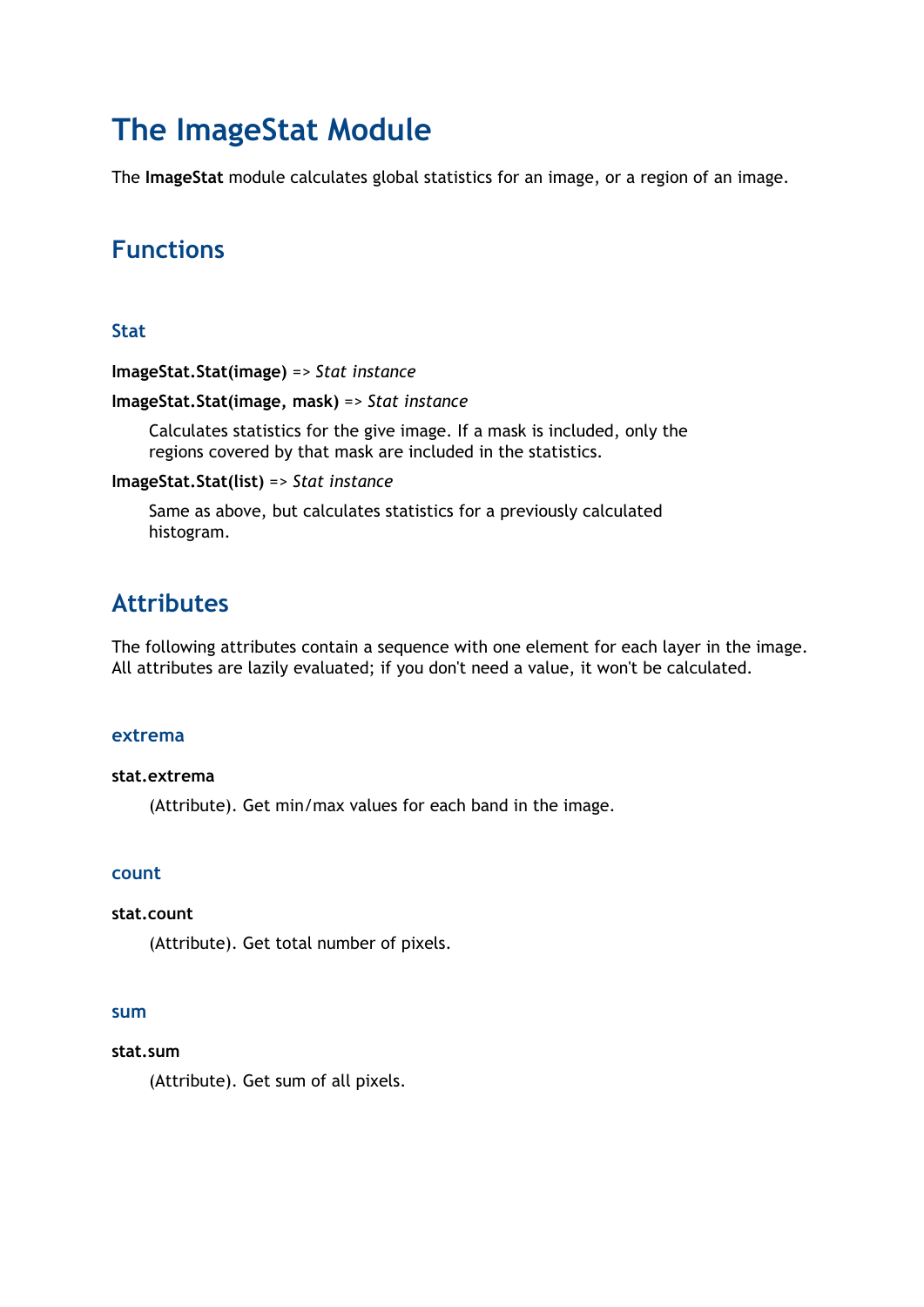### **sum2**

### **stat.sum2**

(Attribute). Squared sum of all pixels.

### **mean**

### **stat.mean**

(Attribute). Average pixel level.

### **median**

### **stat.median**

(Attribute). Median pixel level.

## **rms**

**stat.rms** (Attribute). RMS (root-mean-square).

### **var**

**stat.var** (Attribute). Variance.

## **stddev**

### **stat.stddev**

(Attribute). Standard deviation.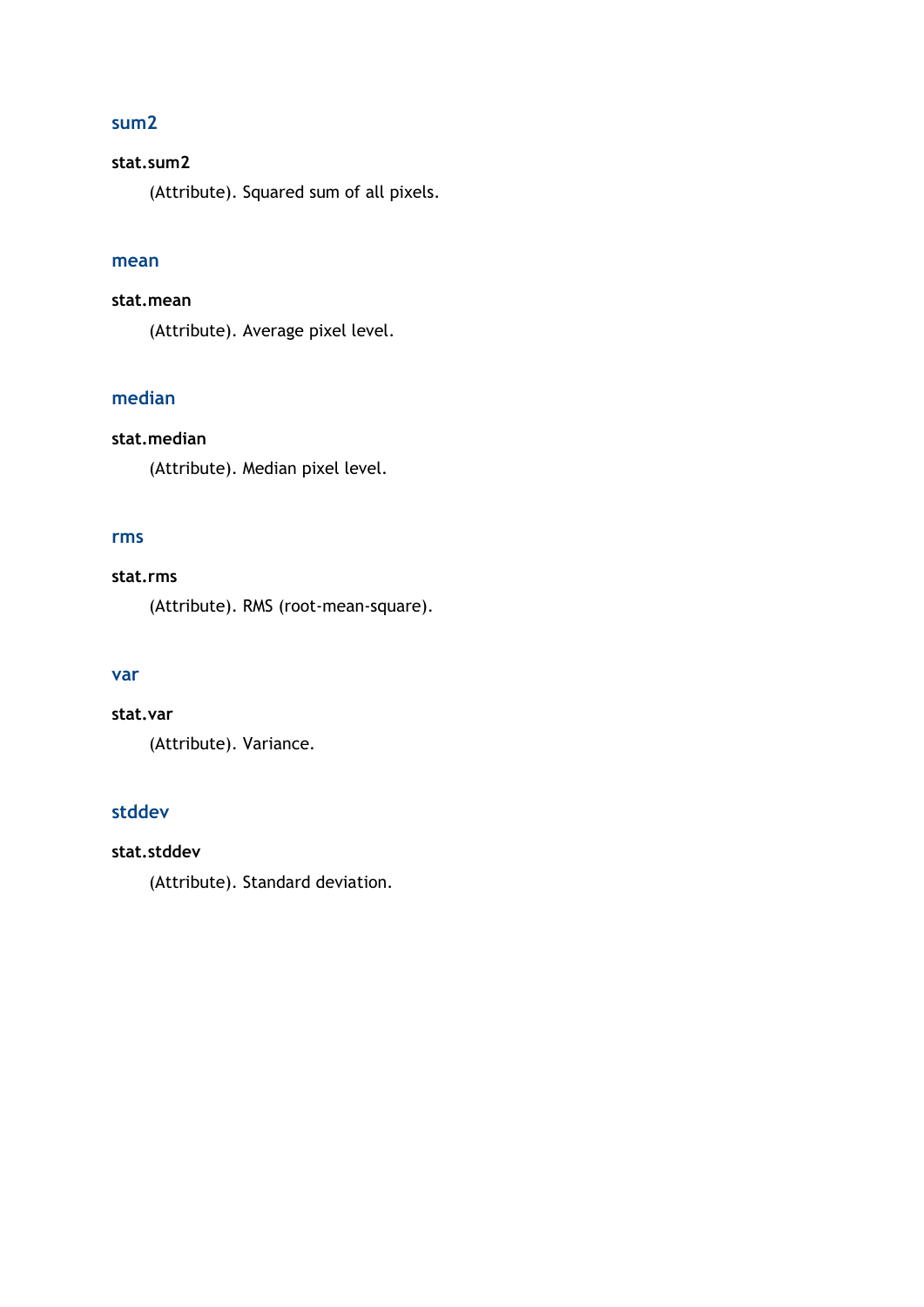# **The ImageTk Module**

The **ImageTk** module contains support to create and modify Tkinter **BitmapImage** and **PhotoImage** objects.

For examples, see the demo programs in the *Scripts* directory.

## **The BitmapImage Class**

### **BitmapImage**

#### **ImageTk.BitmapImage(image, options)** *=> BitmapImage instance*

Create a Tkinter-compatible bitmap image, which can be used everywhere Tkinter expects an image object.

The given image must have mode "1". Pixels having value 0 are treated as transparent. Options, if any, are passed to Tkinter. The most commonly used option is **foreground**, which is used to specify the colour for the non-transparent parts. See the Tkinter documentation for information on how to specify colours.

## **The PhotoImage Class**

### **PhotoImage**

#### **ImageTk.PhotoImage(image)** *=> PhotoImage instance*

Creates a Tkinter-compatible photo image, which can be used everywhere Tkinter expects an image object. If the image is an RGBA image, pixels having alpha 0 are treated as transparent.

### **ImageTk.PhotoImage(mode, size)** *=> PhotoImage instance*

Same as above, but creates an empty (transparent) photo image object. Use **paste** to copy image data to this object.

#### **paste**

#### **photo.paste(image, box)**

Pastes an image into the photo image. The box is a 4-tuple defining the left, upper, right, and lower pixel coordinate. If the box is omitted, or None, all of the image is assumed. In all cases, the size of the pasted image must match the size of the region. If the image mode does not match the photo image mode, conversions are automatically applied.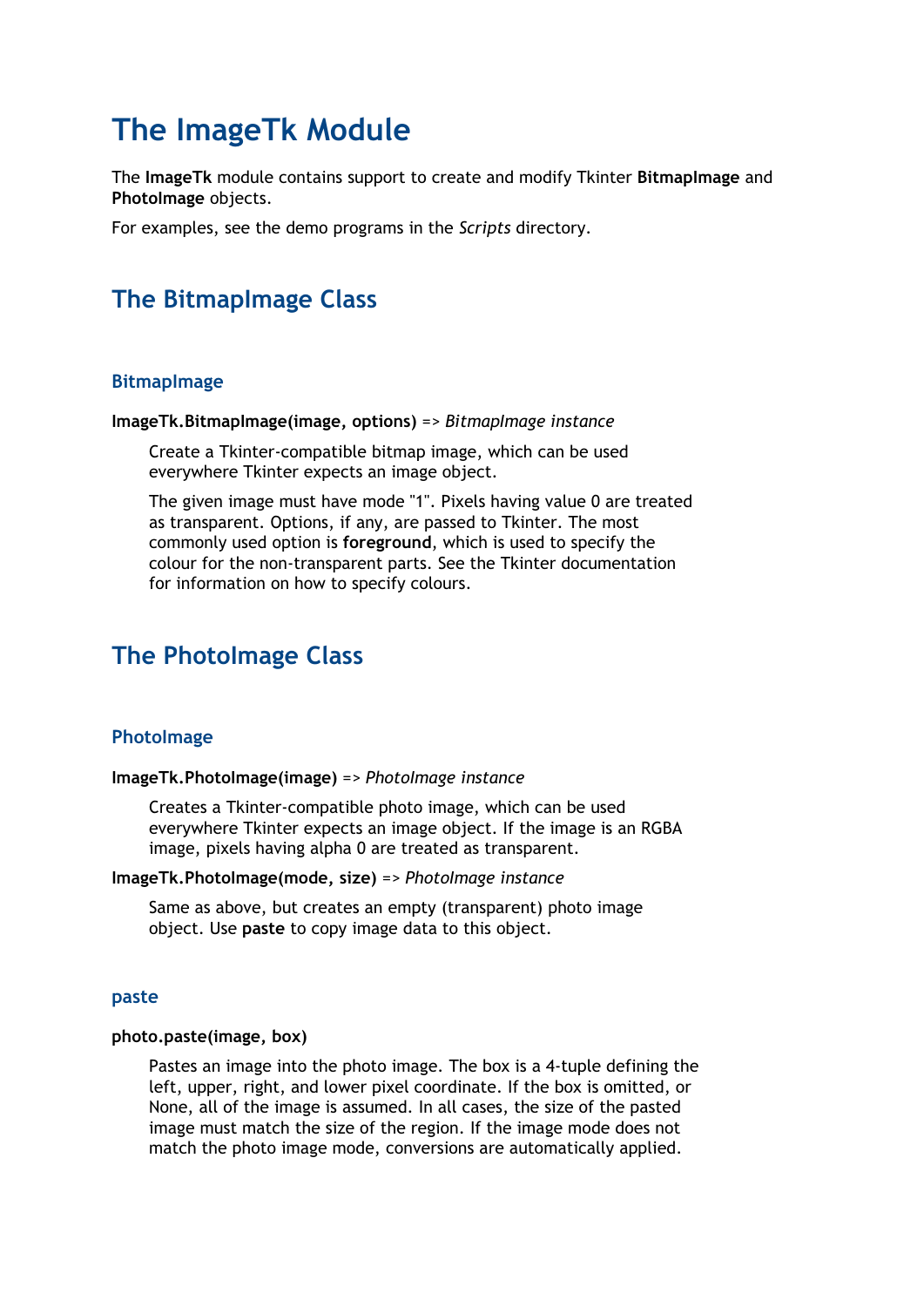# **The ImageWin Module**

The **ImageWin** module contains support to create and display images under Windows 95/98, NT, 2000 and later.

## **The Dib Class**

#### **Dib**

#### **ImageWin.Dib(mode, size)** *=> Dib instance*

This constructor creates a Windows bitmap with the given mode and size. Mode can be one of "1", "L", or "RGB".

If the display requires a palette, this constructor creates a suitable palette and associates it with the image. For an "L" image, 128 greylevels are allocated. For an "RGB" image, a 6x6x6 colour cube is used, together with 20 greylevels.

To make sure that palettes work properly under Windows, you must call the **palette** method upon certain events from Windows. See the method descriptions below.

## **Methods**

### **expose**

### **dib.expose(hdc)**

Expose (draw) the image using the given device context handle. The handle is an integer representing a Windows **HDC** handle.

In PythonWin, you can use the **GetHandleAttrib** method of the **CDC** class to get a suitable handle.

### **palette**

#### **dib.palette(hdc)**

Installs the palette associated with the image in the given device context. The handle is an integer representing a Windows **HDC** handle.

This method should be called upon **QUERYNEWPALETTE** and **PALETTECHANGED** events from Windows. If this method returns a non-zero value, one or more display palette entries were changed, and the image should be redrawn.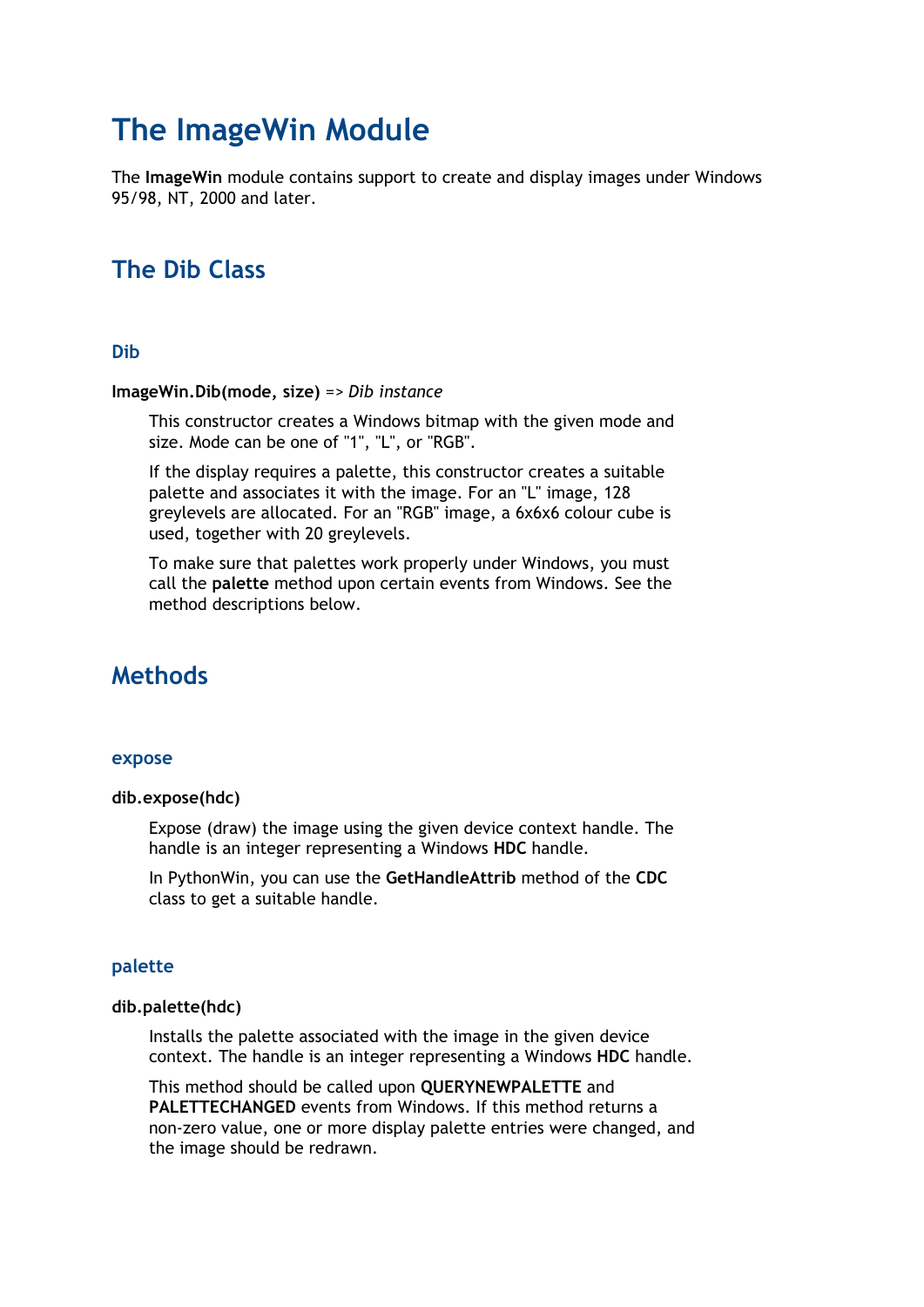### **paste**

### **dib.paste(image, box)**

Pastes an image into the bitmap image. The box is a 4-tuple defining the left, upper, right, and lower pixel coordinate. If None is given instead of a tuple, all of the image is assumed. In all cases, the size of the pasted image must match the size of the region. If the image mode does not match the bitmap mode, conversions are automatically applied.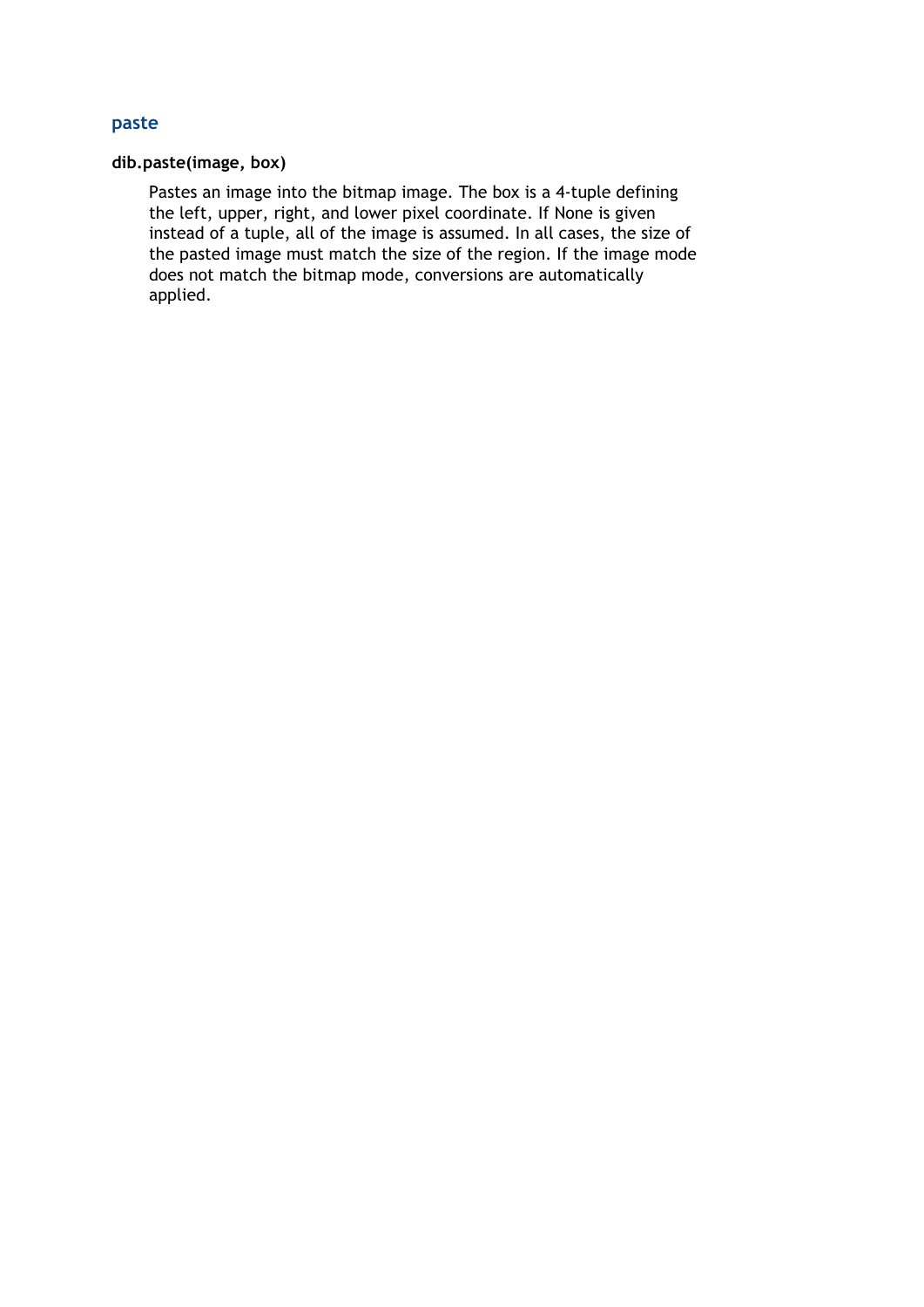# **The PSDraw Module**

The **PSDraw** module provides basic print support for Postscript printers. You can print text, graphics and images through this module.

## **Functions**

### **PSDraw**

#### **PSDraw.PSDraw(file)** *=> PSDraw instance*

Sets up printing to the given file. If file is omitted, *sys.stdout* is assumed.

## **PSDraw Methods**

### **begin**

## **ps.begin\_document()**

Sets up printing of a document.

### **end**

### **ps.end\_document()**

Ends printing.

### **line**

### **ps.line(from, to)**

Draws a line between the two points. Coordinates are given in Postscript point coordinates (72 points per inch,  $(0, 0)$  is the lower left corner of the page).

### **rectangle**

### **ps.rectangle(box)**

Draws a rectangle.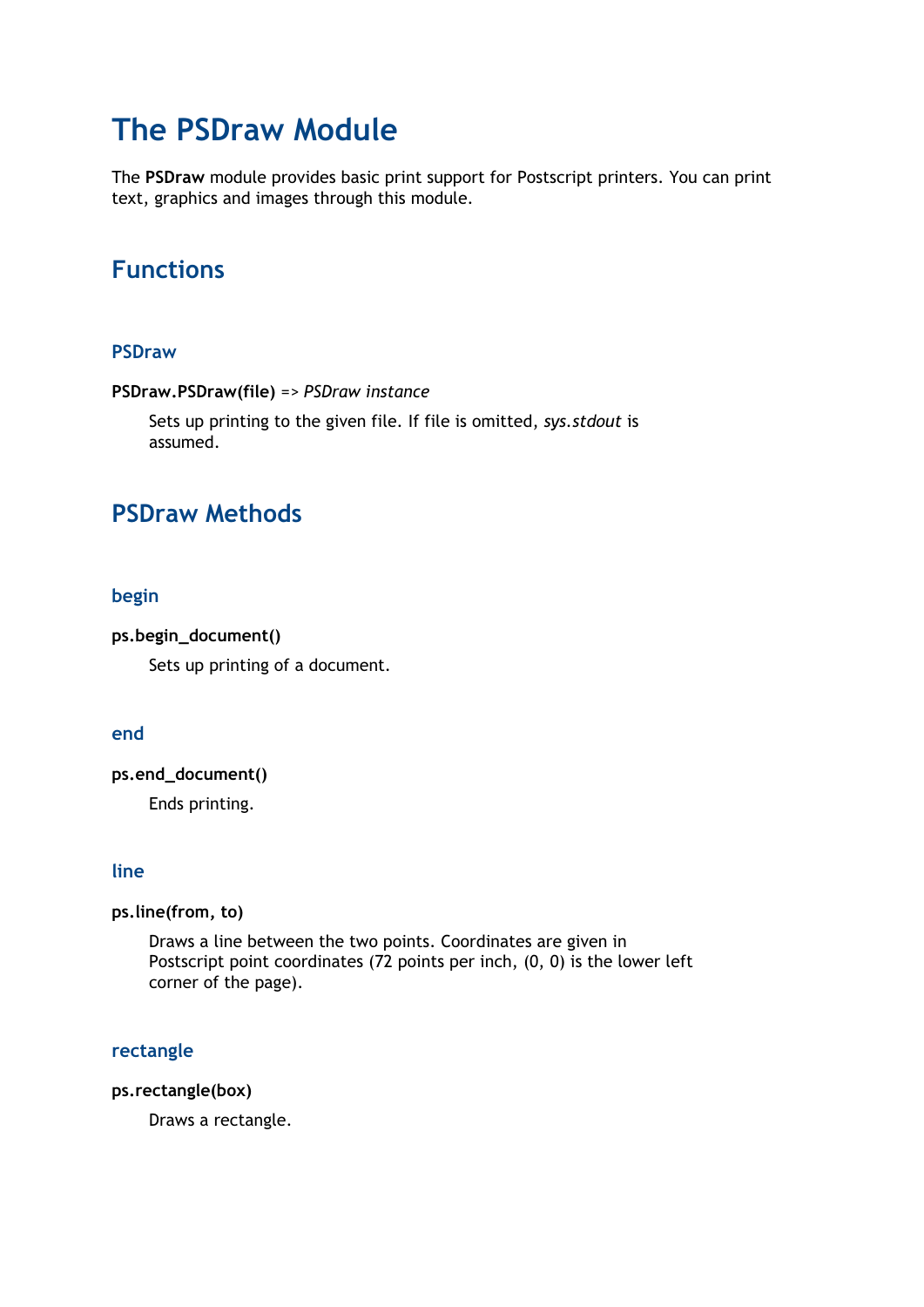### **text**

### **ps.text(position, text)**

### **ps.text(position, text, alignment)**

Draws text at the given position. You must use setfont before calling this method.

### **setfont**

### **ps.setfont(font, size)**

Selects which font to use. The font argument is a Postscript font name, the size argument is given in points.

## **setink**

### **ps.setink(ink)**

Selects the pixel value to use with subsequent operations.

## **setfill**

### **ps.setfill(onoff)**

Selects if subsequent rectangle operations should draw filled rectangles or just outlines.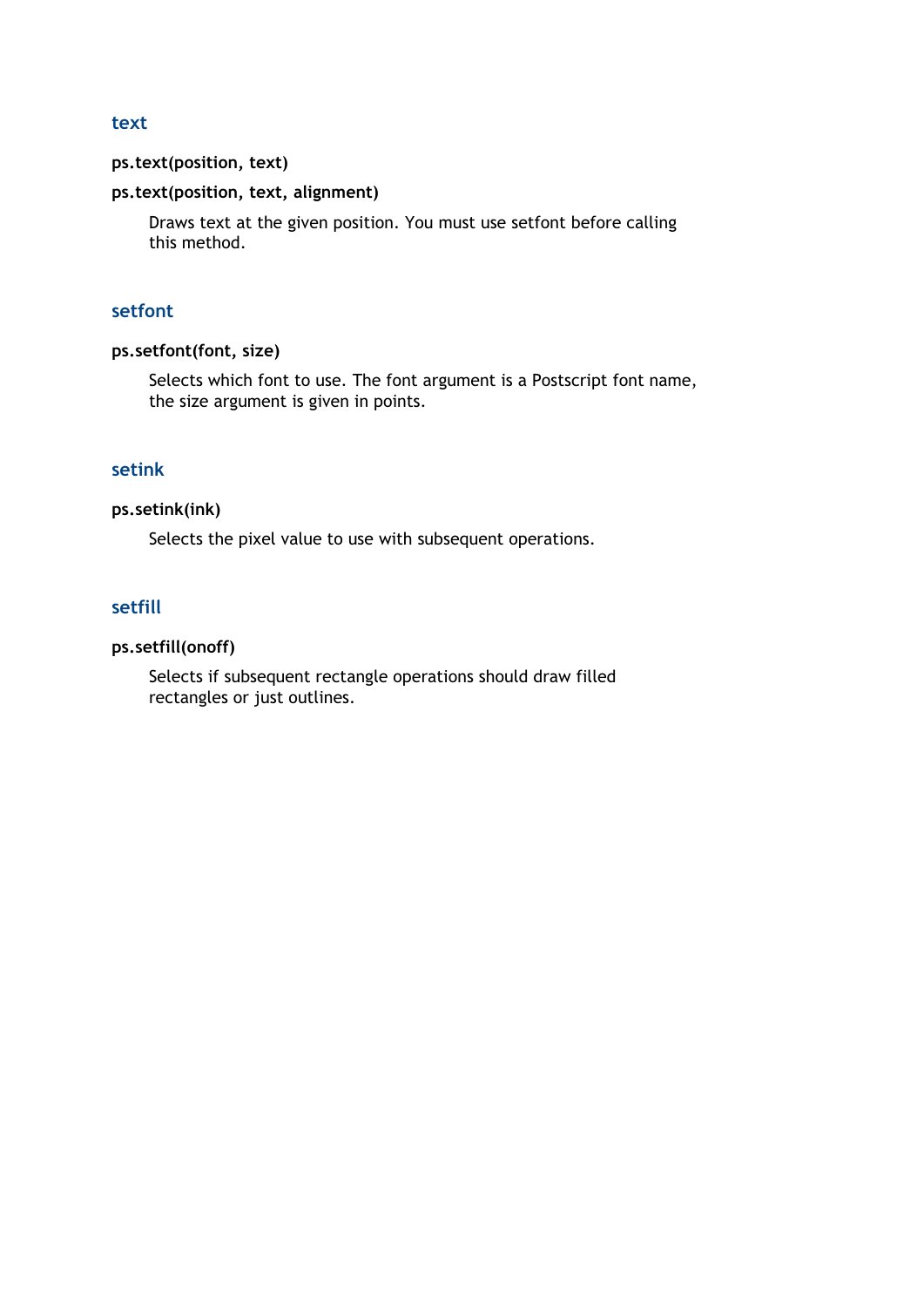# **The pildriver Utility**

The **pildriver** tool gives access to most PIL functions from your operating system's command-line interface.

\$ pildriver program

When called as a script, the command-line arguments are passed to a **PILDriver** instance (see below). If there are no command-line arguments, the module runs an interactive interpreter, each line of which is split into space-separated tokens and passed to the execute method.

The **pildriver** tool was contributed by Eric S. Raymond.

## **Examples**

The following example loads **test.png**, crops out a portion of its upper-left-hand corner and displays the cropped portion:

\$ pildriver show crop 0 0 200 300 open test.png

The following example loads **test.tiff**, rotates it 30 degrees, and saves the result as **rotated.png** (in PNG format):

\$ pildriver save rotated.png rotate 30 open test.tiff

## **The PILDriver Class**

The **pildriver** module provides a single class called **PILDriver**.

An instance of the **PILDriver** class is essentially a software stack machine (Polish-notation interpreter) for sequencing PIL image transformations. The state of the instance is the interpreter stack.

The only method one will normally invoke after initialization is the **execute** method. This takes an argument list of tokens, pushes them onto the instance's stack, and then tries to clear the stack by successive evaluation of PILdriver operators. Any part of the stack not cleaned off persists and is part of the evaluation context for the next call of the execute method.

PILDriver doesn't catch any exceptions, on the theory that these are actually diagnostic information that should be interpreted by the calling code.

### **Methods**

In the method descriptions below, each line lists a command token, followed by <>-enclosed arguments which describe how the method interprets the entries on the stack. Each argument specification begins with a type specification: either **int**, **float**, **string**, or **image**.

All operations consume their arguments off the stack (use **dup** to keep copies around). Use **verbose 1** to see the stack state displayed before each operation.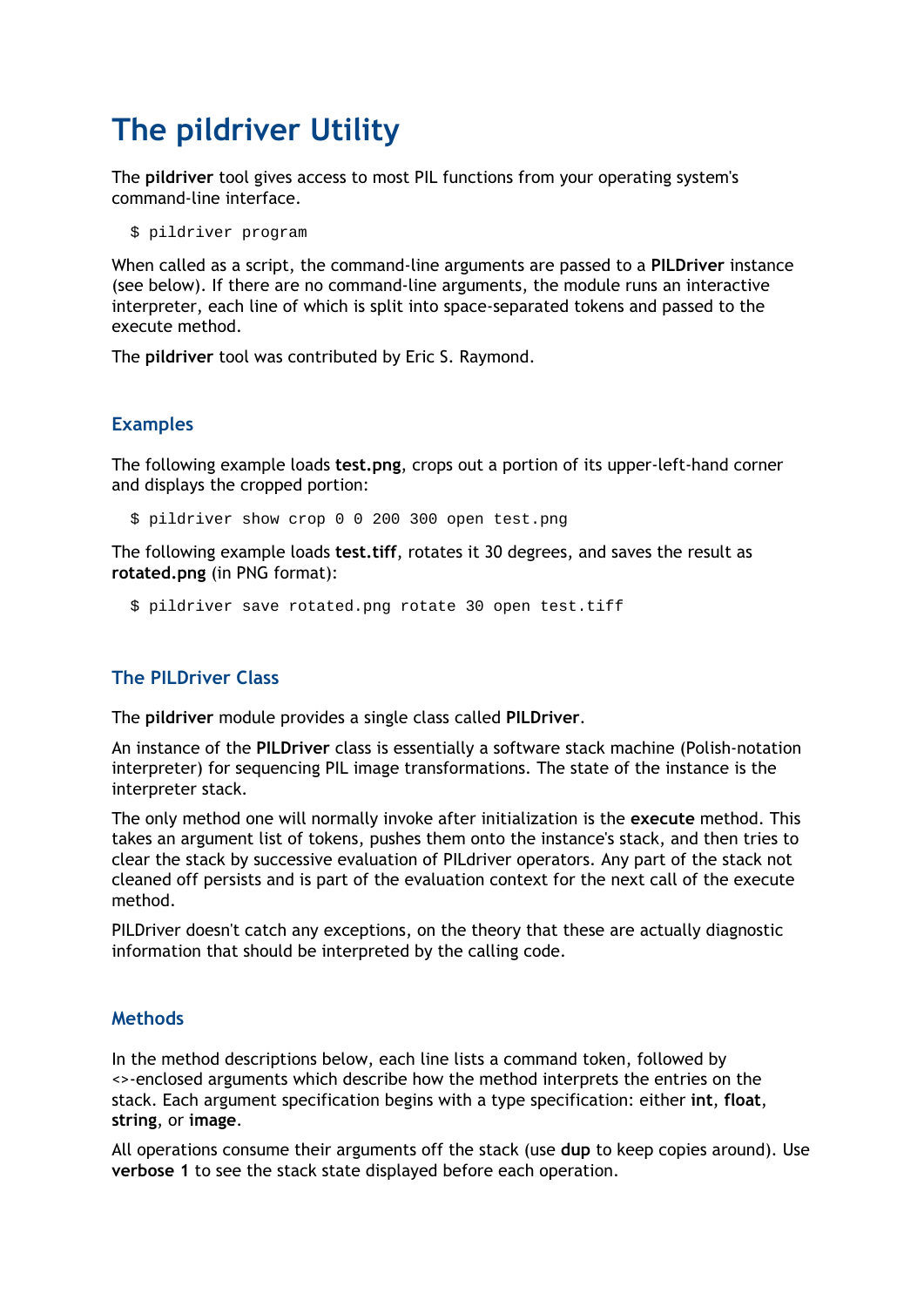```
add <image:pic1> <image:pic2> <int:offset> <float:scale>
    Pop the two top images, produce the scaled sum with offset.
blend <image:pic1> <image:pic2> <float:alpha>
    Replace two images and an alpha with the blended image.
brightness <image:pic1>
    Enhance brightness in the top image.
clear
    Clear the stack.
color <image:pic1>
    Enhance colour in the top image.
composite <image:pic1> <image:pic2> <image:mask>
    Replace two images and a mask with their composite.
contrast <image:pic1>
    Enhance contrast in the top image.
convert <string:mode> <image:pic1>
    Convert the top image to the given mode.
copy <image:pic1>
    Make and push a true copy of the top image.
crop <int:left> <int:upper> <int:right> <int:lower> <image:pic1>
    Crop and push a rectangular region from the current image.
darker <image:pic1> <image:pic2>
    Pop the two top images, push an image of the darker pixels of both.
difference <image:pic1> <image:pic2>
    Pop the two top images, push the difference image
draft <string:mode> <int:xsize> <int:ysize>
    Configure the loader for a given mode and size.
dup
    Duplicate the top-of-stack item.
filter <string:filtername> <image:pic1>
    Process the top image with the given filter.
format <image:pic1>
    Push the format of the top image onto the stack.
getbbox
    Push left, upper, right, and lower pixel coordinates of the top image.
extrema
    Push minimum and maximum pixel values of the top image.
invert <image:pic1>
    Invert the top image.
lighter <image:pic1> <image:pic2>
    Pop the two top images, push an image of the lighter pixels of both.
merge <string:mode> <image:pic1> [<image:pic2> [<image:pic3> [<image:pic4>]]]
    Merge top-of stack images in a way described by the mode.
mode <image:pic1>
    Push the mode of the top image onto the stack.
multiply <image:pic1> <image:pic2>
    Pop the two top images, push the multiplication image.
new <int:xsize> <int:ysize> <int:color>:
    Create and push a greyscale image of given size and colour.
```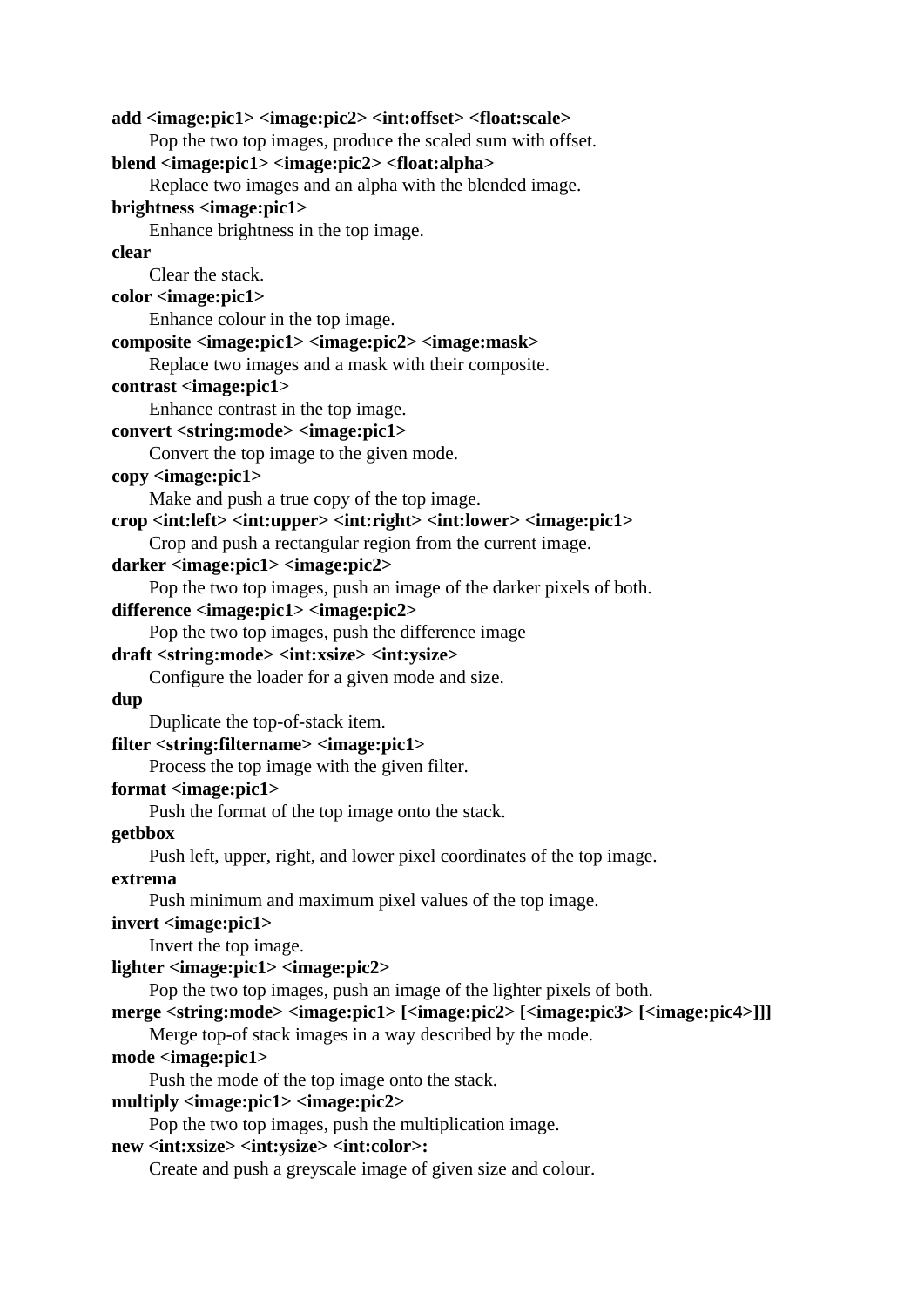```
offset <int:xoffset> <int:yoffset> <image:pic1>
    Offset the pixels in the top image.
open <string:filename>
    Open the indicated image, read it, push the image on the stack.
paste <image:figure> <int:xoffset> <int:yoffset> <image:ground>
    Paste figure image into ground with upper left at given offsets.
pop
    Discard the top element on the stack.
resize <int:xsize> <int:ysize> <image:pic1>
    Resize the top image.
rotate <int:angle> <image:pic1>
    Rotate image through a given angle
save <string:filename> <image:pic1>
    Save image with default options.
save2 <string:filename> <string:options> <image:pic1>
    Save image with specified options.
screen <image:pic1> <image:pic2>
    Pop the two top images, superimpose their inverted versions.
sharpness <image:pic1>
    Enhance sharpness in the top image.
show <image:pic1>
    Display and pop the top image.
size <image:pic1>
    Push the image size on the stack as (y, x).
subtract <image:pic1> <image:pic2> <int:offset> <float:scale>
    Pop the two top images, produce the scaled difference with offset.
swap
    Swap the top-of-stack item with the next one down.
thumbnail <int:xsize> <int:ysize> <image:pic1>
    Modify the top image in the stack to contain a thumbnail of itself.
transpose <string:operator> <image:pic1>
    Transpose the top image.
verbose <int:num>
    Set verbosity flag from top of stack.
```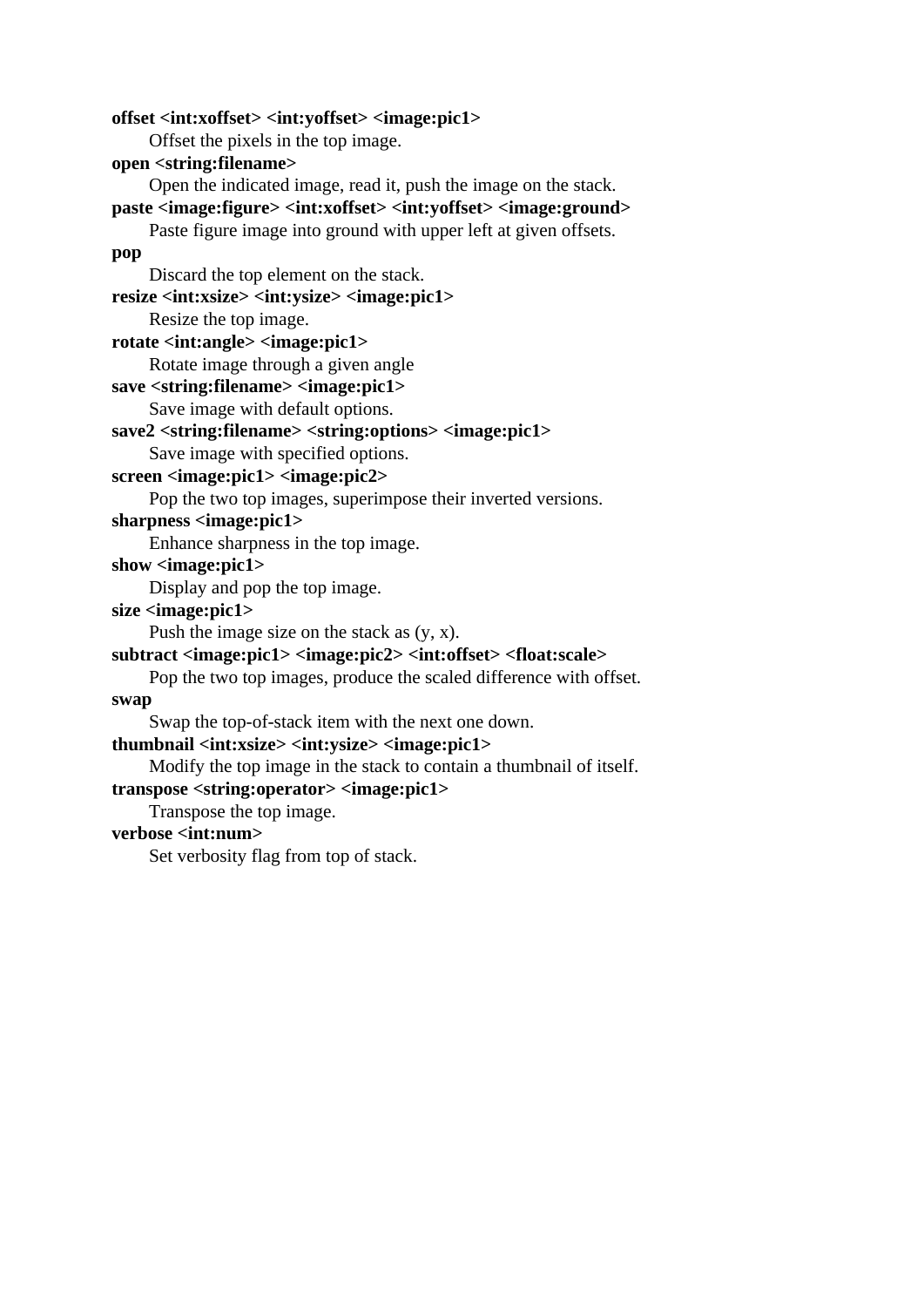# **The pilconvert Utility**

The **pilconvert** tool converts an image from one format to another. The output format is determined by the target extension, unless explicitly specified with the **-c** option.

- \$ pilconvert lena.tif lena.png
- \$ pilconvert -c JPEG lena.tif lena.tmp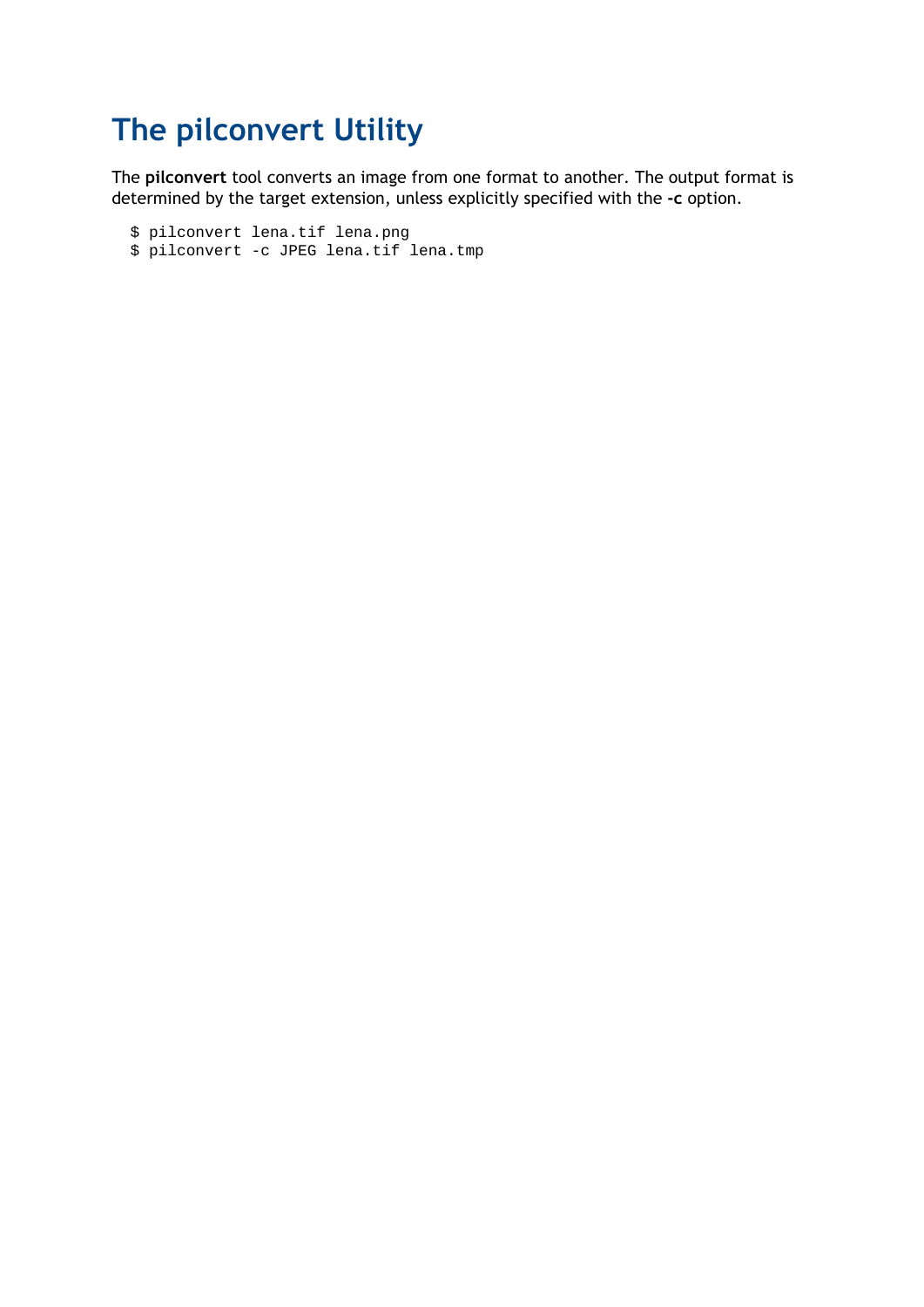# **The pilfile Utility**

The **pilfile** tool identifies image files, showing the file format, size, and mode for every image it can identify.

\$ pilfile \*.tif lena.tif: TIFF 128x128 RGB

Use the **-i** option to display the info attribute. Use the **-t** option to display the tile descriptor (which contains information used to load the image).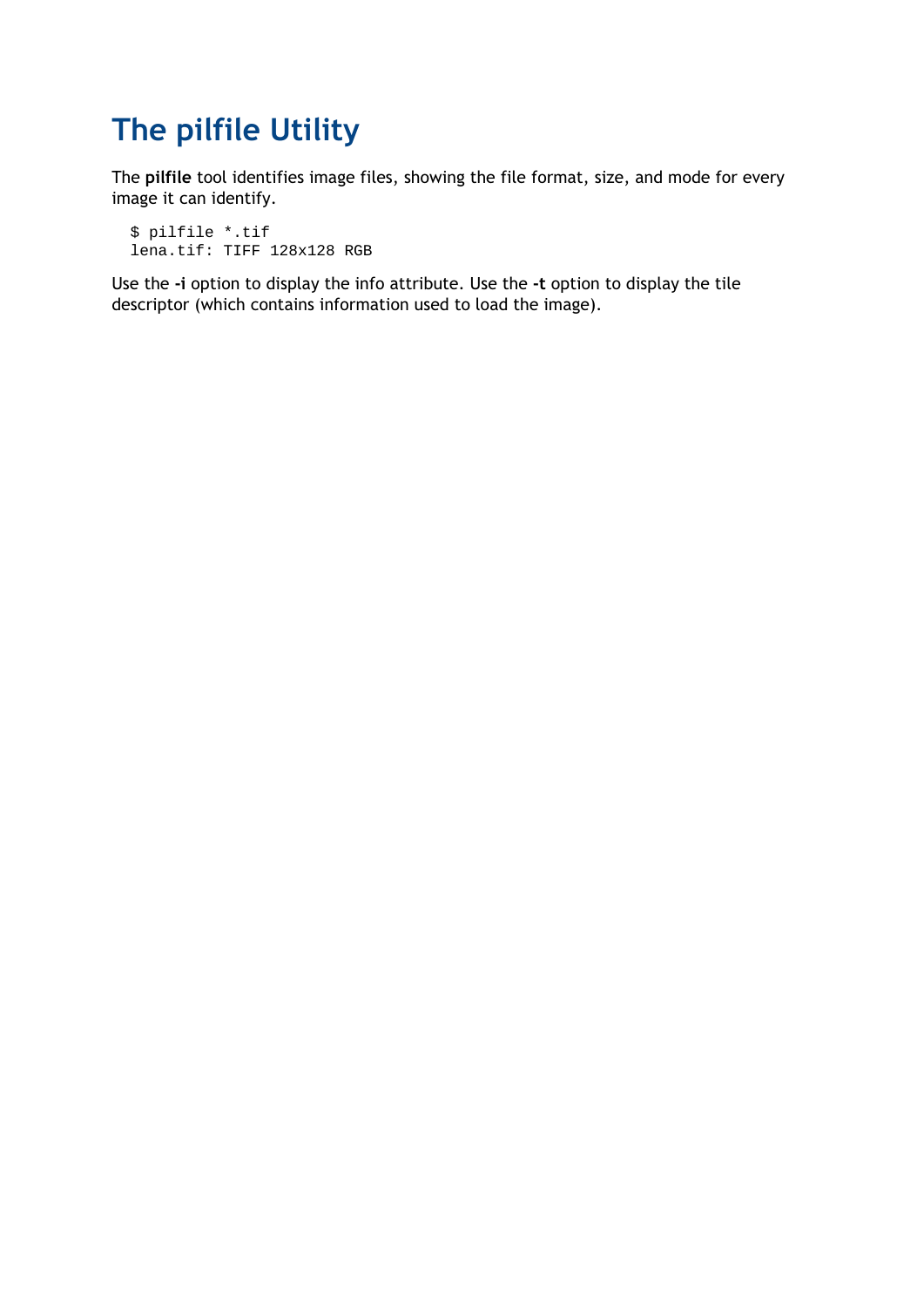# **The pilfont Utility**

The **pilfont** tool converts BDF or PCF font files to a format that can be used with PIL's **ImageFont** module.

\$ pilfont \*.pdf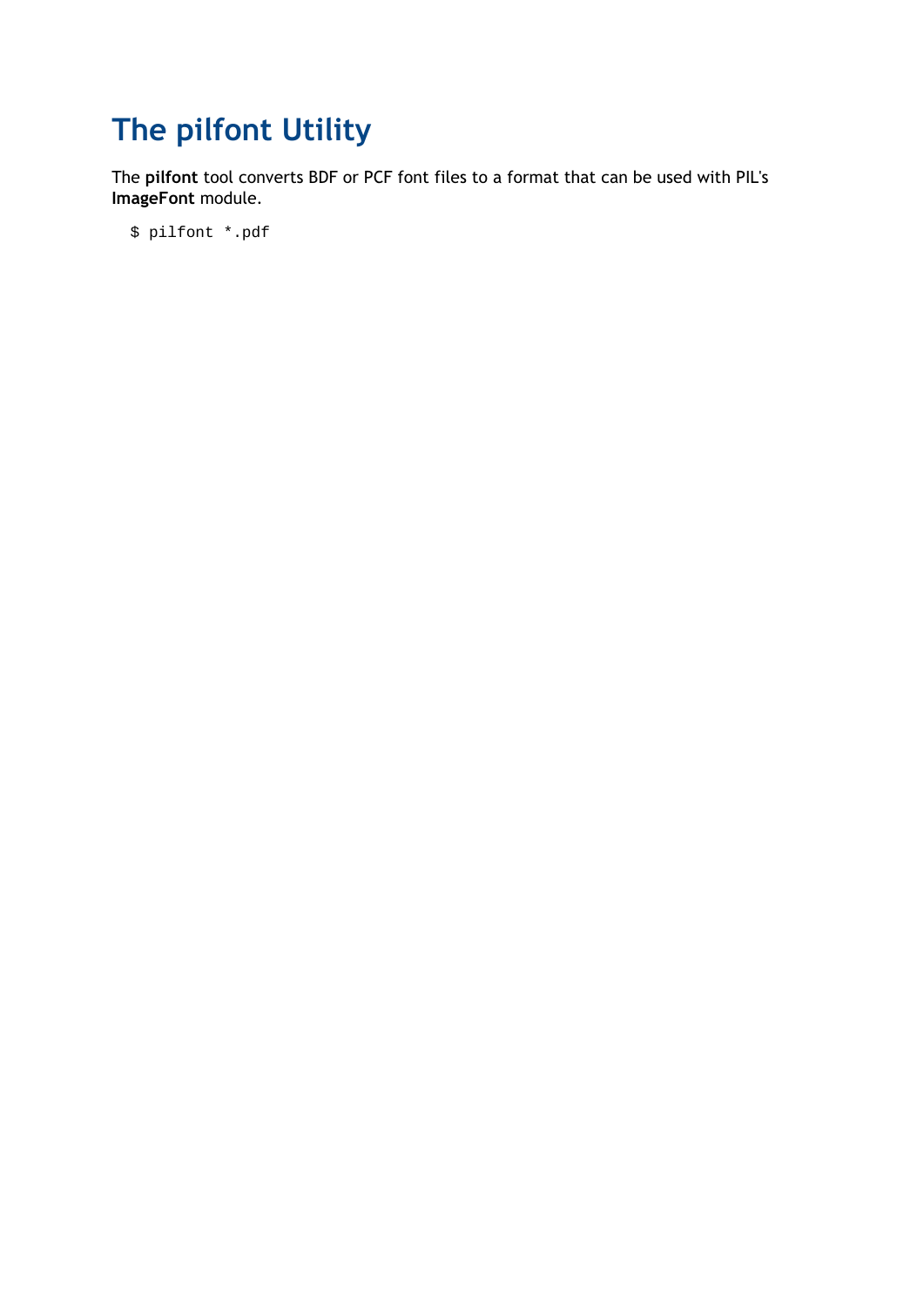# **The pilprint Utility**

The **pilprint** tool prints an image to any PostScript level 1 printer. The image is centred on the page, with the filename (minus path and extension) written above it. Output is written to standard output.

\$ pilprint lena.tif | lpr -h

You can use the **-p** option to print directly via **lpr** and **-c** to print to a colour printer (otherwise, a colour image is translated to greyscale before being sent to the printer).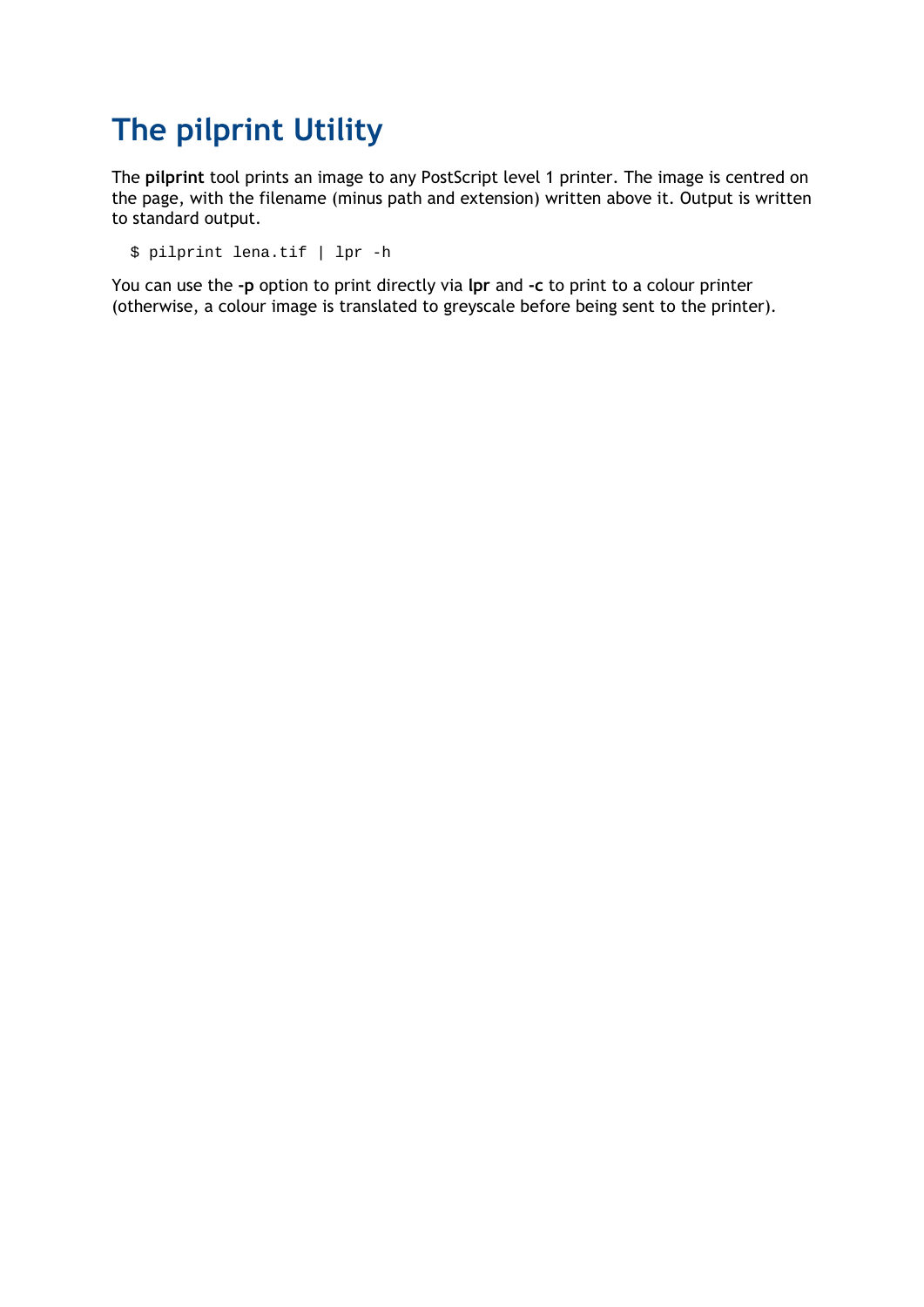# **A. Software License**

The Python Imaging Library is:

Copyright © 1997-2002 by Secret Labs AB

Copyright © 1995-2002 by Fredrik Lundh

*By obtaining, using, and/or copying this software and/or its associated documentation, you agree that you have read, understood, and will comply with the following terms and conditions:*

Permission to use, copy, modify, and distribute this software and its associated documentation for any purpose and without fee is hereby granted, provided that the above copyright notice appears in all copies, and that both that copyright notice and this permission notice appear in supporting documentation, and that the name of Secret Labs AB or the author not be used in advertising or publicity pertaining to distribution of the software without specific, written prior permission.

SECRET LABS AB AND THE AUTHOR DISCLAIMS ALL WARRANTIES WITH REGARD TO THIS SOFTWARE, INCLUDING ALL IMPLIED WARRANTIES OF MERCHANTABILITY AND FITNESS. IN NO EVENT SHALL SECRET LABS AB OR THE AUTHOR BE LIABLE FOR ANY SPECIAL, INDIRECT OR CONSEQUENTIAL DAMAGES OR ANY DAMAGES WHATSOEVER RESULTING FROM LOSS OF USE, DATA OR PROFITS, WHETHER IN AN ACTION OF CONTRACT, NEGLIGENCE OR OTHER TORTIOUS ACTION, ARISING OUT OF OR IN CONNECTION WITH THE USE OR PERFORMANCE OF THIS SOFTWARE.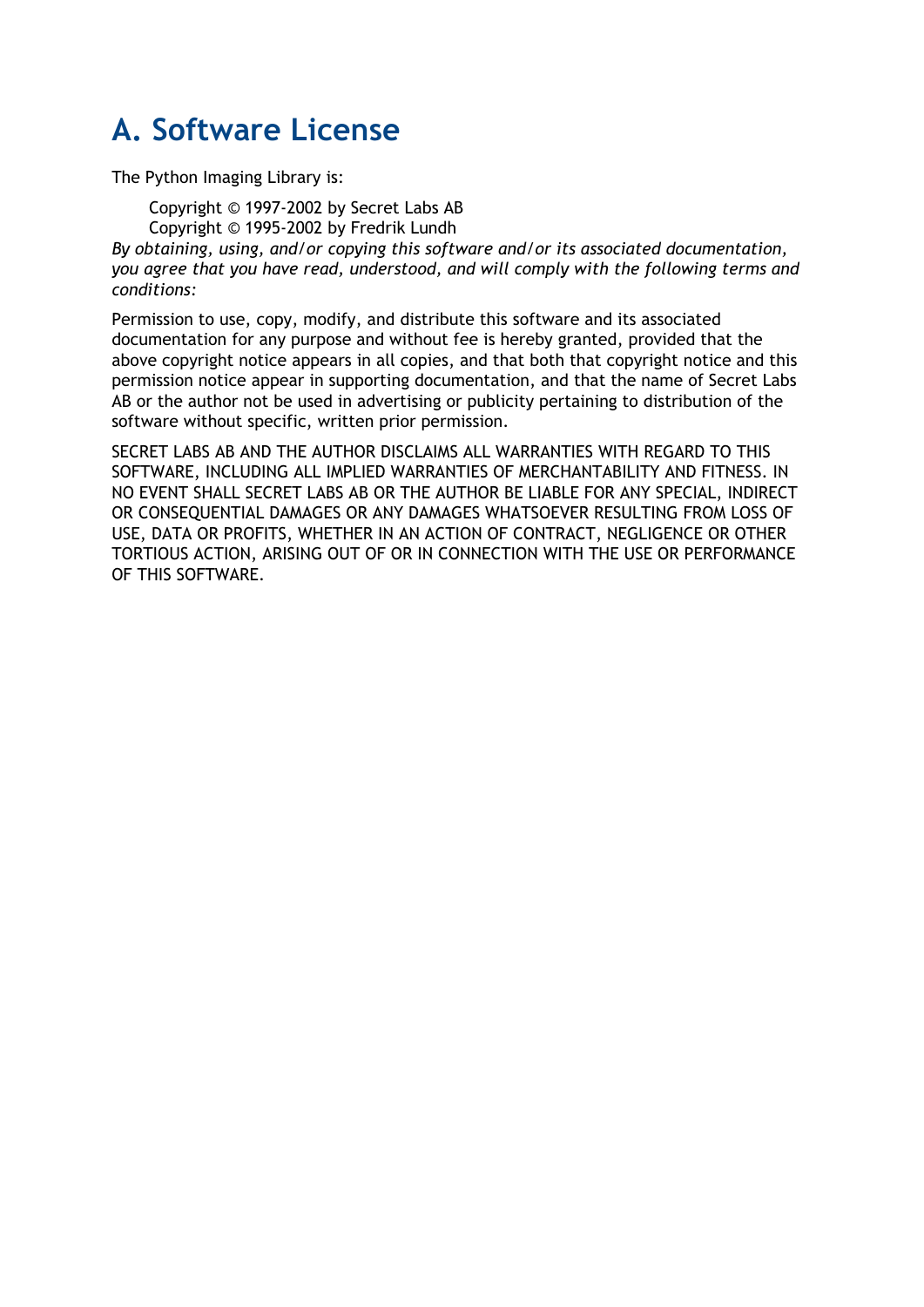# **B. Getting Support**

Patches, fixes, updates, and new utilities are welcome. If you stumble upon files that the library does not handle as expected, post a note to the Image SIG mailing list (see below). If you fix such a problem and supply a patch, you may send me the image file anyway so I don't mess things up again in later revisions.

Ideas on formats and features that should be added, sample files, and other contributions are also welcome.

For all sorts of updates, including information on commercial support and extensions to PIL, check the PIL product page, at:

http://www.pythonware.com/products/pil

You may also find information related to PIL at http://www.pythonware.com or via the Python home page http://www.python.org

For support and general questions, send e-mail to the Python Image SIG mailing list:

image-sig@python.org

You can join the Image SIG by sending a mail to *image-sig-request@python.org*. Put *subscribe* in the message body to automatically subscribe to the list, or *help* to get additional information.

Alternatively, you can use the Python mailing list, *python-list@python.org*, or the newsgroup *comp.lang.python*.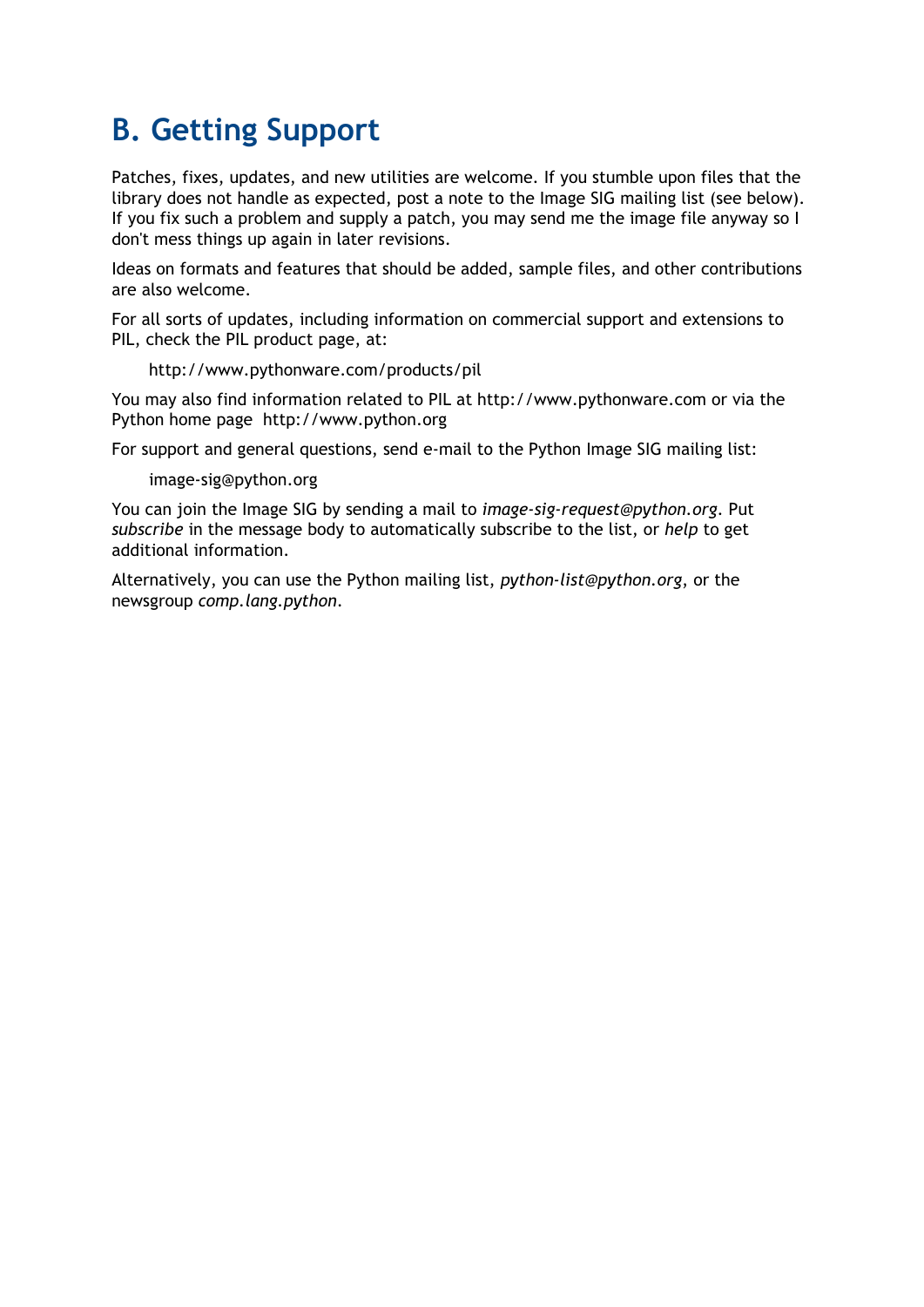# **C. Image File Formats**

The Python Imaging Library supports a wide variety of raster file formats. Nearly 30 different file formats can be identified and read by the library. Write support is less extensive, but most common interchange and presentation formats are supported.

The **open** function identifies files from their contents, not their names, but the **save** method looks at the name to determine which format to use, unless the format is given explicitly.

# **Format Descriptions**

### **BMP**

PIL reads and writes Windows and OS/2 BMP files containing "1", "L", "P", or "RGB" data. 16-colour images are read as "P" images. Run-length encoding is not supported.

The **open** method sets the following **info** properties:

### **compression**

Set to "bmp\_rle" if the file is run-length encoded.

### **CUR (read only)**

CUR is used to store cursors on Windows. The CUR decoder reads the largest available cursor. Animated cursors are not supported.

## **DCX (read only)**

DCX is a container file format for PCX files, defined by Intel. The DCX format is commonly used in fax applications. The DCX decoder files containing "1", "L", "P", or "RGB" data. Only the first image is read.

### **EPS (write-only)**

The library identifies EPS files containing image data. It can also write EPS images.

## **FLI, FLC (read only)**

The library reads Autodesk FLI and FLC animations. The **open** method sets the following **info** properties: **duration**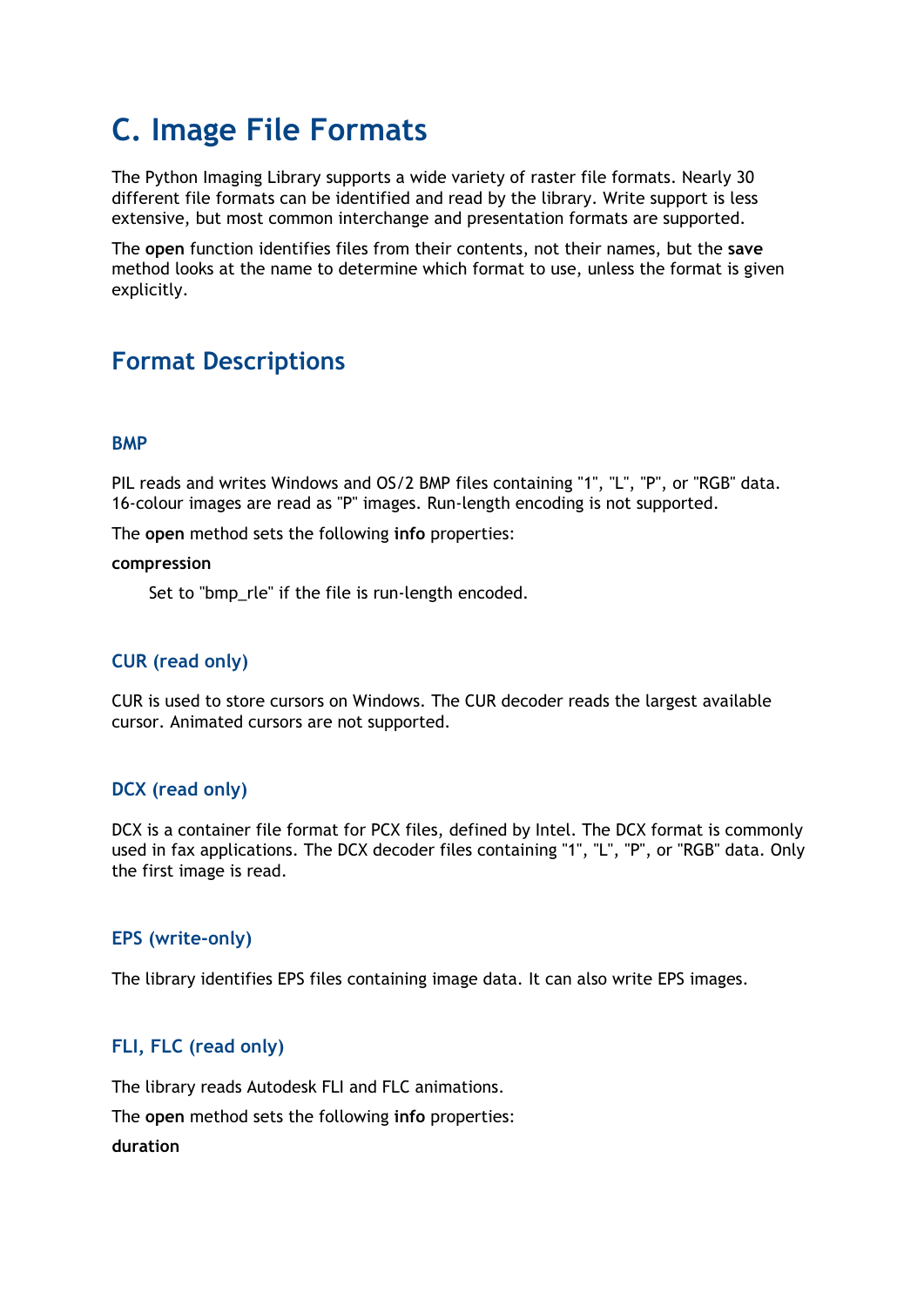The delay (in milliseconds) between each frame.

## **FPX (read only)**

The library reads Kodak *FlashPix* files. In the current version, only the highest resolution image is read from the file, and the viewing transform is not taken into account.

**Note:** To enable full FlashPix support, you need to build and install the IJG JPEG library before building the Python Imaging Library. See the distribution README for details.

### **GBR (read only)**

The GBR decoder reads GIMP brush files.

The **open** method sets the following **info** properties:

#### **description**

The brush name.

### **GD (read only)**

The library reads GD uncompressed files. Note that this file format cannot be automatically identified, so you must use the **open** function in the **GdImageFile** module to read such a file.

The **open** method sets the following **info** properties:

### **transparency**

Transparency colour index. This key is omitted if the image is not transparent.

### **GIF**

The library reads GIF87a and GIF89a versions of the GIF file format. The library writes run-length encoded GIF87a files. Note that GIF files are always read as palette mode ("P") images.

The **open** method sets the following **info** properties:

#### **version**

Version (either "GIF87a" or "GIF89a").

#### **transparency**

Transparency colour index. This key is omitted if the image is not transparent.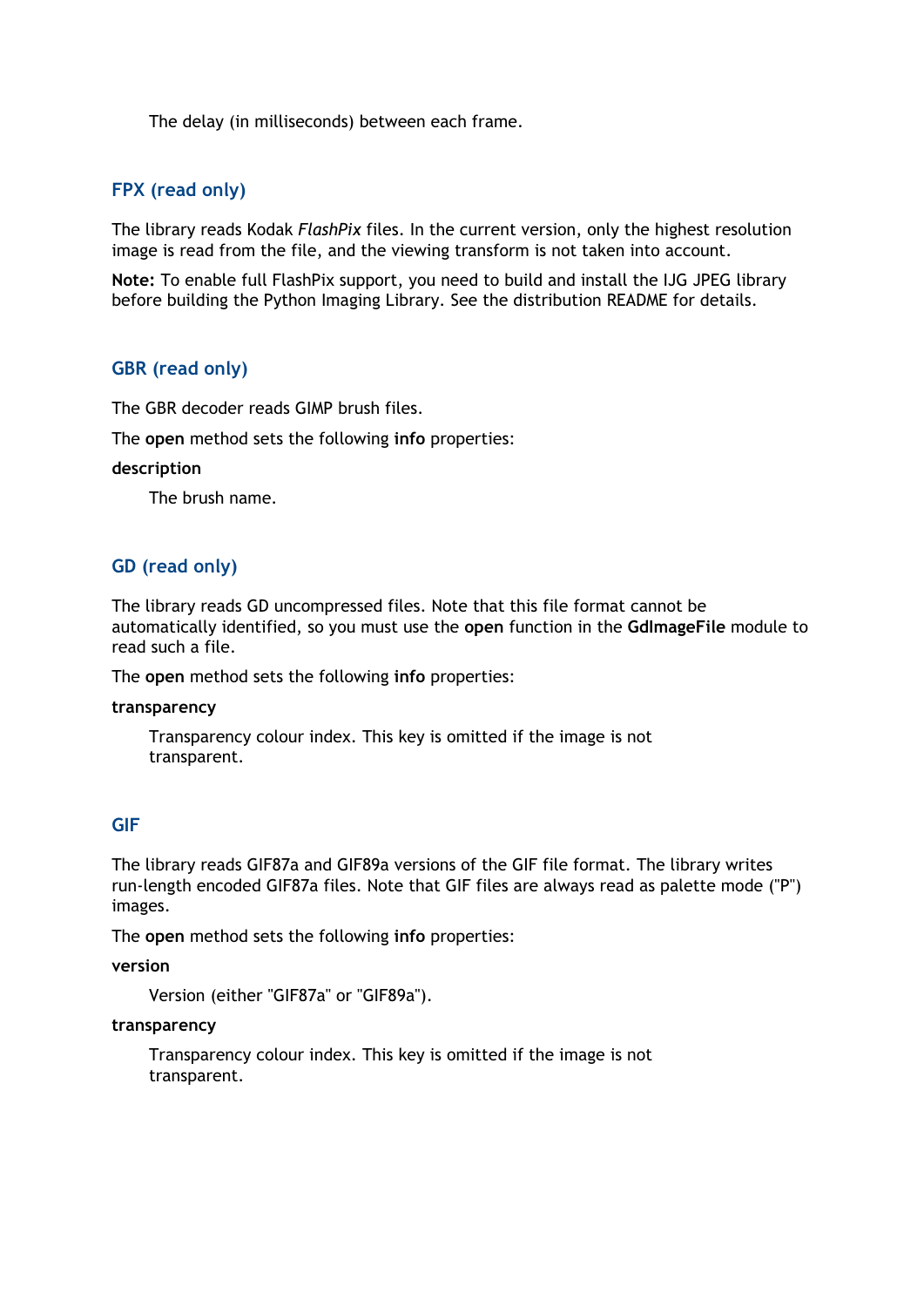## **ICO (read only)**

ICO is used to store icons on Windows. The largest available icon is read.

### **IM**

IM is a format used by LabEye and other applications based on the IFUNC image processing library. The library reads and writes most uncompressed interchange versions of this format.

IM is the only format that can store *all* internal PIL formats.

## **IMT (read only)**

The library reads Image Tools images containing "L" data.

### **JPEG**

The library reads JPEG, JFIF, and Adobe JPEG files containing "L", "RGB", or "CMYK" data. It writes standard and progressive JFIF files.

Using the **draft** method, you can speed things up by converting "RGB" images to "L", and resize images to 1/2, 1/4 or 1/8 of their original size while loading them. The draft method also configures the JPEG decoder to trade some quality for speed.

The **open** method sets the following **info** properties:

**jfif**

JFIF application marker found. If the file is not a JFIF file, this key is not present.

### **adobe**

Adobe application marker found. If the file is not an Adobe JPEG file, this key is not present.

### **progression**

Indicates that this is a progressive JPEG file.

The **save** method supports the following options:

### **quality**

The image quality, on a scale from 1 (worst) to 100 (best). The default is 75.

### **optimize**

If present, indicates that the encoder should make an extra pass over the image in order to select optimal encoder settings.

### **progression**

If present, indicates that this image should be stored as a progressive JPEG file.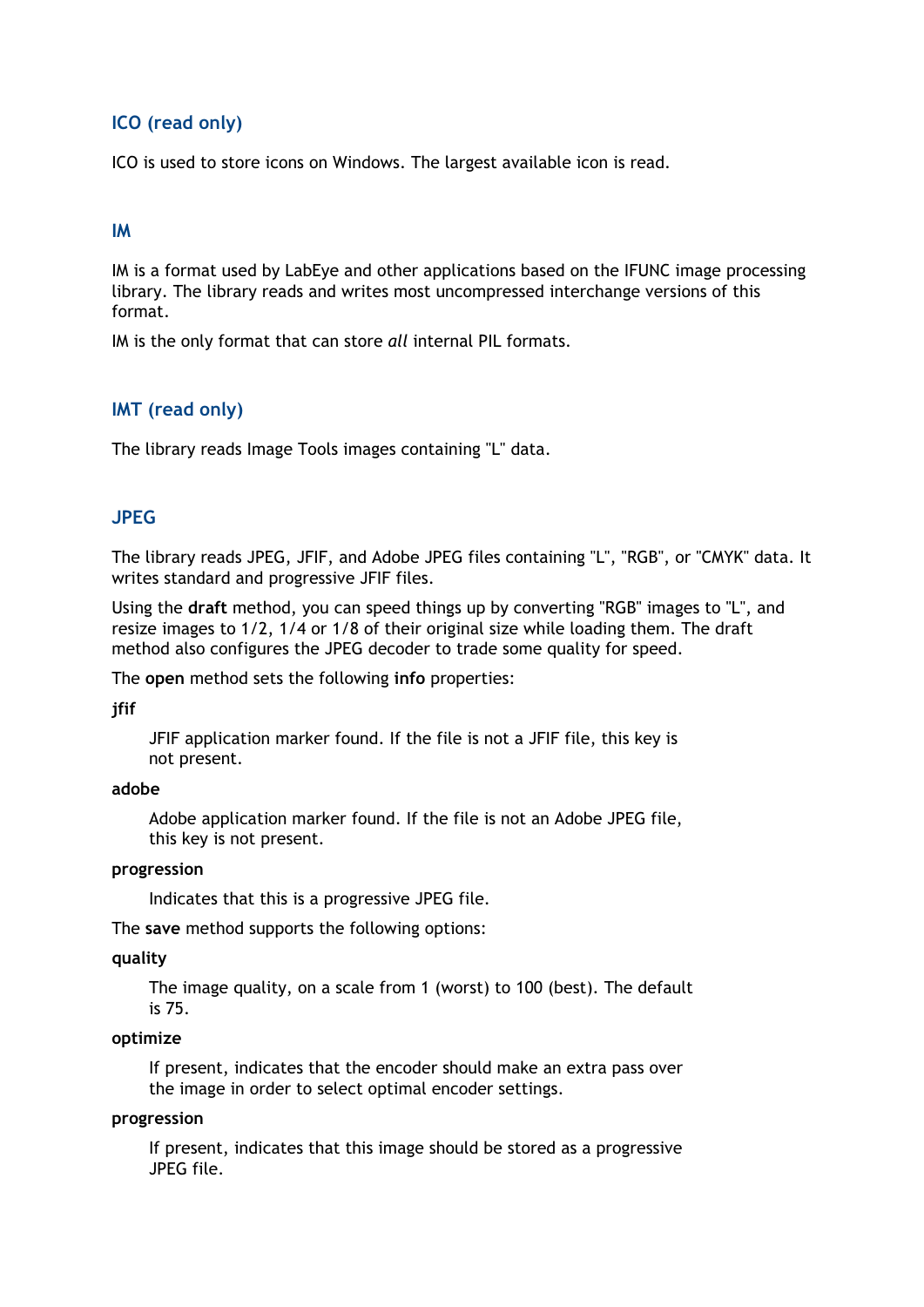**Note:** To enable JPEG support, you need to build and install the IJG JPEG library before building the Python Imaging Library. See the distribution README for details.

### **MIC (read only)**

The library identifies and reads Microsoft Image Composer (MIC) files. When opened, the first sprite in the file is loaded. You can use **seek** and **tell** to read other sprites from the file.

## **MCIDAS (read only)**

The library identifies and reads 8-bit McIdas area files.

### **MPEG (identify only)**

The library identifies MPEG files.

### **MSP**

The library identifies and reads MSP files from Windows 1 and 2. The library writes uncompressed (Windows 1) versions of this format.

### **PCD (read only)**

The library reads PhotoCD files containing "RGB" data. By default, the 768x512 resolution is read. You can use the **draft** method to read the lower resolution versions instead, thus effectively resizing the image to 384x256 or 192x128. Higher resolutions cannot be read by the Python Imaging Library.

### **PCX**

The library reads and writes PCX files containing "1", "L", "P", or "RGB" data.

### **PDF (write only)**

The library can write PDF (Acrobat) images. Such images are written as binary PDF 1.1 files, using either JPEG or HEX encoding depending on the image mode (and whether JPEG support is available or not).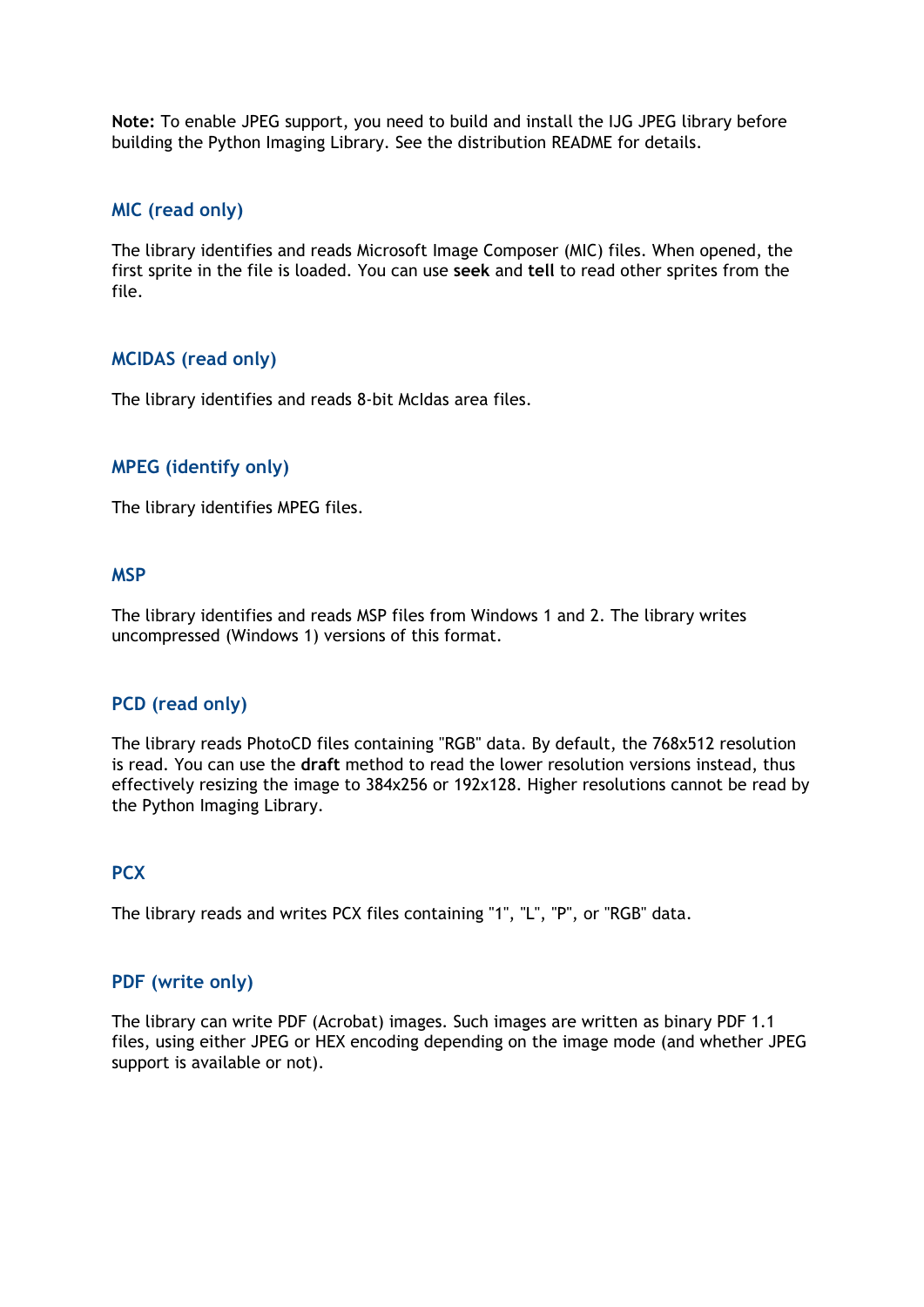### **PNG**

The library identifies, reads, and writes PNG files containing "1", "L", "P", "RGB", or "RGBA" data. Interlaced files are currently not supported.

The **open** method sets the following **info** properties:

### **gamma**

Gamma, given as a floating point number.

### **transparency**

Transparency colour index. This key is omitted if the image is not a transparent palette image.

The **save** method supports the following options:

#### **optimize**

If present, instructs the PNG writer to make the output file as small as possible. This includes extra processing in order to find optimal encoder settings.

**Note:** To enable PNG support, you need to build and install the ZLIB compression library before building the Python Imaging Library. See the distribution README for details.

### **PPM**

The library reads and writes PBM, PGM and PPM files containing "1", "L" or "RGB" data.

### **PSD (read only)**

The library identifies and reads PSD files written by Adobe Photoshop 2.5 and 3.0.

### **SGI (read only)**

The library reads uncompressed "L" and "RGB" files. This driver is highly experimental.

### **SUN (read only)**

The library reads uncompressed "1", "P", "L" and "RGB" files.

### **TGA (read only)**

The library reads 24- and 32-bit uncompressed and run-length encoded TGA files.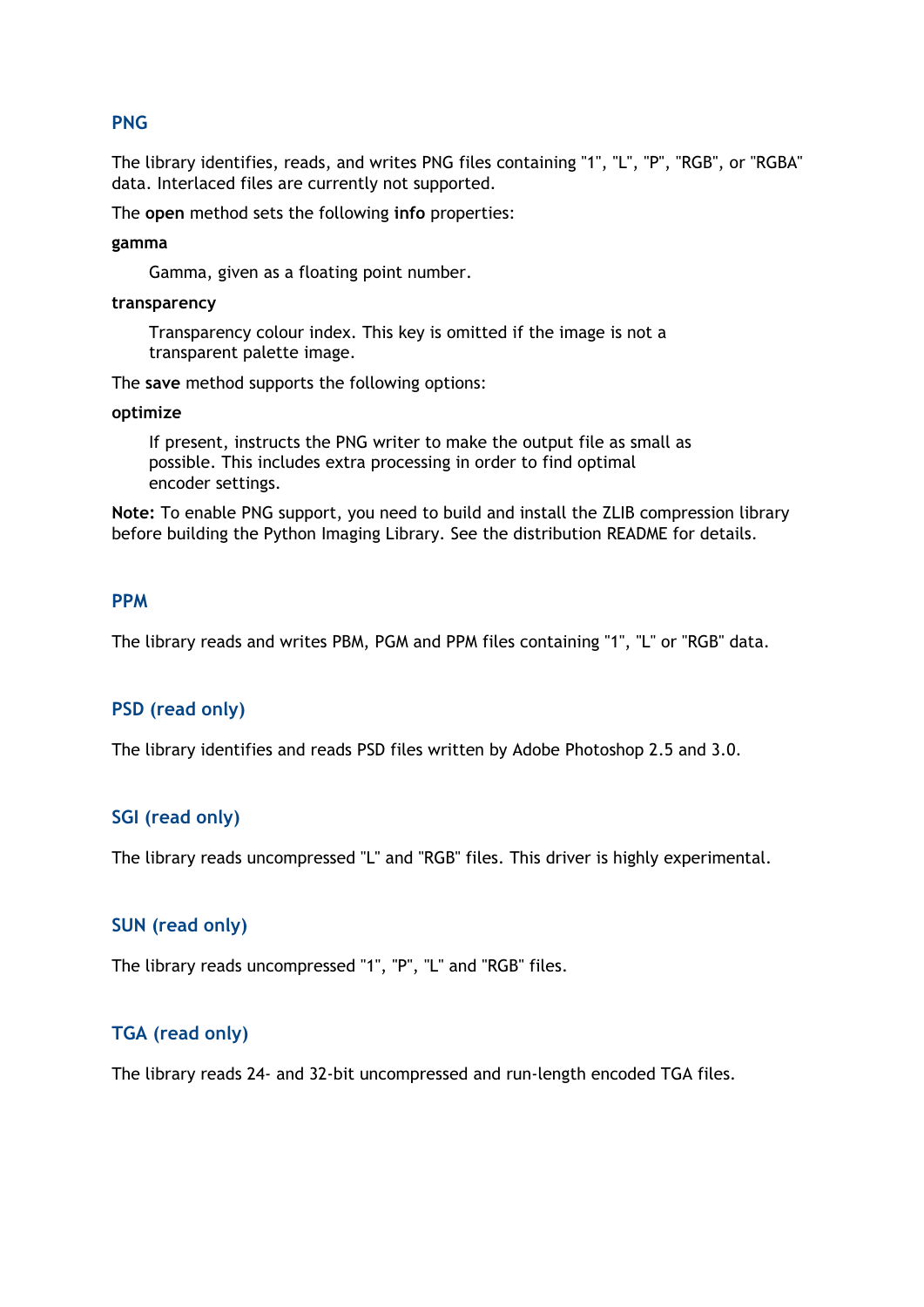### **TIFF**

The library reads and writes TIFF files containing "1", "L", "RGB", or "CMYK" data. It reads both striped and tiled images, pixel and plane interleaved multi-band images, and either uncompressed, or Packbits, LZW, or JPEG compressed images. In the current version, PIL always writes uncompressed TIFF files.

The **open** method sets the following **info** properties:

### **compression**

Compression mode.

In addition, the **tag** attribute contains a dictionary of decoded TIFF fields. Values are stored as either strings or tuples. Note that only short, long and ASCII tags are correctly unpacked by this release.

### **XBM**

The library reads and writes X bitmap files (mode "1").

### **XPM (read only)**

The library reads X pixmap files (mode "P") with 256 colours or less.

The **open** method sets the following **info** properties:

#### **transparency**

Transparency colour index. This key is omitted if the image is not transparent.

### **File Extensions**

The Python Imaging Library associates file name extensions to each file format. The **open** function identifies files from their contents, not their names, but the **save** method looks at the name to determine which format to use, unless the format is given explicitly.

**BMP**: ".bmp", ".dib" **CUR**: ".cur" **DCX**: ".dcx" **EPS**: ".eps", ".ps" **FLI**: ".fli", ".flc" **FPX**: ".fpx" **GBR**: ".gbr" **GD**: ".gd" **GIF**: ".gif" **ICO**: ".ico"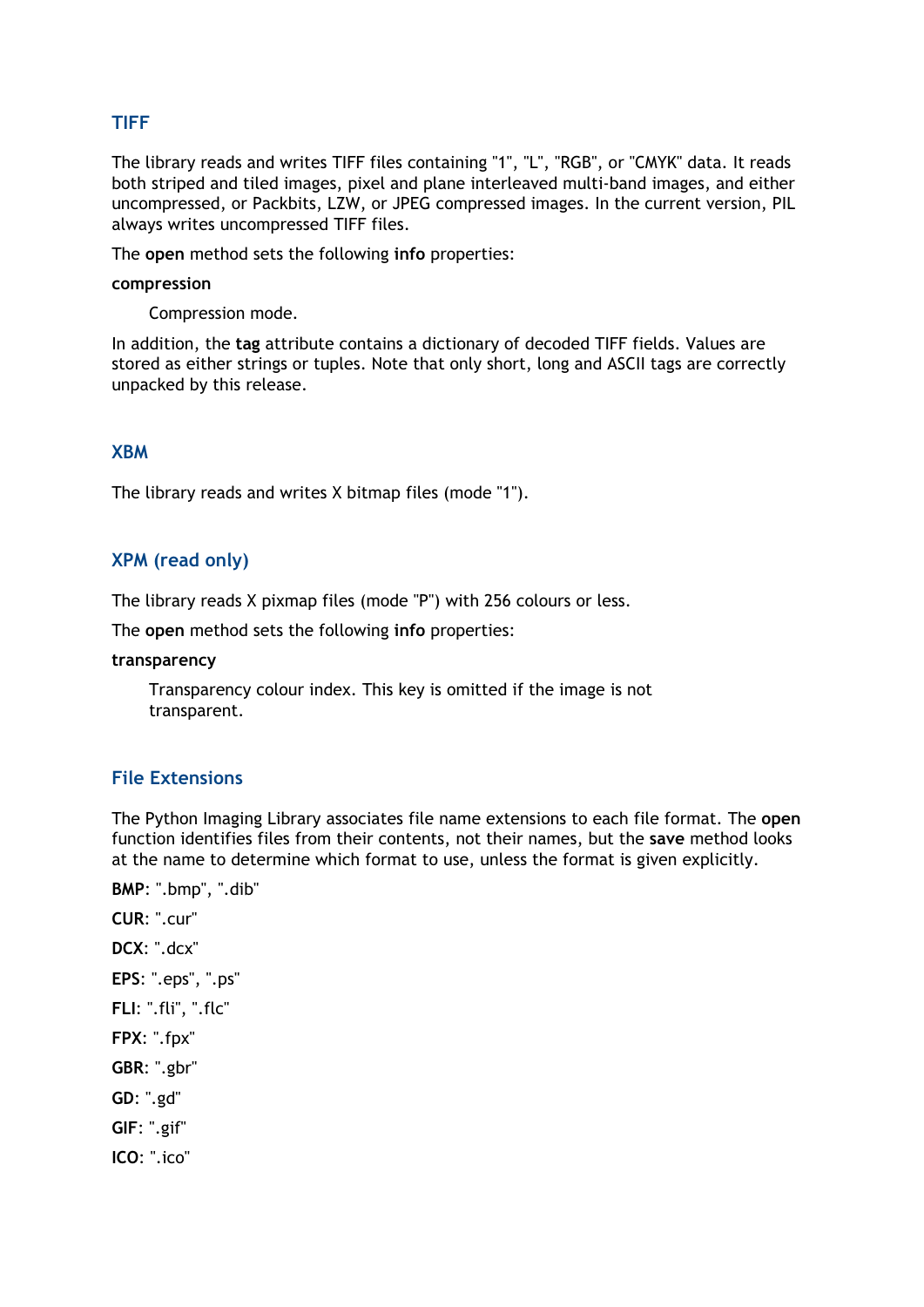**IM**: ".im" **JPEG**: ".jpg", ".jpe", ".jpeg" **MIC**: ".mic" **MSP**: ".msp" **PCD**: ".pcd" **PCX**: ".pcx" **PDF**: ".pdf" **PNG**: ".png" **PPM**: ".pbm", ".pgm", ".ppm" **PSD**: ".psd" **SGI**: ".bw", ".rgb", ".cmyk" **SUN**: ".ras" **TGA**: ".tga" **TIFF**: ".tif", ".tiff" **XBM**: ".xbm" **XPM**: ".xpm"

Keep in mind that not all of these formats can actually be saved by the library.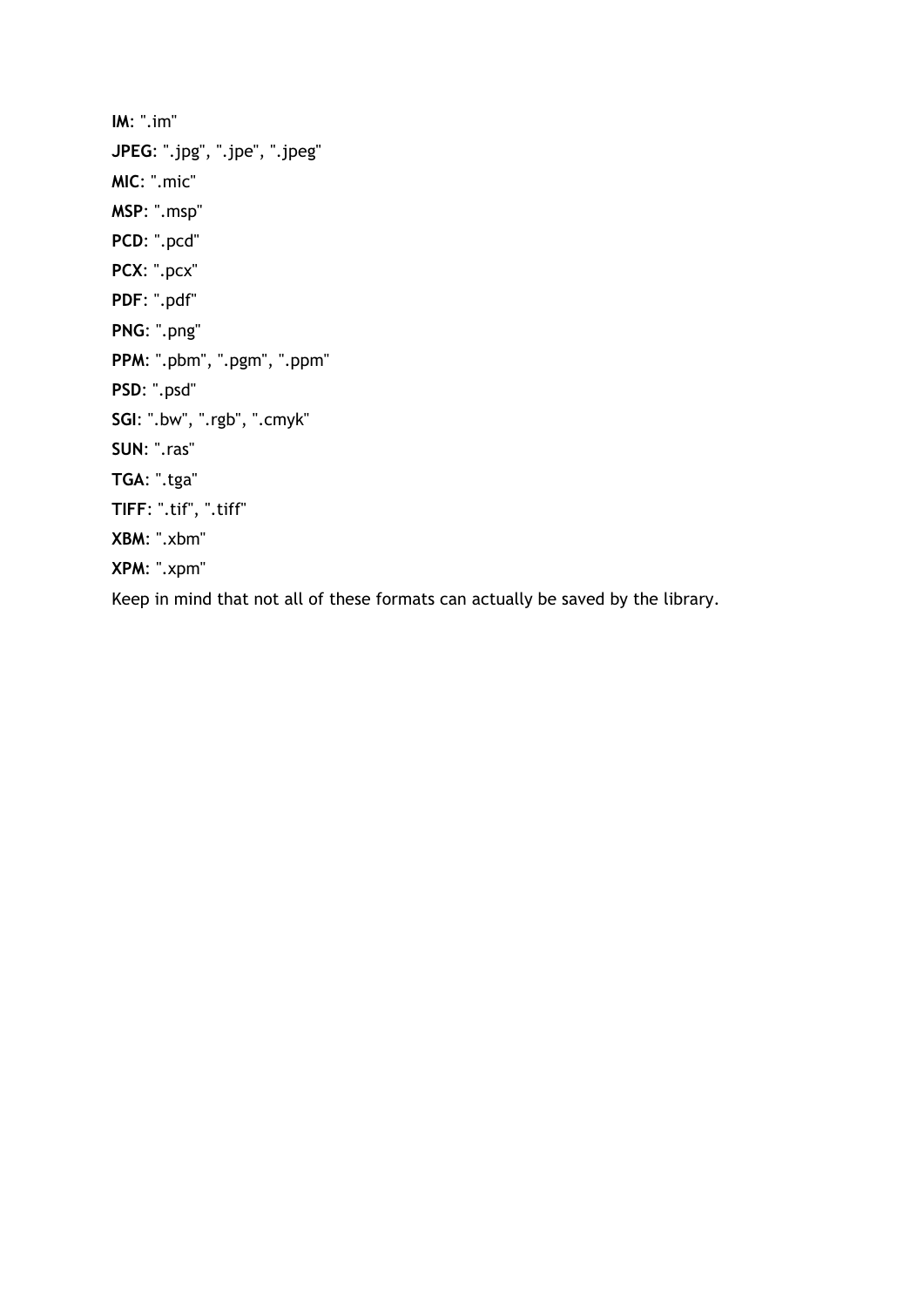# **D. Writing Your Own File Decoder**

The Python Imaging Library uses a *plug-in* model which allows you to add your own decoders to the library, without any changes to the library itself. Such plug-ins have names like *XxxImagePlugin.py*, where *Xxx* is a unique format name (usually an abbreviation).

A decoder plug-in should contain a decoder class, based on the *ImageFile* base class defined in the module with the same name. This class should provide an *\_open* method, which reads the file header and sets up at least the *mode* and *size* attributes. To be able to load the file, the method must also create a list of *tile* descriptors. The class must be explicitly registered, via a call to the *Image* module.

For performance reasons, it is important that the *\_open* method quickly rejects files that do not have the appropriate contents.

# **Example**

The following plug-in supports a simple format, which has a 128-byte header consisting of the words "SPAM" followed by the width, height, and pixel size in bits. The header fields are separated by spaces. The image data follows directly after the header, and can be either bi-level, greyscale, or 24-bit true colour.

**Example: File: SpamImagePlugin.py**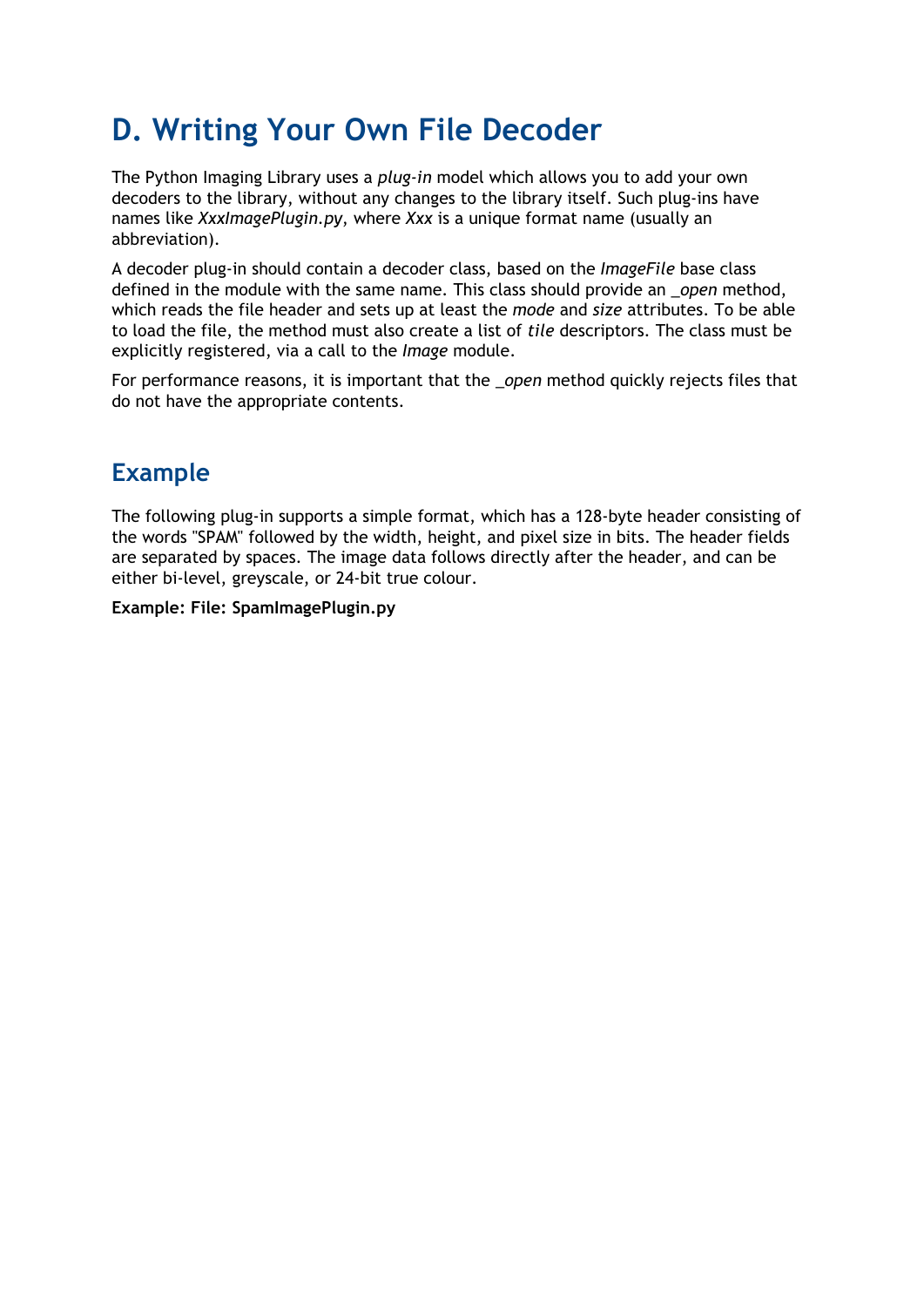```
import Image, ImageFile
import string
class SpamImageFile(ImageFile.ImageFile):
    format = "SPAM" format_description = "Spam raster image"
     def _open(self):
         # check header
         header = self.fp.read(128)
        if header[:4] != "SPAM":
             raise SyntaxError, "not a SPAM file"
         header = string.split(header)
         # size in pixels (width, height)
        self.size = int(header[1]), int(header[2]) # mode setting
        bits = int(header[3])if bits == 1:
             self.mode = "1"
         elif bits == 8:
             self.mode = "L"
        elif bits == 24:
             self.mode = "RGB"
         else:
             raise SyntaxError, "unknown number of bits"
         # data descriptor
         self.tile = [
             ("raw", (0, 0) + self.size, 128, (self.mode, 0, 1))
 ]
Image.register_open("SPAM", SpamImageFile)
Image.register_extension("SPAM", ".spam")
Image.register_extension("SPAM", ".spa") # dos version
```
The format handler must always set the *size* and *mode* attributes. If these are not set, the file cannot be opened. To simplify the decoder, the calling code considers exceptions like *SyntaxError, KeyError,* and *IndexError,* as a failure to identify the file.

Note that the decoder must be explicitly registered using the *register\_open* function in the *Image* module. Although not required, it is also a good idea to register any extensions used by this format.

### **The Tile Attribute**

To be able to read the file as well as just identifying it, the *tile* attribute must also be set. This attribute consists of a list of tile descriptors, where each descriptor specifies how data should be loaded to a given region in the image. In most cases, only a single descriptor is used, covering the full image.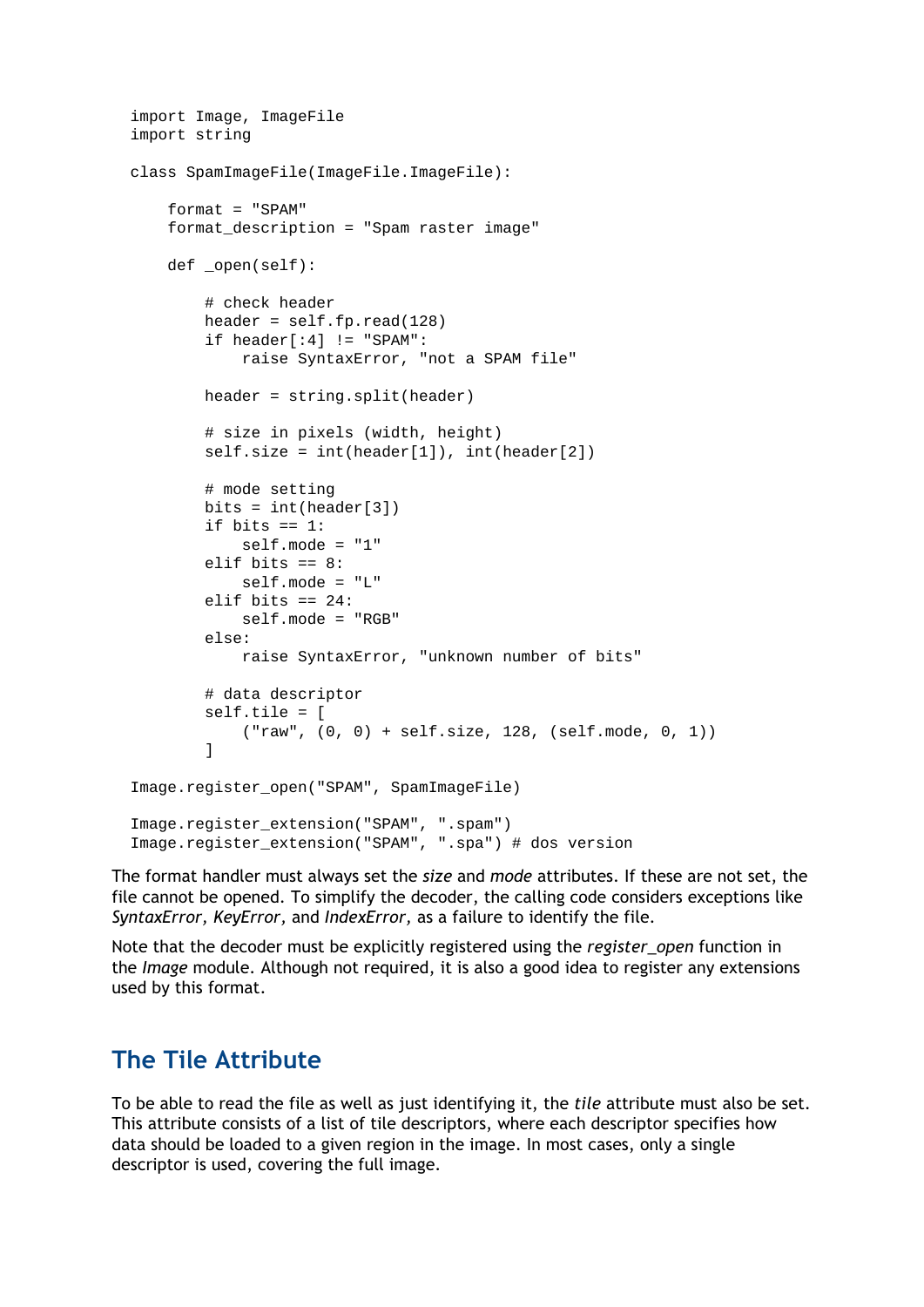The tile descriptor is a 4-tuple with the following contents:

(decoder, region, offset, parameters)

The fields are used as follows:

*decoder*. Specifies which decoder to use. The "raw" decoder used here supports uncompressed data, in a variety of pixel formats. For more information on this decoder, see the description below.

*region*. A 4-tuple specifying where to store data in the image.

*offset*. Byte offset from the beginning of the file to image data.

*parameters*. Parameters to the decoder. The contents of this field depends on the decoder specified by the first field in the tile descriptor tuple. If the decoder doesn't need any parameters, use None for this field.

Note that the *tile* attribute contains a *list* of tile descriptors, not just a single descriptor.

## **The Raw Decoder**

The raw decoder is used to read uncompressed data from an image file. It can be used with most uncompressed file formats, such as PPM, BMP, uncompressed TIFF, and many others. To use the raw decoder with the *fromstring* function, use the following syntax:

```
 image = fromstring(
          mode, size, data, "raw", 
          raw mode, stride, orientation
\overline{\phantom{a}}
```
When used in a tile descriptor, the parameter field should look like:

(raw mode, stride, orientation)

The fields are used as follows:

*raw mode*. The pixel layout used in the file, and is used to properly convert data to PIL's internal layout. For a summary of the available formats, see the table below.

*stride*. The distance in bytes between two consecutive lines in the image. If 0, the image is assumed to be packed (no padding between lines). If omitted, the stride defaults to 0.

*orientation*. Whether the first line in the image is the top line on the screen (1), or the bottom line (-1). If omitted, the orientation defaults to 1.

The *raw mode* field is used to determine how the data should be unpacked to match PIL's internal pixel layout. PIL supports a large set of raw modes; for a complete list, see the table in the *Unpack.c* module. The following table describes some commonly used *raw modes*:

"1". 1-bit bilevel, stored with the leftmost pixel in the most significant bit. 0 means black, 1 means white.

"1;I". 1-bit inverted bilevel, stored with the leftmost pixel in the most significant bit. 0 means white, 1 means black.

"1;R". 1-bit reversed bilevel, stored with the leftmost pixel in the least significant bit. 0 means black, 1 means white.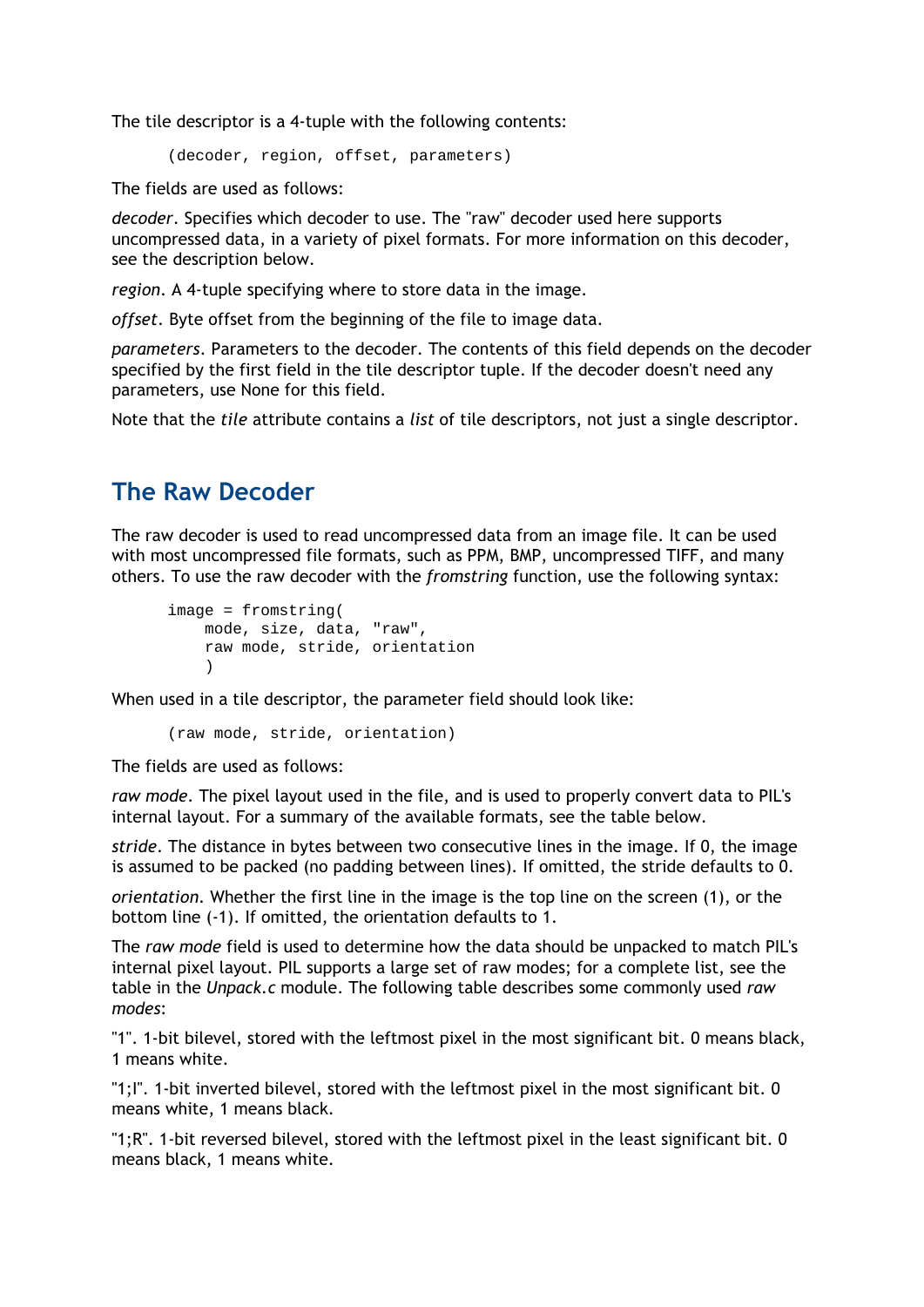"L". 8-bit greyscale. 0 means black, 255 means white.

"L;I". 8-bit inverted greyscale. 0 means white, 255 means black.

"P". 8-bit palette-mapped image.

"RGB". 24-bit true colour, stored as (red, green, blue).

"BGR". 24-bit true colour, stored as (blue, green, red).

"RGBX". 24-bit true colour, stored as (blue, green, red, pad).

"RGB;L". 24-bit true colour, line interleaved (first all red pixels, the all green pixels, finally all blue pixels).

Note that for the most common cases, the raw mode is simply the same as the mode.

The Python Imaging Library supports many other decoders, including JPEG, PNG, and PackBits. For details, see the *decode.c* source file, and the standard plug-in implementations provided with the library.

### **Decoding Floating Point Data**

PIL provides some special mechanisms to allow you to load a wide variety of formats into a mode "F" (floating point) image memory.

You can use the "raw" decoder to read images where data is packed in any standard machine data type, using one of the following raw modes:

"F". 32-bit native floating point.

"F;8". 8-bit unsigned integer.

"F;8S". 8-bit signed integer.

"F;16". 16-bit little endian unsigned integer.

"F;16S". 16-bit little endian signed integer.

"F;16B". 16-bit big endian unsigned integer.

"F;16BS". 16-bit big endian signed integer.

"F;16N". 16-bit native unsigned integer.

"F;16NS". 16-bit native signed integer.

"F;32". 32-bit little endian unsigned integer.

"F;32S". 32-bit little endian signed integer.

"F;32B". 32-bit big endian unsigned integer.

"F;32BS". 32-bit big endian signed integer.

"F;32N". 32-bit native unsigned integer.

"F;32NS". 32-bit native signed integer.

"F;32F". 32-bit little endian floating point.

"F;32BF". 32-bit big endian floating point.

"F;32NF". 32-bit native floating point.

"F;64F". 64-bit little endian floating point.